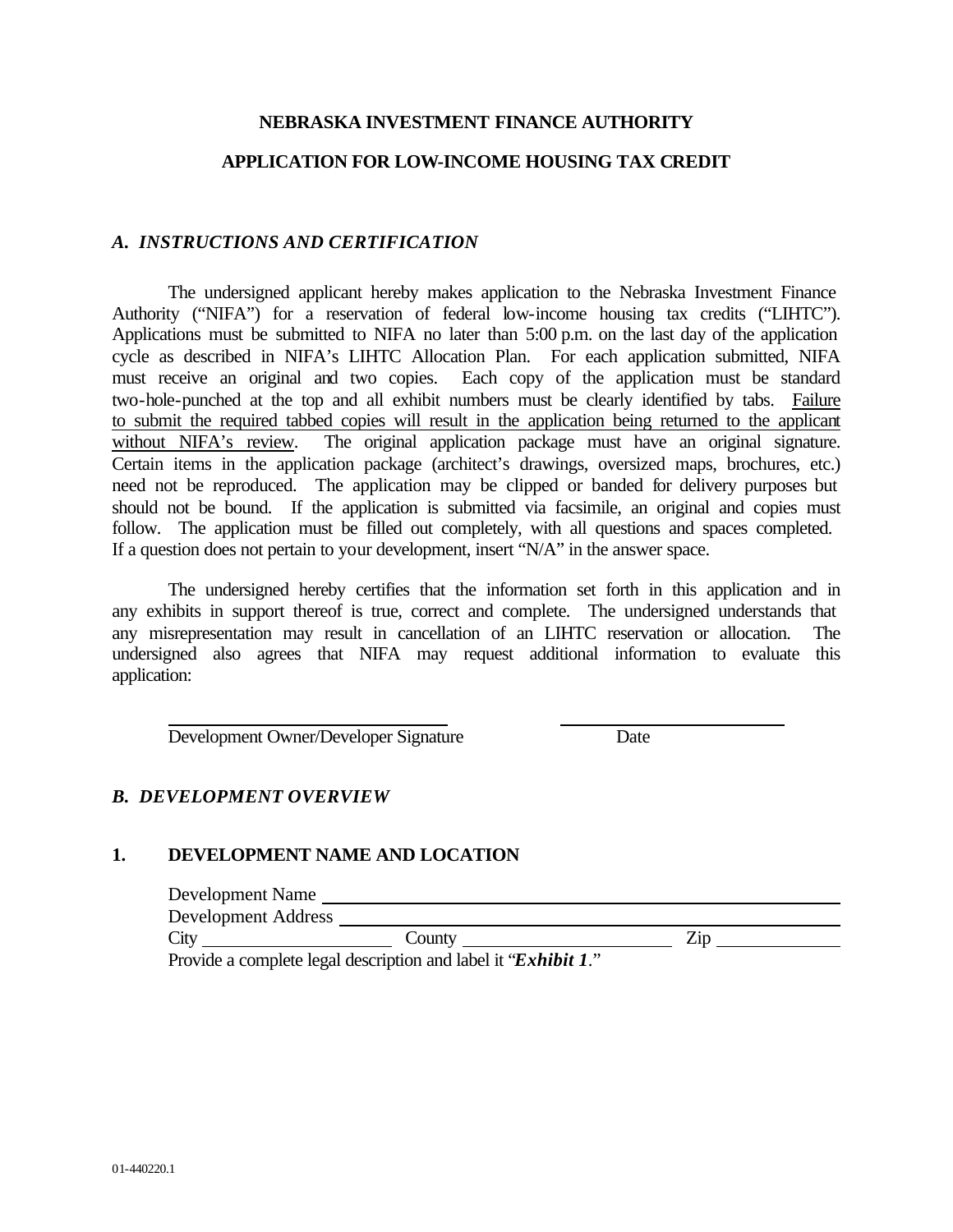# 2**. TYPE OF LIHTC REQUESTED**

| New Construction without Federal Subsidy<br>Subsidy                                                                                                                                                                           | New Construction with Federal                                                                             |              |
|-------------------------------------------------------------------------------------------------------------------------------------------------------------------------------------------------------------------------------|-----------------------------------------------------------------------------------------------------------|--------------|
| Rehabilitation without Federal Subsidy<br>Acquisition/Rehabilitation without Federal<br>Subsidy<br>Subsidy<br>Acquisition/Rehabilitation with a 10-year<br>Allocation<br>waiver                                               | Rehabilitation with Federal Subsidy<br>Acquisition/Rehab with Federal<br><b>Tax-Exempt Bond Financing</b> |              |
| (a) Will the development owner receive any federal, state or local subsidy/<br>assistance?<br>(If "YES," provide a detailed description of the type of subsidy the<br>development will receive and attach it as "Exhibit 2.") | $\square$ YES                                                                                             | $\square$ NO |
| Does this development provide a lease-purchase option to qualified $\square$ YES<br>(b)<br>tenants?                                                                                                                           |                                                                                                           | $\square$ NO |
| (c) Please state the date of the most recent sale or transfer of the building(s).                                                                                                                                             |                                                                                                           |              |
| Was rehabilitation work greater than 25% of the building's adjusted basis<br>(d)<br>performed by the previous owner in the last 10 years?                                                                                     | $\square$ YES                                                                                             | $\square$ NO |
| (e) Was the building occupied or suitable for occupancy at the time of<br>purchase?                                                                                                                                           | $\square$ YES                                                                                             | $\square$ NO |
| If the building is a single-family detached residence, was it used by the<br>(f)<br>previous owners as their principal residence during the past 10 years?                                                                    | $\square$ YES                                                                                             | $\square$ NO |
| Is the development located in a qualified census tract? (See list on<br>(g)<br>page 21).                                                                                                                                      | $\square$ YES                                                                                             | $\square$ NO |
|                                                                                                                                                                                                                               |                                                                                                           |              |
| $C_{\alpha\beta\alpha\gamma\delta}$ to $\alpha$ number                                                                                                                                                                        |                                                                                                           |              |

Census tract number \_\_\_\_\_\_\_\_\_\_\_\_

# **3. LIHTC SET-ASIDE CATEGORIES**

- (a) Applicant is requesting LIHTC from one of the following categories:
	- $\square$  For Profit<br> $\square$  Non-profit
		- Non-profit
- (b) Applicant is requesting LIHTC from the following categories:
	- $\square$  Urban (MSA)
	- $\square$  Rural (not in an MSA)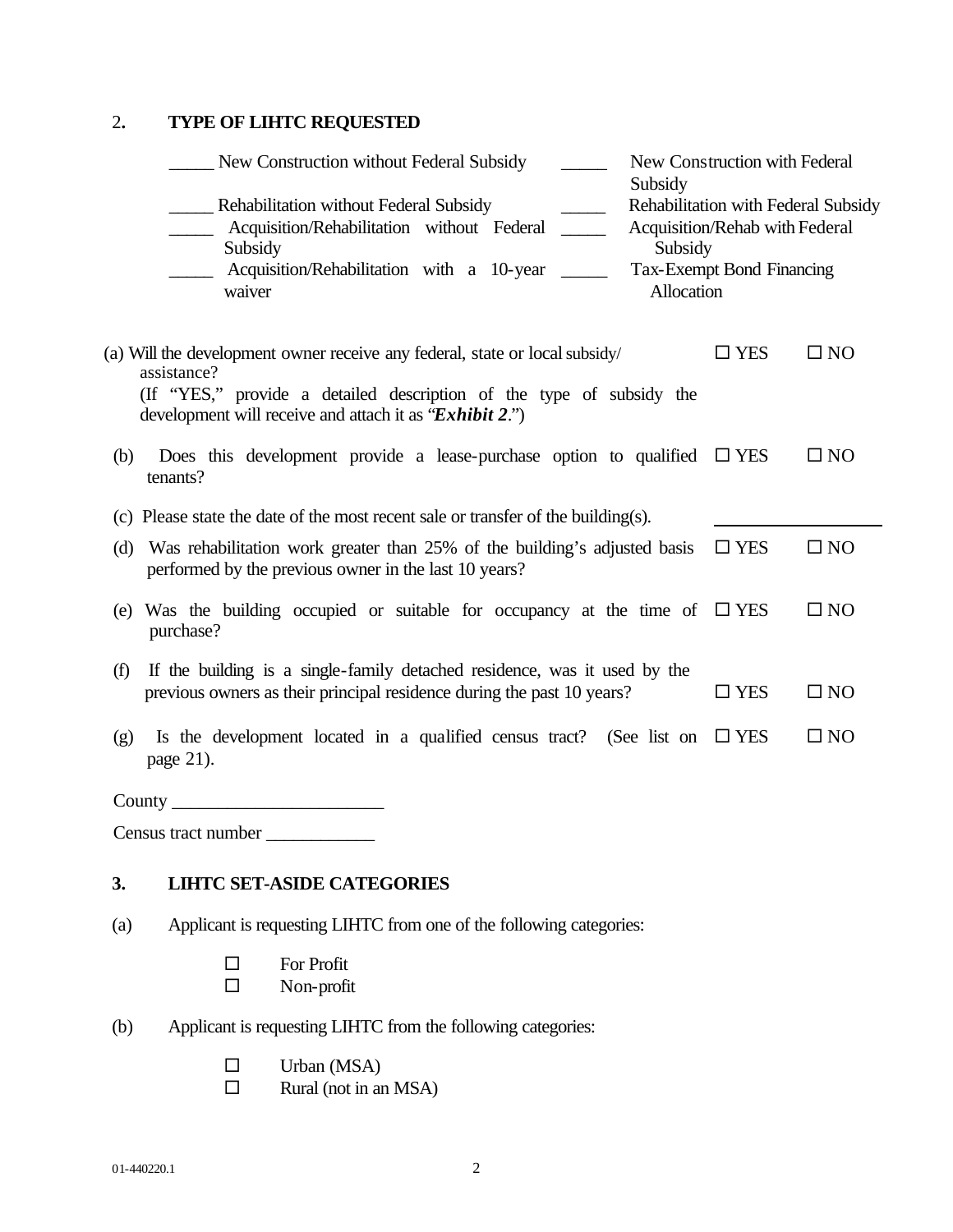- (c) Applicant is requesting LIHTC under the Crane Program:
	- $\begin{tabular}{ll} $\square$ & \tt YES \\ $\square$ & \tt NO \end{tabular}$  $NO$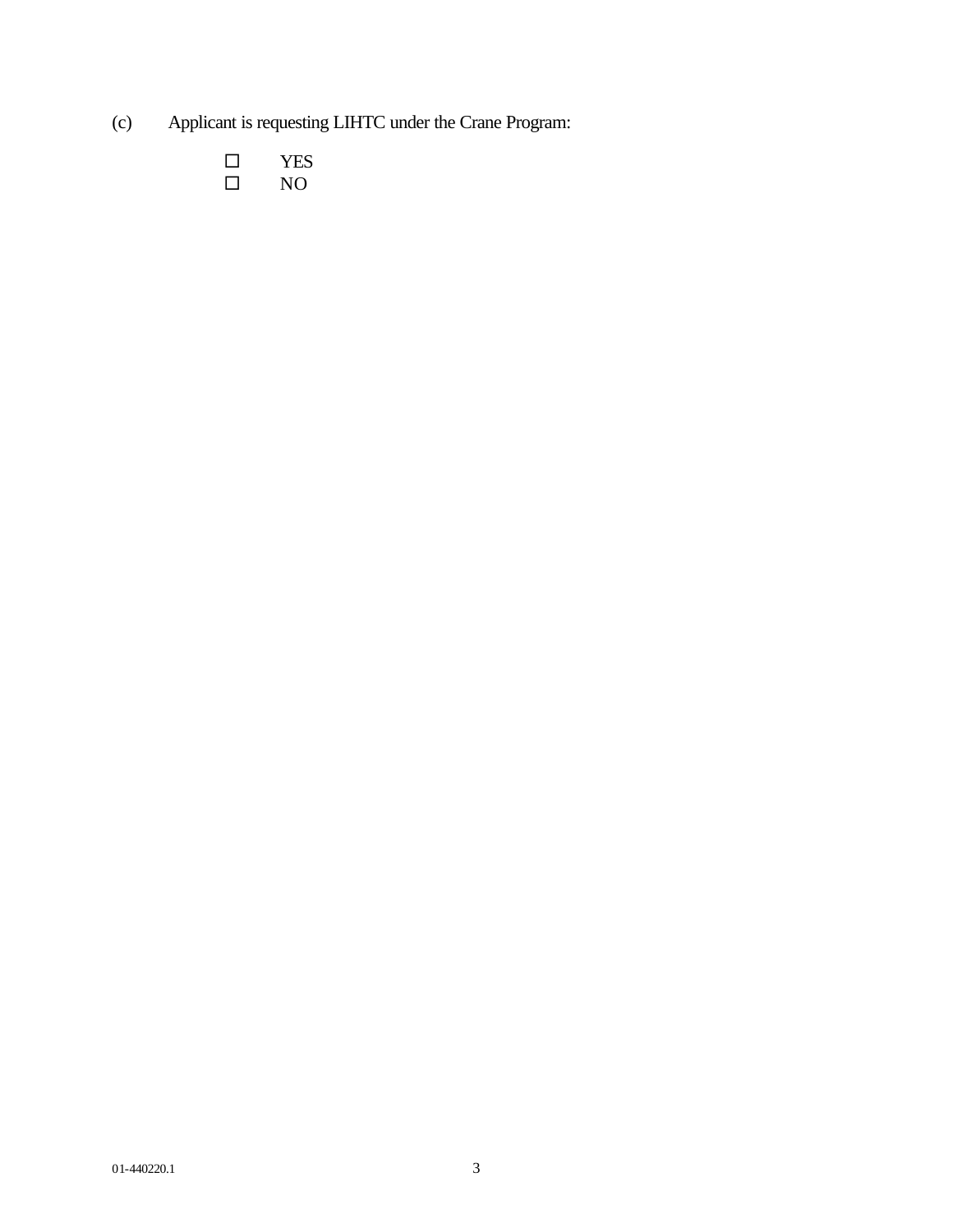### **4. MINIMUM SET-ASIDE ELECTION**

Pursuant to IRC Section  $42(g)(1)(A)$  and (B), the term "qualified low income housing development" means any development for residential rental property if the development meets the requirements of subparagraph (A) or (B), whichever is elected by the taxpayer. Please select one of the following set-aside categories:

- $\square$  20-50 test: (A) Development meets the requirements of this subparagraph if 20% or more of the residential units in such development are both rent-restricted and occupied by individuals whose income is 50% or less of the area median gross income.
- $\Box$  40-60 test: (B) Development meets the requirements of this subparagraph if 40% or more of the residential units in such development are both rent-restricted and occupied by individuals whose income is 60% or less of the area median gross income.

# **5. RENT FLOOR ELECTION**

*Rent Floor Election—*The development owner elects the gross rent floor in IRC Section  $42(g)(2)(A)$  to take effect as indicated below (check one only):

- $\square$  On the date of NIFA's initial allocation of LIHTC.
- $\square$  On the placed-in-service date of the building(s).

# *C. OWNER/DEVELOPER INFORMATION*

Please note that NIFA reserves, commits and allocates LIHTC to partnerships, limited liability companies, corporations and individuals. Reservations, commitments and allocations of LIHTC are non-transferable, and **any change in ownership of the development requires NIFA's approval**. NIFA verifies development ownership through closing documents, warranty deeds and title reports. NIFA reserves the right not to reserve LIHTC for any development, regardless of ranking/scoring, if NIFA determines, in its discretion, that the development does not further the purposes and goals of NIFA. For purposes of this determination, the information taken into account includes, but is not limited to, comments of officials of local governmental jurisdictions and the owner/developer prior experience and performance with NIFA's and other states' LIHTC programs. The prior performance of the development's owner/developer includes, but is not limited to, progress made with previous LIHTC reservations, development compliance and payment of monitoring fees.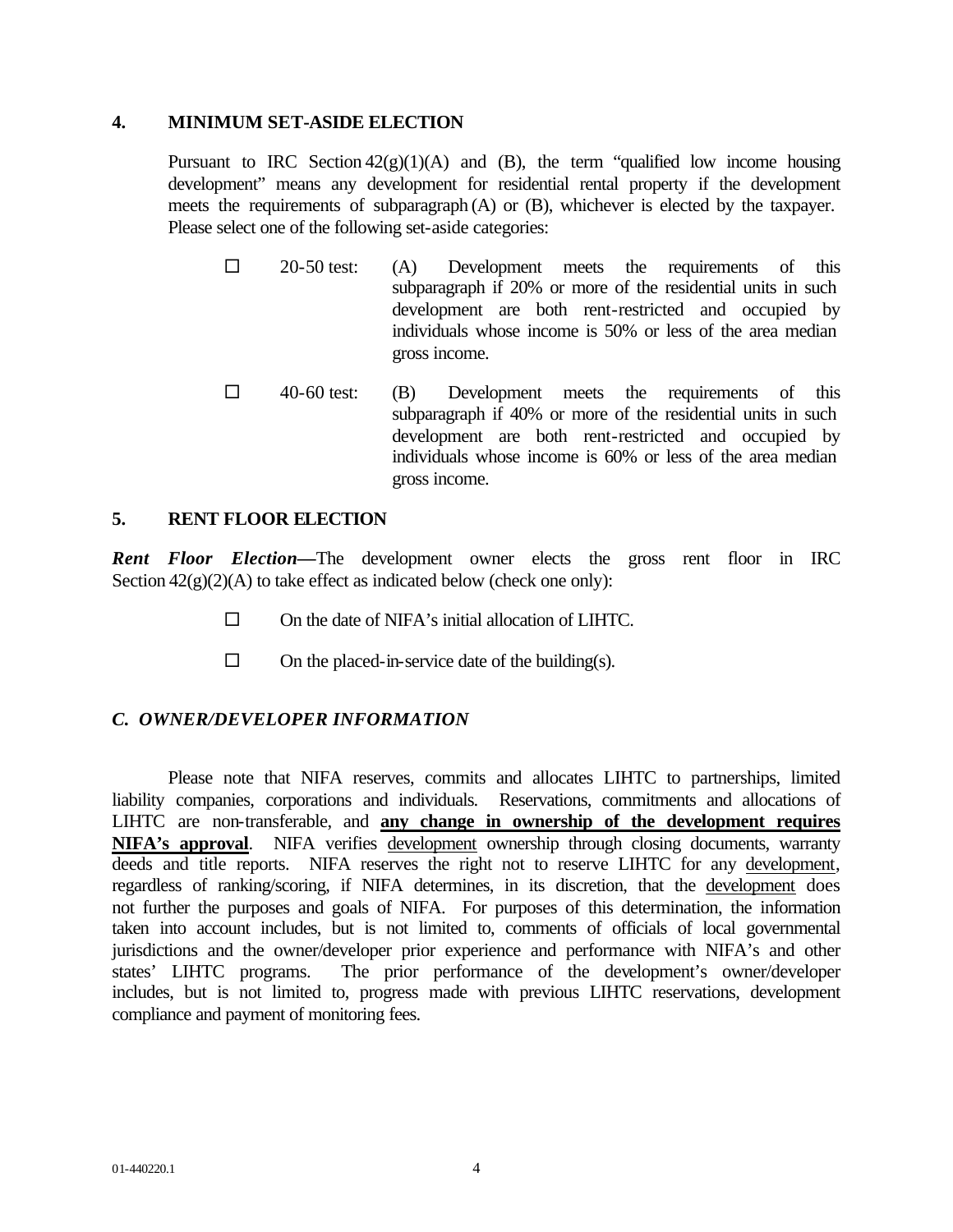# **1. APPLICANT/OWNERSHIP INFORMATION**

| (a) | П      | ownership.                                                                     |        | The applicant is the current development owner and anticipates retaining                                                                                                                                                                         |
|-----|--------|--------------------------------------------------------------------------------|--------|--------------------------------------------------------------------------------------------------------------------------------------------------------------------------------------------------------------------------------------------------|
|     | □      | final ownership entity.                                                        |        | The applicant is the developer of the development and will be part of the                                                                                                                                                                        |
|     | $\Box$ | the final ownership entity.                                                    |        | The applicant is the developer of the development and will not be a part of                                                                                                                                                                      |
|     | □      | Other:<br>formed and label it "Exhibit 3.")                                    |        | (Provide a detailed explanation of the ownership entity to be                                                                                                                                                                                    |
| (b) |        |                                                                                |        | Development Ownership Name (LIHTC recipient) ___________________________________                                                                                                                                                                 |
|     |        | Applicant Name                                                                 |        |                                                                                                                                                                                                                                                  |
|     |        | Use exact legal name $(s)$                                                     |        |                                                                                                                                                                                                                                                  |
|     |        |                                                                                |        |                                                                                                                                                                                                                                                  |
|     |        | $City$ $State$ $Zip$                                                           |        |                                                                                                                                                                                                                                                  |
|     |        |                                                                                |        | Telephone Number (Champion Communication Communication Communication Communication Communication Communication                                                                                                                                   |
|     |        |                                                                                |        |                                                                                                                                                                                                                                                  |
| (c) |        | buildings in service or within a year thereafter?                              |        | Have you ever sold or transferred LIHTC to a new ownership entity prior to placing the<br>$\Box$ YES<br>$\square$ NO                                                                                                                             |
|     |        | $transfer(s)$ .                                                                |        | If "YES," provide the full details of the transfer, as "Exhibit $3(a)$ ," including the<br>name and address of the new entity, and a contact person; also provide the<br>development's name, address and development number, and the date of the |
| (d) |        | agreement and other relevant materials regarding legal status as "Exhibit 4.") |        | Indicate the development's ownership entity below: (For items followed by an asterisk,<br>include a copy of the articles of incorporation, bylaws, partnership agreement, operating                                                              |
|     |        | Federal I.D. Number:                                                           |        |                                                                                                                                                                                                                                                  |
|     | □      | Limited Partnership*                                                           | □      | Non-profit organization*                                                                                                                                                                                                                         |
|     | □      | Corporation*                                                                   | $\Box$ | Limited Liability Company*                                                                                                                                                                                                                       |
|     | □      | Individual $(SSN \_ -- \_ -- \_$                                               | $\Box$ |                                                                                                                                                                                                                                                  |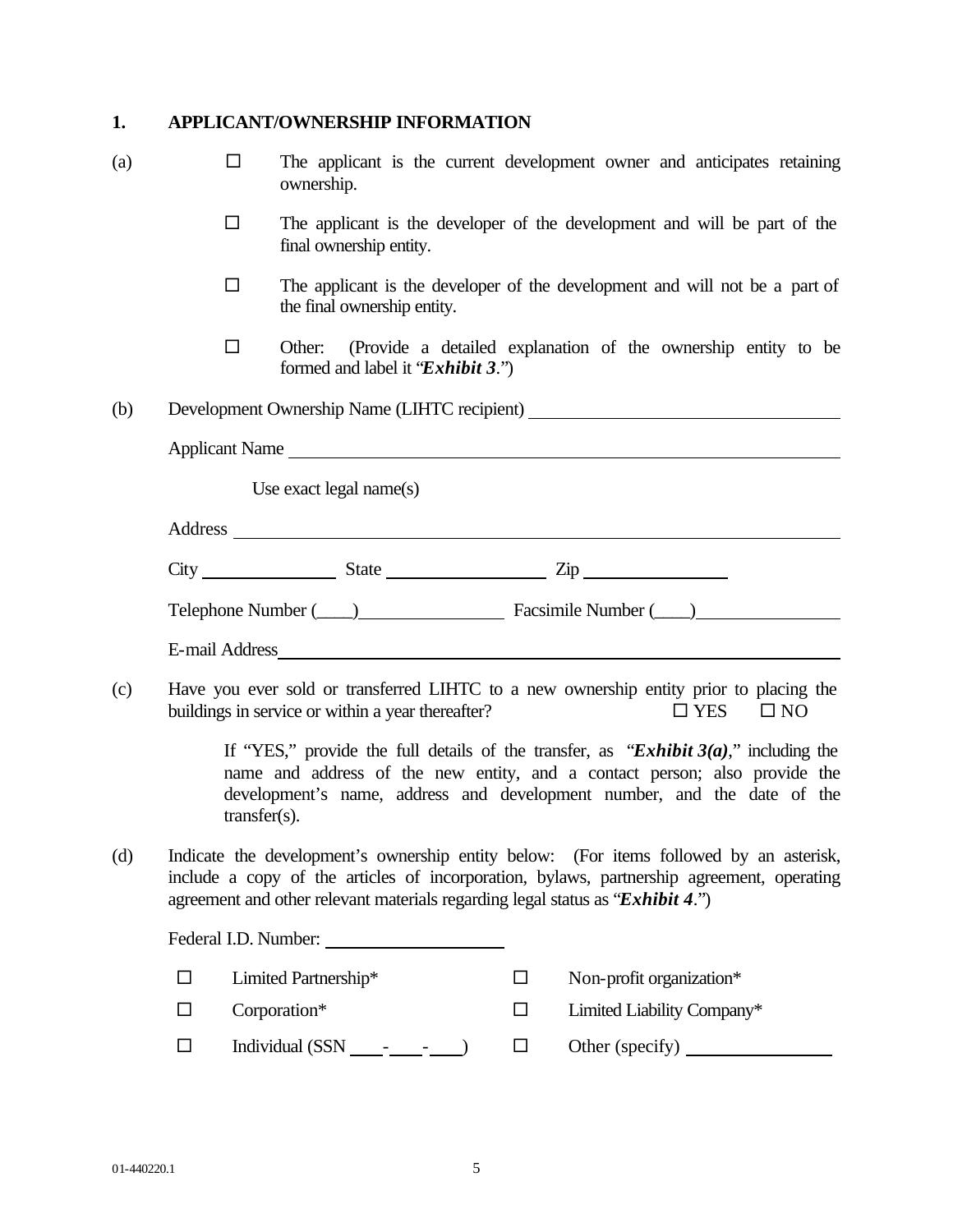(e) Provide the following information regarding the general partner(s), managing member(s) or principal owner(s):

| Name | <b>Telephone Number</b>                                                 | %<br><b>Ownership Interest</b>    |
|------|-------------------------------------------------------------------------|-----------------------------------|
| Name | <b>Telephone Number</b>                                                 | $\%$<br><b>Ownership Interest</b> |
| Name | <b>Telephone Number</b>                                                 | %<br><b>Ownership Interest</b>    |
|      | If necessary provide an additional page labeled as " <b>Exhibit 5</b> " |                                   |

If necessary, provide an additional page labeled as "*Exhibit 5*."

Does the ownership entity currently exist?  $\square$  YES  $\square$  NO

If "NO," provide an estimated date for formation of the ownership entity: NIFA requires that materials regarding the ownership entity be provided upon its formation.

# **PLEASE NOTE THAT THE OWNERSHIP ENTITY MUST BE FORMED, AND THE FEDERAL TAX I.D. NUMBER ESTABLISHED, PRIOR TO THE ISSUANCE OF A CARRYOVER ALLOCATION OR IRS FORM(S) 8609.**

# **2. CONTACT INFORMATION**

- **Note**: *Up to* the placed-in-service date for the development, NIFA will mail all correspondence and notifications to the contact person listed in Section 2(a) below.
- (a) Contact person **during** the application/allocation process will be:

|  | Name                                                                                                           |
|--|----------------------------------------------------------------------------------------------------------------|
|  |                                                                                                                |
|  |                                                                                                                |
|  | $City$ $City$ $State$ $Zip$                                                                                    |
|  | Telephone Number (Champion Communication Communication Communication Communication Communication Communication |
|  |                                                                                                                |
|  | Participatory Role (e.g., sponsor, consultant, etc.) ___________________________                               |

**Note**: *After* the placed-in-service date for the development, NIFA will mail all correspondence and notifications to the contact person listed in 2(b) below. Unless otherwise authorized by this contact person in writing, all communication with applicant/owner shall be conducted through the contact person. The contact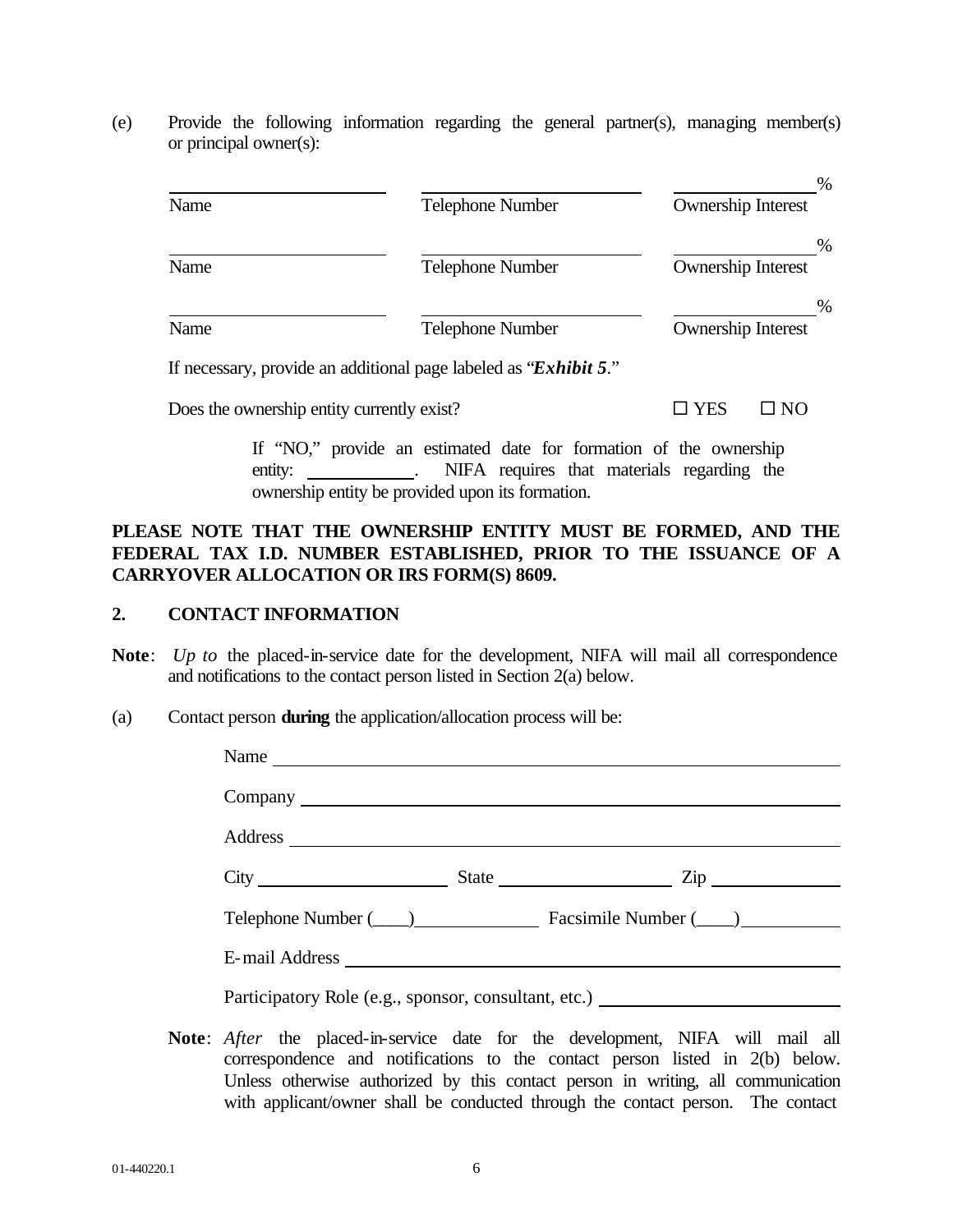person's statements, representations and/or other information shall be deemed to be that of the applicant/owner. Furthermore, no information shall be released (other than information released to the IRS and other federal and state agencies or departments) without prior consent of the contact person.

(b) Contact person **after** the development is placed in service will be:

|                                                                   |  | Name                                                                                                                                                                                                                                 |  |  |  |  |  |  |  |
|-------------------------------------------------------------------|--|--------------------------------------------------------------------------------------------------------------------------------------------------------------------------------------------------------------------------------------|--|--|--|--|--|--|--|
|                                                                   |  |                                                                                                                                                                                                                                      |  |  |  |  |  |  |  |
|                                                                   |  |                                                                                                                                                                                                                                      |  |  |  |  |  |  |  |
|                                                                   |  |                                                                                                                                                                                                                                      |  |  |  |  |  |  |  |
|                                                                   |  | Telephone Number (Championen Laurence Laurence Laurence Laurence Laurence Laurence Laurence Laurence Laurence L                                                                                                                      |  |  |  |  |  |  |  |
|                                                                   |  | E-mail Address <u>and a series of the series of the series of the series of the series of the series of the series of the series of the series of the series of the series of the series of the series of the series of the seri</u> |  |  |  |  |  |  |  |
| Participatory Role (e.g., sponsor, management agent, owner, etc.) |  |                                                                                                                                                                                                                                      |  |  |  |  |  |  |  |

# **3. THE DEVELOPMENT TEAM**

- (a) NIFA must be satisfied that those who will own or operate the development are familiar with and are prepared to comply with the requirements of the LIHTC program. At the time the application is filed, the applicant must be either the owner or developer of the development.
	- (i) If the applicant is the developer of the development, the applicant/developer must disclose whether it intends to sell or transfer the development before the LIHTC is claimed. If a sale or transfer of the development is anticipated, describe the disposition plan and timing for such disposition and attach as "*Exhibit 6*." Failure to report this information may result in forfeiture of the LIHTC reserved or allocated to the development.
	- (ii) Describe the degree of control the developer of the development will retain in managing the development and attach as "*Exhibit 7*."
- (b) Provide the full name of the firm and/or individual, street address, city, state, zip code, telephone number, facsimile number and the name of a contact person for each individual listed below and attach as "*Exhibit 8*."
	- (i) Developer
	- (ii) Architect
	- (iii) Management Agent/Company (Federal I.D. Number  $)$
	- (iv) Consultant (if any)
	- (v) Engineer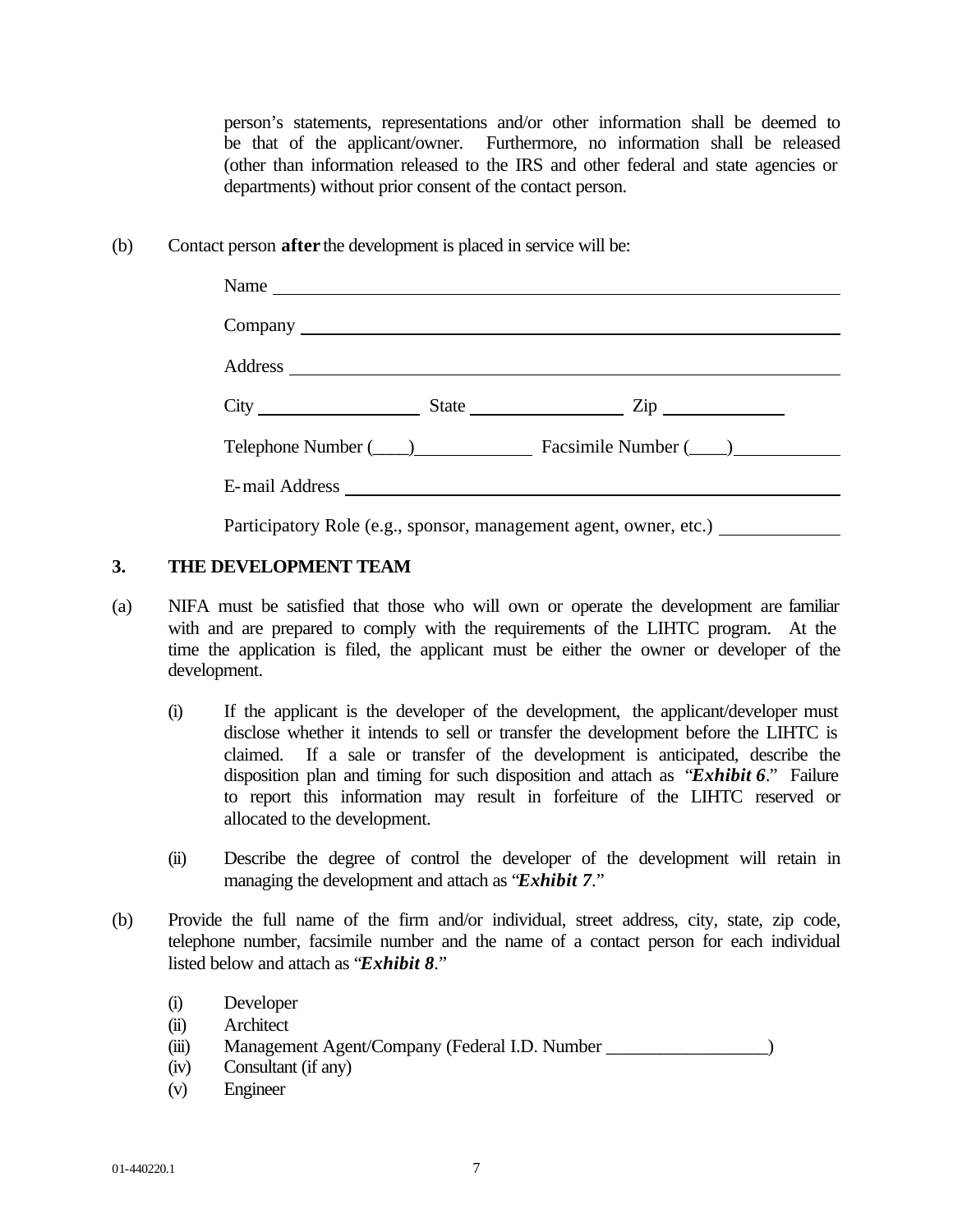- (vi) General Contractor
- (vii) Development Attorney (including Bond Counsel)
- (viii) Syndication Firm (if any)
- (ix) Development Accountant
- (x) Bond Trustee
- (xi) Investor Bank
- (xii) Investment Banker
- (xiii) Private Placement Document
- (c) The applicant must disclose any and all relationships with others involved in the development (financial interests or family ties). Attach a description of any such relationships as "*Exhibit 8(a)*."
- (d) The applicant must disclose the names and addresses (including corporate officials, where applicable) of all parties that have a significant role in the development. These parties include, but are not limited to: accountants, architects, engineers, financial consultants and any other consultants, management agents, the general contractor and all subcontractors whose aggregate contract will exceed 10% of the cost of development (exclusive of the acquisition of land). Attach a description of any such relationships as "*Exhibit 8(b)*."

# *D. DEVELOPMENT CHARACTERISTICS*

# **1. SITE INFORMATION**

- Total number of buildings in development
- Number of stories in the tallest building
- Total number of units in development
- Total number of LIHTC units in development
- Percentage of LIHTC units in development
- Total net rentable square footage of all rental
- units in development
- Total square footage for LIHTC units
- Total Square Footage of the development
- Percentage of floor area for LIHTC units
- Total site area (land) to be used in development (acres or square footage)
- (a) Percentage of floor area used for commercial space %
- (b) Square footage of area to be used for commercial space
- (c) Will the development owner require a manager/maintenance unit?  $\square$  YES  $\square$  NO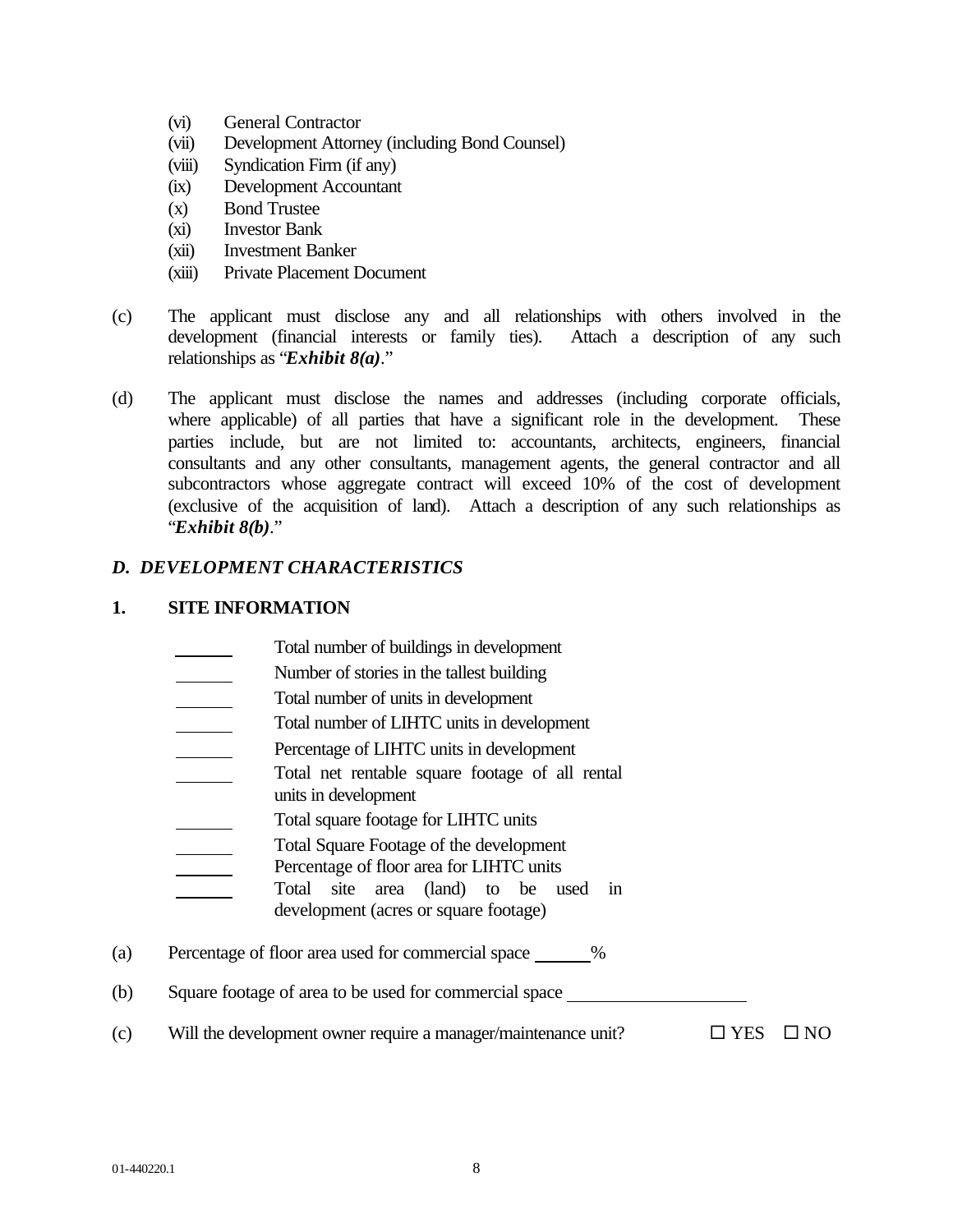(d) Development structure will be one of the following:

| Multifamily residential   | Single-room occupancy         |
|---------------------------|-------------------------------|
| Single-family residential | Fourplex                      |
| Congregate care facility  | Other (please describe below) |
| Elderly housing           |                               |
| Duplex                    |                               |

(e) Have any of the buildings in the development been condemned or are uninhabitable?

 $\Box$  YES  $\Box$  NO

(f) Has the development received an allocation of LIHTC in a previous year?  $\Box \cdot$  YES  $\square \cdot \text{NO}$ 

If "YES,"

- (i) State the year and the development's number
- (ii) Building(s) Identification Number(s) (ex.: NE-01-00xxx)
- (iii) Are the buildings being purchased held by an institution that acquired the property through foreclosure?  $\Box$  YES  $\Box$  NO

If "YES," provide the name of the financial institution foreclosing on the property and the date of foreclosure:

(g) Will the development involve relocation of any tenants?  $\square$  YES  $\square$  NO

If "YES," attach a detailed description of the proposed relocation assistance to be provided to the tenants as "*Exhibit 9*."

(h) Attach a legible location map(s) and four pictures of the site taken from each direction as "*Exhibit 10*."

(i) Provide a city location map and show the location of the development attached as "*Exhibit 11*."

(j) Control of the development site is evidenced by (must check one) (NOTE options/contracts to purchase must be valid for 90 days beyond the submitted application dead line):

> \_\_\_\_\_ Deed \_\_\_\_\_ Purchase Contract \_\_\_\_\_ Exercise of Eminent Domain Action \_\_\_\_\_ Option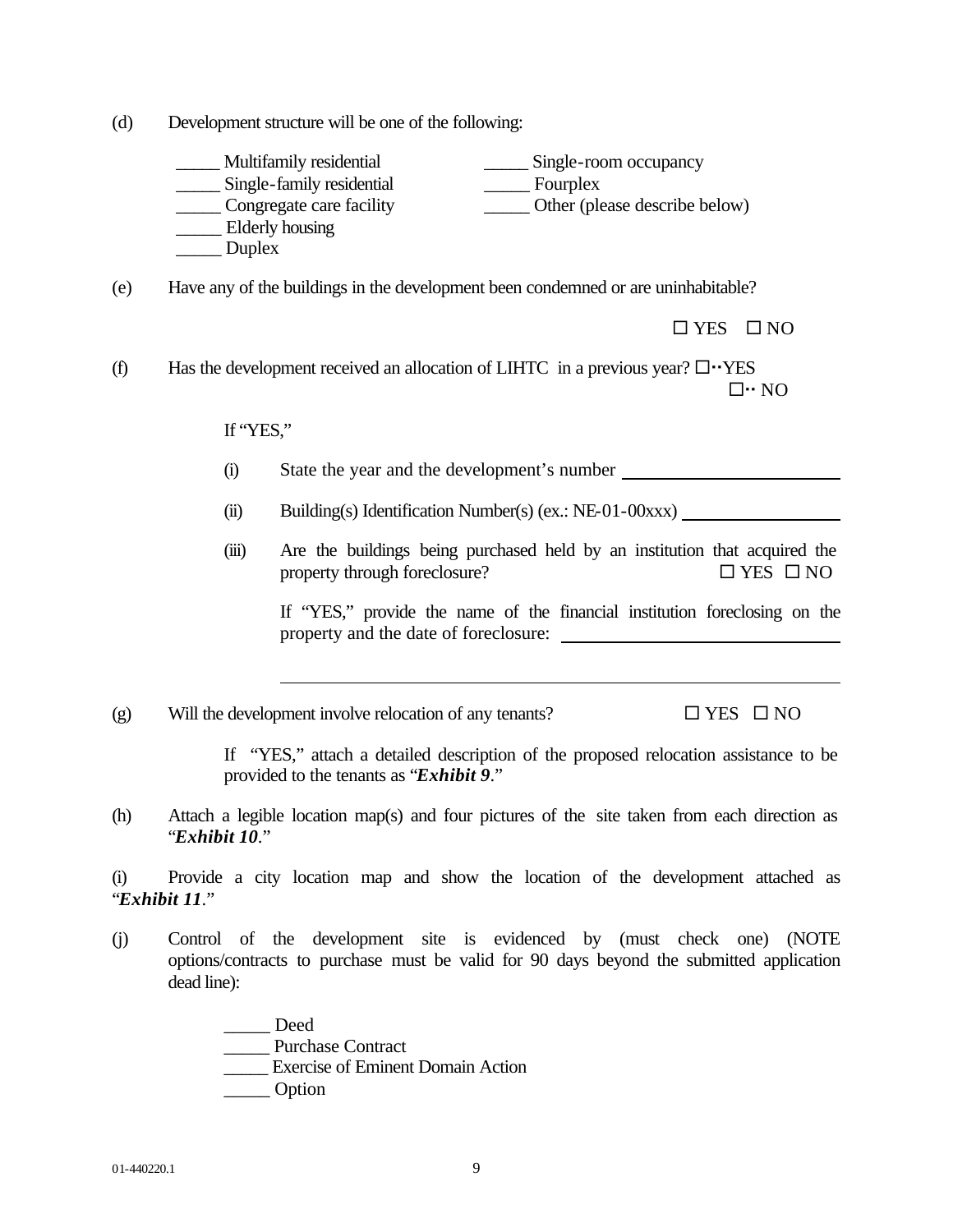Expiration date of option or purchase contract:

| Name of Seller:           |        |                      |
|---------------------------|--------|----------------------|
| <b>Address of Seller:</b> |        |                      |
| City:                     | State: | Zip:                 |
| Telephone Number: ()      |        | Facsimile Number: () |

# **2. PREVIOUS PARTICIPATION STATEMENT**

- (a) Provide a previous participation statement for the general partner, managing member or developer listing all the developments for which such entity has requested an allocation of LIHTC and provide the following information and attach as "*Exhibit 12*":
	- (i) Development Name and Location
	- (ii) Date of Application
	- (iii) Status of Development

# **3. NON-PROFIT SET ASIDE ELECTION**  $\Box$  YES  $\Box$  NO

(a) To qualify for the non-profit preference, a non-profit must materially participate in the development and operation of the development throughout the development's compliance period. Under IRC Section 469(h), "a (non-profit) shall be treated as materially participating in an activity only if the (non-profit) is involved in the operations of the activity on a basis that is regular, continuous, and substantial."

A non-profit must demonstrate a history of material and clearly verifiable capacity to produce affordable housing, that it is operating the housing in good standing, that it conforms with the provisions of Section  $501(c)(3)$  or  $501(c)(4)$  of the IRC and that it performs the primary function of owner, manager or developer.

IRC Section 42(h)(5) specifies the requirements that must be met to be considered a qualified non-profit. Be sure you meet all the requirements of that section.

Indicate the type of non-profit determination for this development:

 $\Box 501(c)(3)$  $\Box 501(c)(4)$ 

- (b) If the development is to be considered for the non-profit LIHTC set-aside, the following information must be attached and labeled as "*Exhibit 13*":
	- (i) Describe the non-profit's participation in the development and operation of the development. List all names, addresses and phone numbers of board members for the non-profit organization.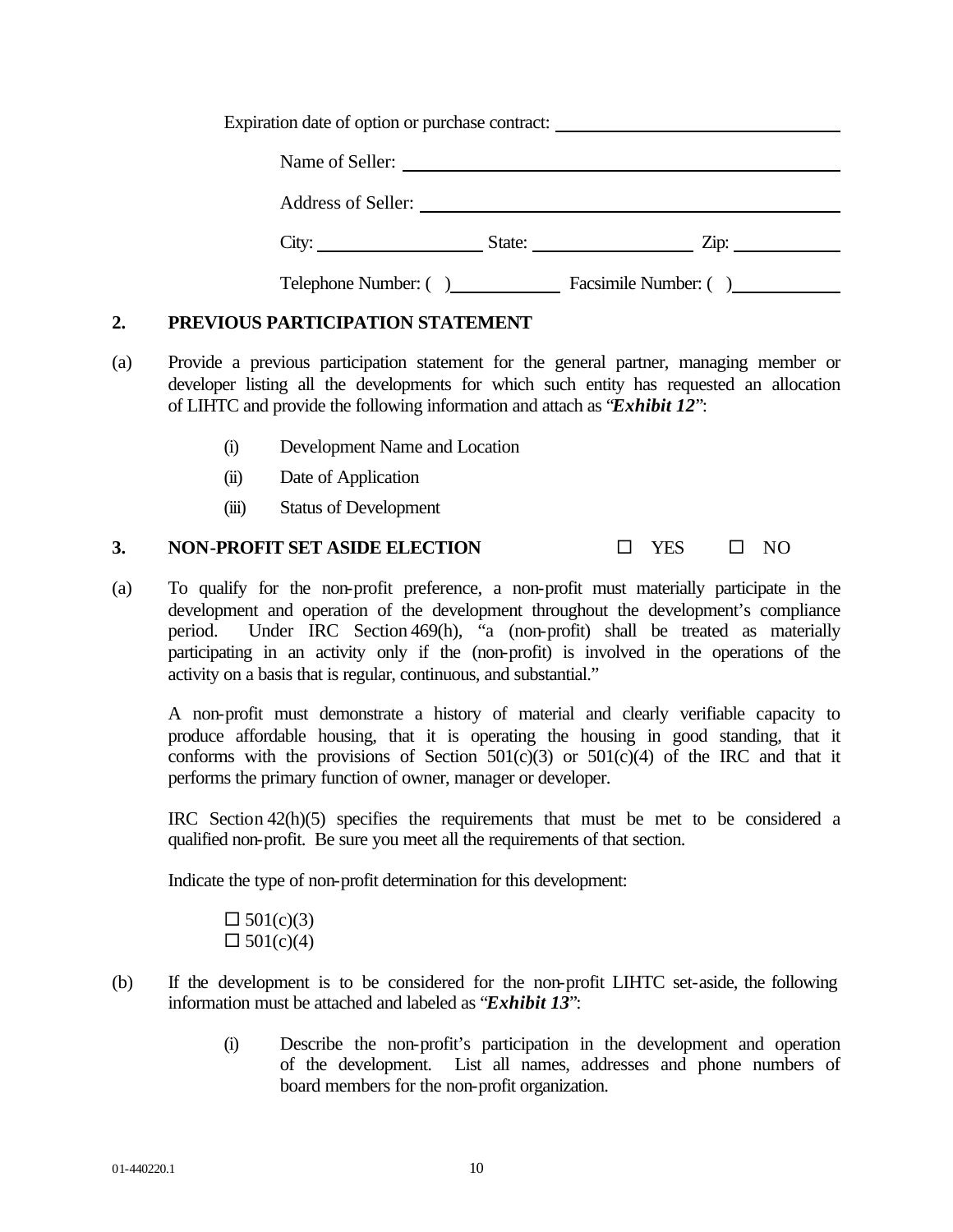- (ii) Describe the non-profit's ownership percentage in the development.
- (iii) State whether the non-profit ownership is expected to remain the same throughout the compliance period.
- (iv) Identify all paid full-time staff and sources of funds for annual operating expenses and current programs.

### **4. SENIOR DEVELOPMENT**

| Will the development be reserved for seniors aged 55? | <b>YES</b> |
|-------------------------------------------------------|------------|
| $\square$ NO                                          |            |
|                                                       |            |

Will the development be reserved for seniors aged 62 and older?  $\Box$  YES  $\Box$  NO

If "YES," complete "*Exhibit 205"* and designate if the development will be reserved for seniors aged 55 or 62.

# **5. DEVELOPMENT INCOME INFORMATION**

- (a) Check the types of rental residential or federal subsidies/assistance, if any, that will be available to this development?
	- $\Box$  Section 8 New Construction  $\Box$  Section 8 Project-based Assistance  $\Box$  Section 8 Substantial Rehabilitation  $\Box$  Section 8 Moderate Rehabilitation  $\Box$  Section 8 Certificates or Vouchers  $\Box$  HOME Program Funds
	- $\Box$  FHA Loan Guarantees  $\Box$  McKinney Act Funding
	- $\Box$  RD 515 Rental Assistance  $\Box$  Other (please identify)  $\Box$
- 
- -
- (b) Provide "*Exhibit 14*," explaining in detail the planned manner in which the units will receive assistance, the number of units receiving said assistance, the number of years remaining on the contract, and any and all other information pertinent to the assistance program.
- (c) Provide a copy of the contract or documentation verifying the assistance program to the development and attach as "*Exhibit 14(a)*."

# **6. UTILITY ALLOWANCE CALCULATIONS**

Provide "*Exhibit 15*," a copy of the current Section 8 utility allowance established by the local public housing authority with jurisdiction over the subject development's area, or other organizations that would qualify under IRC  $\S 42(g)(2)(B)(ii)$ .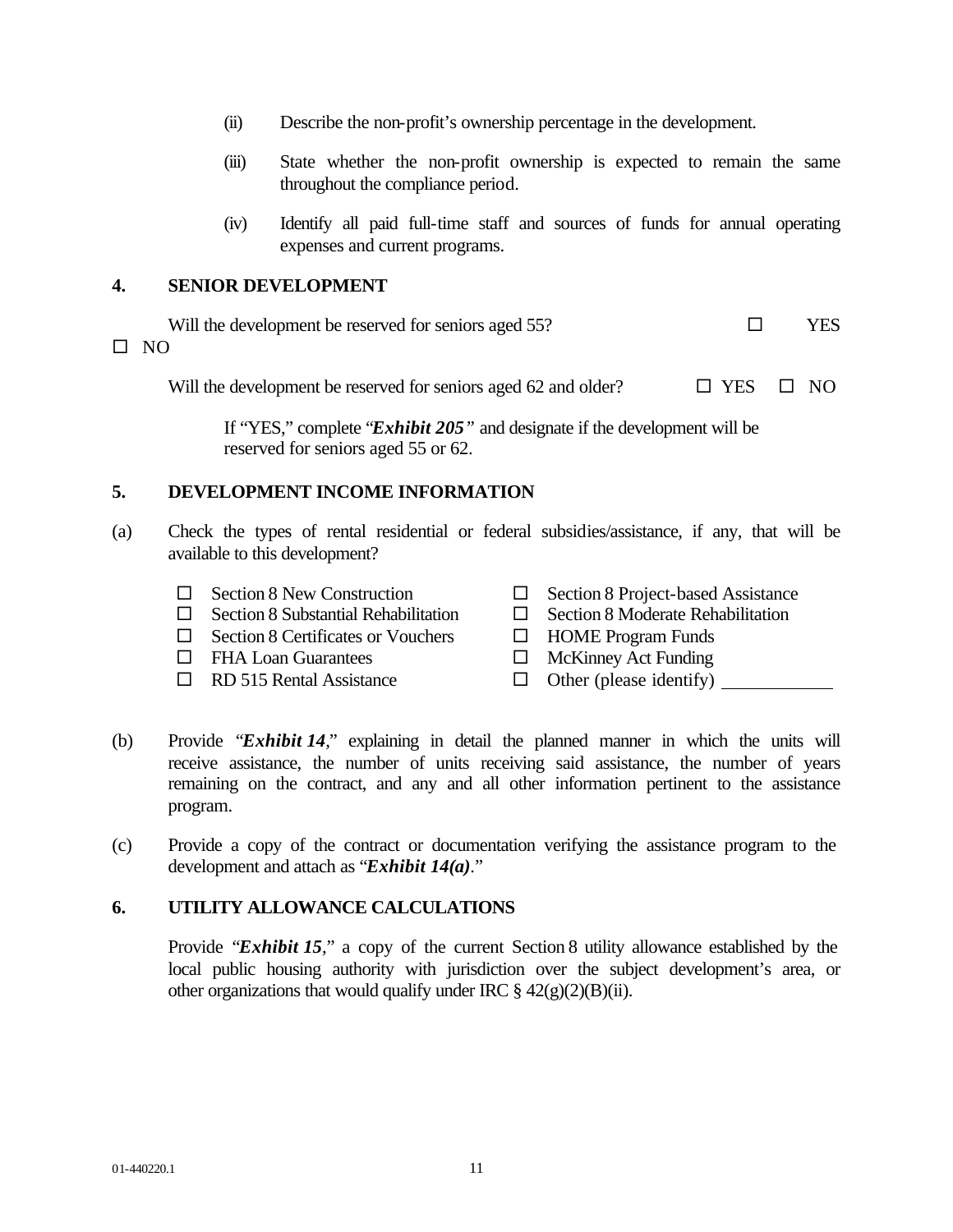| (Check One)                              |                           |                                  | <b>Allowance Amount</b>   |                          |                   |                            |                    |  |  |  |
|------------------------------------------|---------------------------|----------------------------------|---------------------------|--------------------------|-------------------|----------------------------|--------------------|--|--|--|
| <b>Utility</b><br>Paid by                | <b>Utility</b><br>Paid by | <b>Type of</b><br><b>Utility</b> | <b>Efficiency</b><br>Unit | <b>One</b><br><b>Bed</b> | Two<br><b>Bed</b> | <b>Three</b><br><b>Bed</b> | Four<br><b>Bed</b> |  |  |  |
| Owner                                    | <b>Tenant</b>             |                                  |                           |                          |                   |                            |                    |  |  |  |
|                                          |                           | Heating (gas)                    |                           |                          |                   |                            |                    |  |  |  |
|                                          |                           | Air Conditioning                 |                           |                          |                   |                            |                    |  |  |  |
|                                          |                           | Lighting (electric)              |                           |                          |                   |                            |                    |  |  |  |
|                                          |                           | Water/Sewer                      |                           |                          |                   |                            |                    |  |  |  |
|                                          |                           | Trash                            |                           |                          |                   |                            |                    |  |  |  |
|                                          |                           | Cable TV                         |                           |                          |                   |                            |                    |  |  |  |
|                                          |                           | (if required)                    |                           |                          |                   |                            |                    |  |  |  |
| <b>Total Utility Allowance for units</b> |                           |                                  |                           |                          |                   |                            |                    |  |  |  |
| Total Utility Allowance paid by tenants  |                           |                                  |                           |                          |                   |                            |                    |  |  |  |
|                                          |                           |                                  |                           |                          |                   |                            |                    |  |  |  |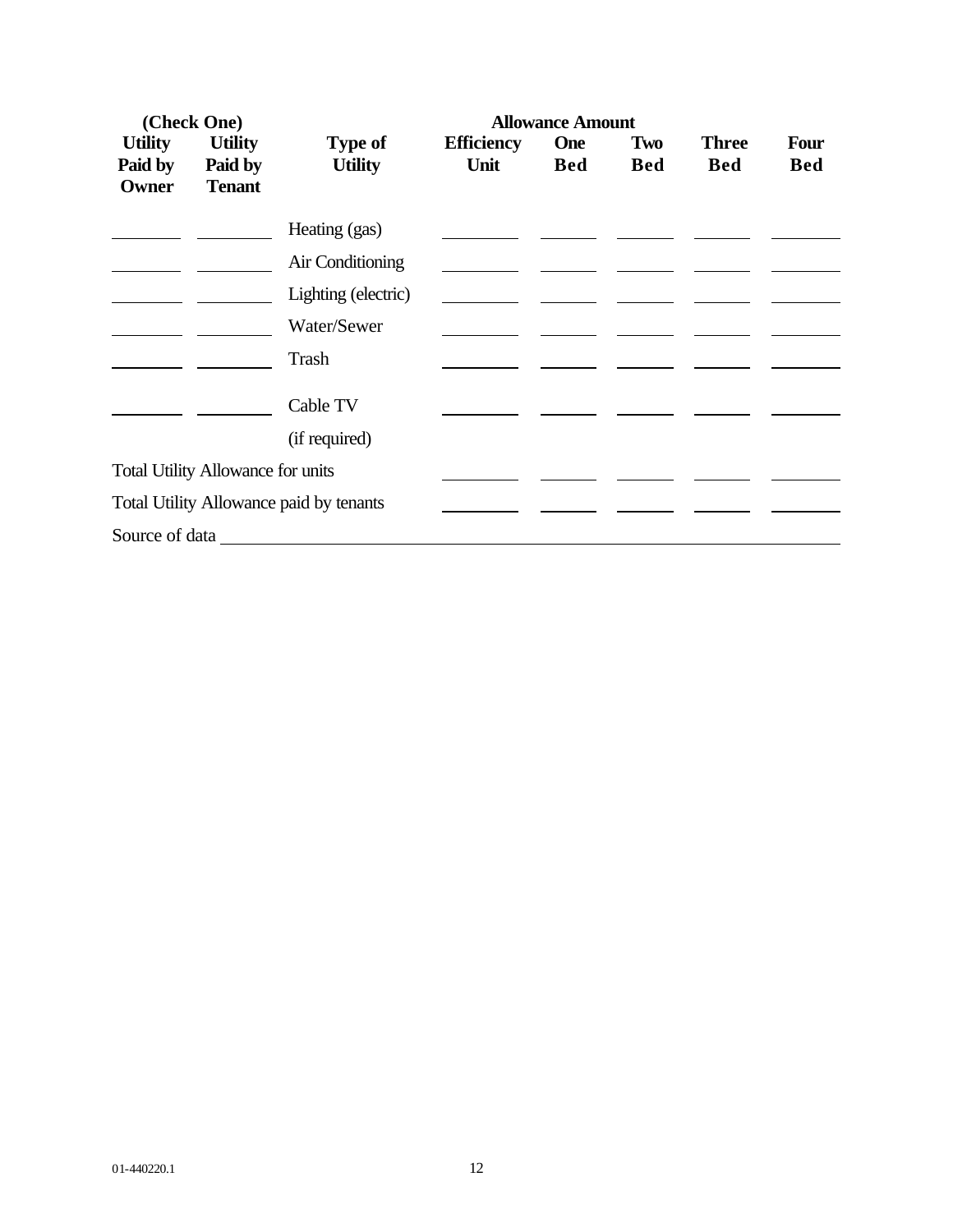#### **LIHTC UNITS ONLY**

(a) Characteristics of the LIHTC units—enter a corresponding number or "YES" if appropriate.

| Number of<br><b>Bedrooms</b><br>per Unit | (1)<br><b>Number</b><br>of Units | (2)<br>Square<br>Footage<br>per Unit | (1) x (2)<br><b>Total</b><br><b>Square</b><br>Feet | Number of<br><b>Baths</b> per<br>Unit | Dishwasher | Refrigerator | Parking<br><b>Facilities</b> | <b>Washer/Dryer</b><br>Hookup | Washer/<br>Dryer<br><b>Furnished</b> | Fire<br><b>Sprinklers</b> | <b>Security</b><br>System | (3)<br>Gross<br><b>Monthly</b><br>Rent<br>per Unit | (4)<br>Less<br><b>Tenant</b><br>Paid<br><b>Utility</b> | $(3) - (4)$<br>$= (5)$<br><b>Net</b><br><b>Monthly</b><br>Rent<br>per Unit | $(1)$ x<br>(5)<br><b>Total</b><br><b>Net</b><br><b>Monthly</b><br>Rent |
|------------------------------------------|----------------------------------|--------------------------------------|----------------------------------------------------|---------------------------------------|------------|--------------|------------------------------|-------------------------------|--------------------------------------|---------------------------|---------------------------|----------------------------------------------------|--------------------------------------------------------|----------------------------------------------------------------------------|------------------------------------------------------------------------|
|                                          |                                  |                                      |                                                    |                                       |            |              |                              |                               |                                      |                           |                           |                                                    |                                                        |                                                                            |                                                                        |
|                                          |                                  |                                      |                                                    |                                       |            |              |                              |                               |                                      |                           |                           |                                                    |                                                        |                                                                            |                                                                        |
|                                          |                                  |                                      |                                                    |                                       |            |              |                              |                               |                                      |                           |                           |                                                    |                                                        |                                                                            |                                                                        |
| Total                                    |                                  |                                      |                                                    |                                       |            |              |                              |                               |                                      |                           |                           |                                                    |                                                        |                                                                            |                                                                        |

- (a1) Total Number of Units in the Development:
- (a2) Total Number of LIHTC Units in Development:
- (a3) Total Net Monthly Rent Income from LIHTC Units:

#### **MARKET RATE UNITS ONLY**

| <b>Number</b><br>of<br><b>Bedrooms</b><br>per Unit | (1)<br><b>Number</b><br>of<br>Units | (2)<br>Square<br>Footage<br>per Unit | (1) x (2)<br>Total<br>Square<br>Feet | <b>Number</b><br>of<br><b>Baths</b><br>per Unit | Dishwasher | Refrigerator | Parking<br><b>Facilities</b> | Washer/<br>Dryer<br>Hookup | Washer/<br>Drver<br>Furnished | Fire<br><b>Sprinklers</b> | <b>Security</b><br>System | (3)<br>Gross<br>Monthly<br>Rent per<br>Unit | (4)<br><b>Less</b><br>Tenant<br>Paid<br><b>Utility</b> | $(3) - (4)$<br>$= (5)$<br><b>Net</b><br>Monthly<br>Rent per<br>Unit | $(1) \times (5)$<br><b>Total Net</b><br>Monthly<br>Rent |
|----------------------------------------------------|-------------------------------------|--------------------------------------|--------------------------------------|-------------------------------------------------|------------|--------------|------------------------------|----------------------------|-------------------------------|---------------------------|---------------------------|---------------------------------------------|--------------------------------------------------------|---------------------------------------------------------------------|---------------------------------------------------------|
|                                                    |                                     |                                      |                                      |                                                 |            |              |                              |                            |                               |                           |                           |                                             |                                                        |                                                                     |                                                         |
|                                                    |                                     |                                      |                                      |                                                 |            |              |                              |                            |                               |                           |                           |                                             |                                                        |                                                                     |                                                         |
|                                                    |                                     |                                      |                                      |                                                 |            |              |                              |                            |                               |                           |                           |                                             |                                                        |                                                                     |                                                         |
|                                                    |                                     |                                      |                                      |                                                 |            |              |                              |                            |                               |                           |                           |                                             |                                                        |                                                                     |                                                         |

Total Net Monthly Rent Income from Market Units \$\_\_\_\_\_\_\_\_\_\_\_\_\_\_\_ Other Monthly Income Source(s) \$\_\_\_\_\_\_\_\_\_\_\_\_\_\_\_\_

Vacancy Allowance %\_\_\_\_\_

Vacancy Allowance Amount

Total Net Monthly Income From Housing Units \$

(If applicable) Total Net Monthly Income From Commercial

Space\_\_\_\_\_\_

Estimated Annual Increase in Rental Rates \_\_\_\_\_\_%

Total Net Monthly Income for the Development \_\_\_\_\_\_\_\_\_\_\_\_\_\_\_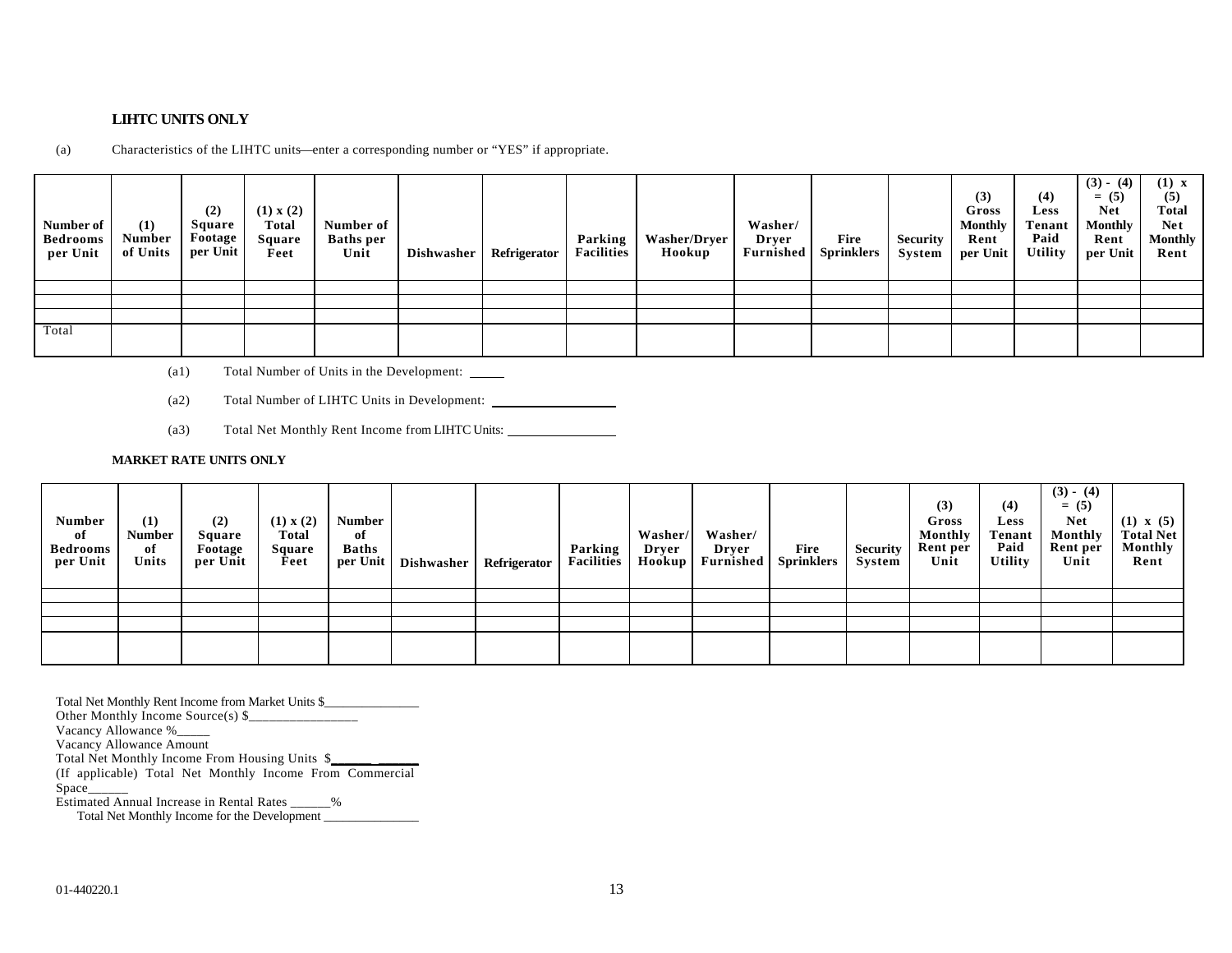# **7. ANNUAL DEVELOPMENT EXPENSE INFORMATION**

| (a) | <b>General and/or Administrative Expenses</b> |  |
|-----|-----------------------------------------------|--|
|-----|-----------------------------------------------|--|

| Advertising                                  |  |
|----------------------------------------------|--|
| Legal                                        |  |
| Accounting/Auditing                          |  |
| Security                                     |  |
| <b>NIFA Annual Compliance Fees</b>           |  |
| Management Fee                               |  |
| Other                                        |  |
| Total General and/or Administrative Expenses |  |

| Fuel                 | <b>Management Salaries</b> |  |
|----------------------|----------------------------|--|
| Electricity          | Office/Accounting          |  |
| Water/Sewer          | <b>Other Salaries</b>      |  |
| Gas                  | <b>Trash Removal</b>       |  |
| <b>Snow Removal</b>  | Elevator                   |  |
| Internet             |                            |  |
| <b>Connect Costs</b> |                            |  |

Total Operating Expenses  $\frac{1}{2}$ 

# (c) *Maintenance Expenses*

(b) *Operating Expenses*

|     | Painting and Repairs                          |        |                 |
|-----|-----------------------------------------------|--------|-----------------|
|     | Exterminating                                 |        |                 |
|     | Grounds                                       |        |                 |
|     | Other                                         |        |                 |
|     | <b>Total Maintenance</b>                      |        |                 |
|     | <b>Total Insurance</b>                        |        |                 |
|     | <b>Total Real Estate Taxes</b>                |        |                 |
|     | Other                                         |        |                 |
|     | <b>Total Annual Residential Expenses</b>      |        |                 |
|     | <b>Total Annual Commercial Space Expenses</b> | $^{+}$ | (if applicable) |
|     | <b>Total Annual Development Expenses</b>      | $=$    |                 |
|     | <b>Total Annual Replacement Reserves</b>      |        |                 |
| (d) | Estimated annual increase in expenses<br>$\%$ |        |                 |
|     |                                               |        |                 |

(e) How were expenses and reserves determined?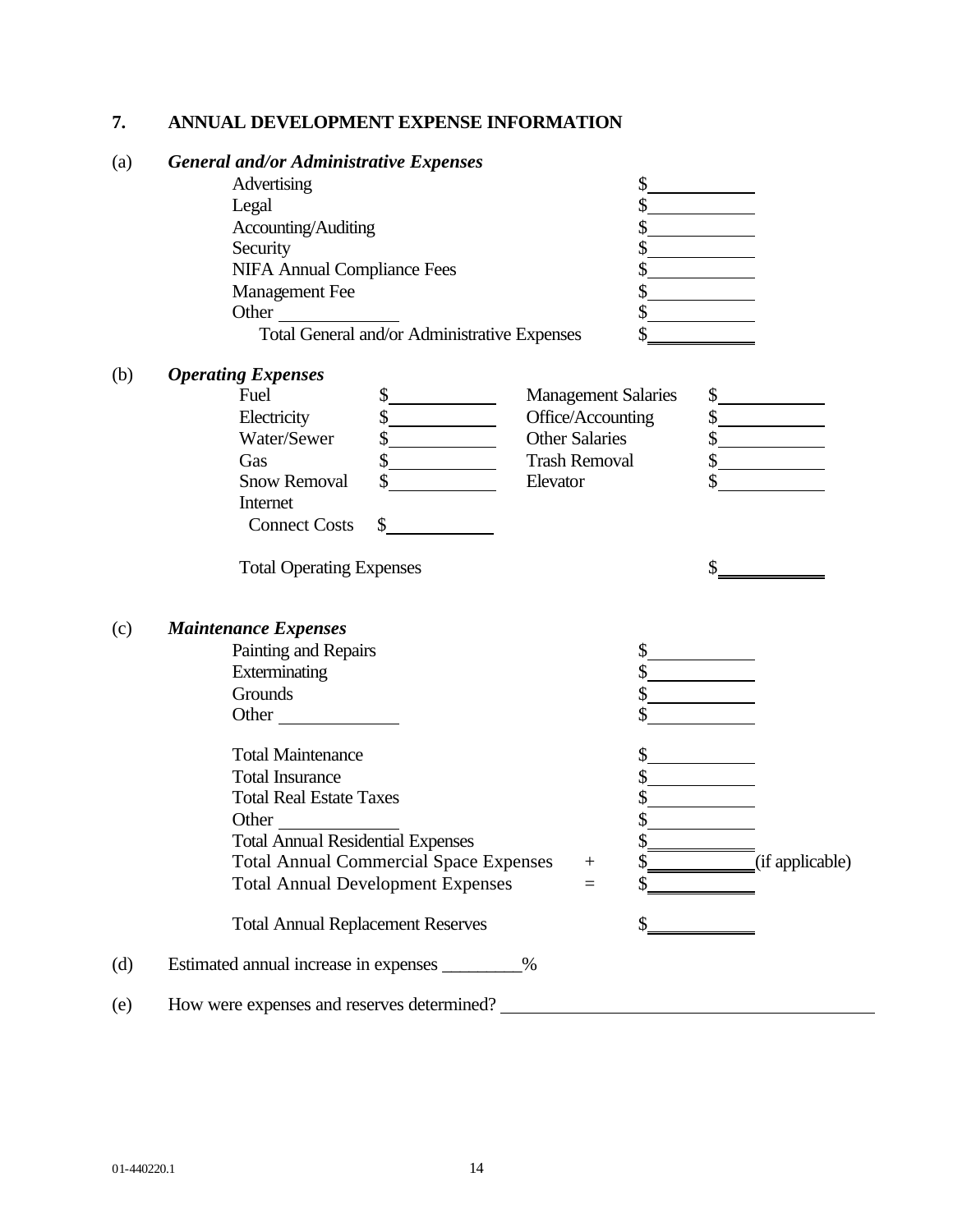### **8. SOURCE OF PUBLIC FUNDS AND SUBSIDIES**

Is any portion of the funds for the development financed directly or indirectly with federal, state or local government funding?  $\square$  YES  $\square$  NO

If "YES," provide the following information

| <b>Tax-Exempt Bond Financing</b>                                |  |
|-----------------------------------------------------------------|--|
| <b>Housing Trust Fund</b>                                       |  |
| <b>HOME</b> Financing                                           |  |
| <b>Rural Development</b>                                        |  |
| <b>CDBG</b>                                                     |  |
| <b>TIF</b>                                                      |  |
| (Must Submit Letter From Community Describing the Status of the |  |
| Application)                                                    |  |
| Other (please describe)                                         |  |

### **9. EXTENDED USE PERIOD**

Points will be awarded with preference for developments serving low-income tenants for the longest period of time. The minimum term of the low-income occupancy commitment is 30 years (15-year compliance period plus a 15-year extended use period).

Points will be awarded only if the development owner elects to extend the compliance period for an additional number of years.

□ Years Development Owner Agrees To Extend Compliance Period \_\_\_\_\_\_\_\_\_\_\_\_\_\_\_\_\_\_\_

# **10. TAX-EXEMPT BONDS**

If tax-exempt bond financing is being requested (4% LIHTC), provide the following:

- (a) Will the development receive tax-exempt bond financing for at least 50% of the aggregate basis of the building(s) and land includable in the development?  $\Box$  Yes  $\square$  No
- (b) \$ Total Development Cost
- (c) \_\_\_\_\_\_\_\_\_ Applicable Percentage Rate for the tax-exempt financing
- (d) Expected type of bond sale:  $\Box$  Private Placement  $\Box$  Public Sale
- (e) Any credit enhancement for bonds?  $\Box$  Yes  $\Box$  No

If "YES," what type and provided by whom: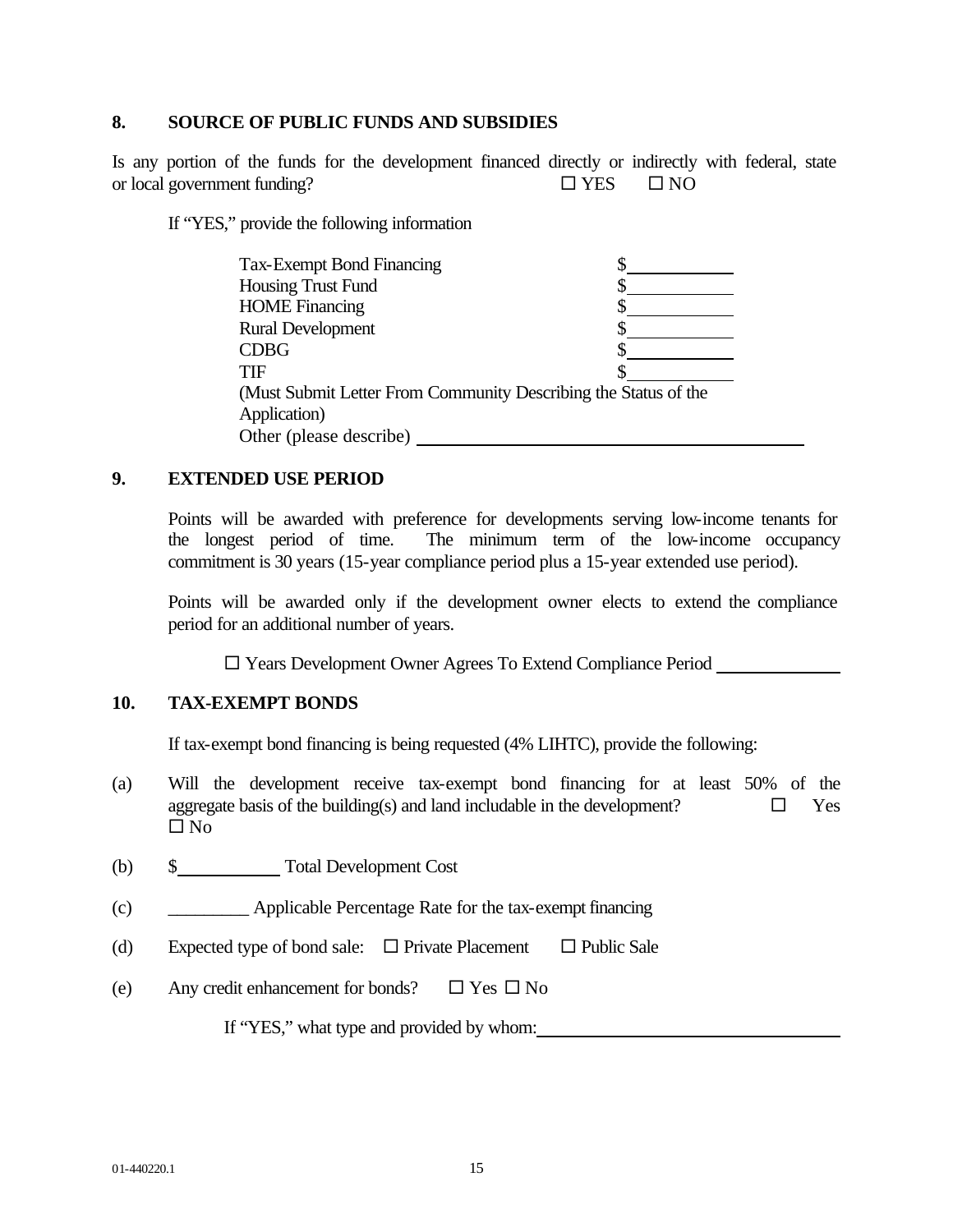| (f) | If a public sale, will the bonds be rated?<br>$\Box$ Yes $\Box$ No                                                                                                                                                                                                      |
|-----|-------------------------------------------------------------------------------------------------------------------------------------------------------------------------------------------------------------------------------------------------------------------------|
|     | If "YES," provide the following:                                                                                                                                                                                                                                        |
|     | Bank: North Commission of the Commission of the Commission of the Commission of the Commission of the Commission of the Commission of the Commission of the Commission of the Commission of the Commission of the Commission o                                          |
| (g) | Projected loan terms<br>$\sim$<br>(i) Principal Amount                                                                                                                                                                                                                  |
|     | (ii) Interest Rate<br>$\%$ $\Box$ Fixed $\Box$ Variable                                                                                                                                                                                                                 |
|     | (iii) Term of Loan Years                                                                                                                                                                                                                                                |
|     | (iv) Amortization (years) ______Level ________Balloon                                                                                                                                                                                                                   |
| (h) | Loan Security:<br>Development Mortgage<br>$\Box$ Yes<br>$\square$ No<br>(i)<br>Assignment of Development $\square$ Yes<br>$\Box$ No<br>(ii)<br>FHA Mortgage Insurance $\Box$ Yes $\Box$ No<br>(iii)<br><b>Personal Guarantees</b><br>$\Box$ Yes<br>$\square$ No<br>(iv) |
|     |                                                                                                                                                                                                                                                                         |

(v) Other, if any, enhancement on the bonds, such as bond surety (i.e., bond insurance, collateral pledge):

# **11. FINANCING INFORMATION**

(a) *Interim/Construction Financing*. Provide as "*Exhibit 16*" a detailed narrative of the type(s) of interim and construction financing planned for this development. List all preliminary and firm financing commitments, including grants. The source and amount of financing for any commercial space that is part of the development should also be included and identified. If the applicant plans to finance all or part of the development from its own resources, the applicant must provide sufficient documentation (including a certification from an independent third party, or a notarized investment letter under penalties of perjury) verifying that the applicant has the necessary funds committed solely for this purpose.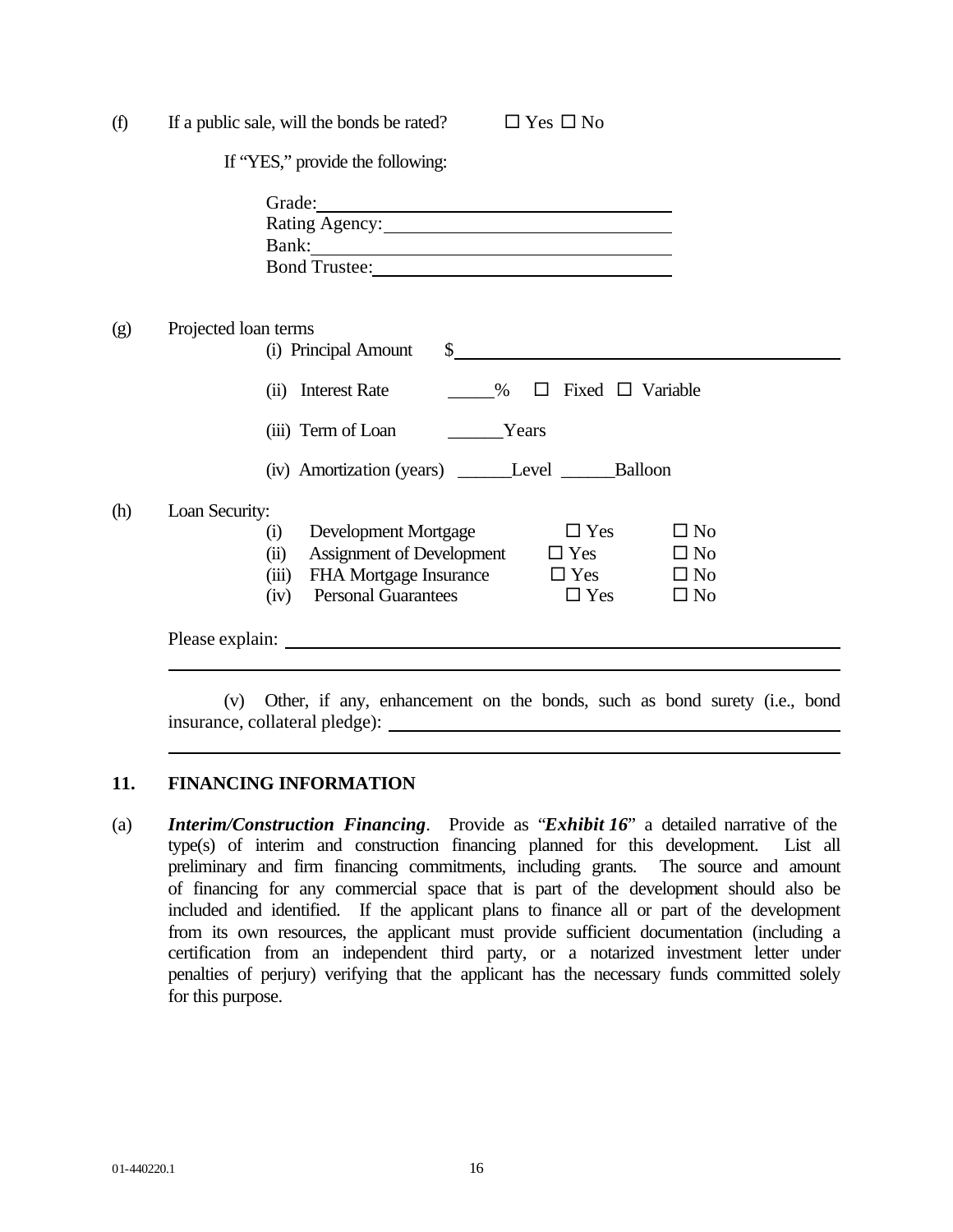Any owner equity contributions or deferred fees should also be listed below if the funds will provide a source of financing.

| <b>Lenders or</b><br><b>Source of Funds</b> | Date of<br><b>Application</b> | Date of<br><b>Commitment</b> | <b>Amount of</b><br><b>Funds</b> | <b>Type of</b><br><b>Financing</b><br>∗ | <b>Name and Telephone</b><br><b>Number of Contact</b><br><b>Person</b> |
|---------------------------------------------|-------------------------------|------------------------------|----------------------------------|-----------------------------------------|------------------------------------------------------------------------|
|                                             |                               |                              |                                  |                                         |                                                                        |
|                                             |                               |                              |                                  |                                         |                                                                        |

\*Type of financing (e.g., a conventional loan, federal grant, deferred payment, etc.)

- (b) *Permanent Financing*. Provide as "*Exhibit 17*" a detailed narrative of the type(s) of permanent financing planned for this development. List all preliminary and enforceable financing commitments, including grants. The source and amount of financing for any commercial space that is part of the development should also be included and identified. If the applicant plans to finance part of or the entire development from its own resources, the applicant must provide sufficient documentation (including a certification from an independent third party, or a notarized investment letter under penalties of perjury) verifying that the applicant has the necessary funds committed solely for this purpose.
	- (i) Any owner equity contributions or deferred fees should also be listed below if the funds will provide a source of financing.

| Lender's or<br><b>Source of Funds'</b><br>Name and<br><b>Telephone</b><br><b>Number</b> | Date of<br><b>Application</b> | Date of<br><b>Commitment</b> | Amount<br>of Funds | <b>Interest</b><br>Rate of<br>Loan | Amortization<br>Period<br>(Months) | <b>Term</b><br>of<br>Loan | Annual<br><b>Debt</b><br><b>Service</b><br>Cost |
|-----------------------------------------------------------------------------------------|-------------------------------|------------------------------|--------------------|------------------------------------|------------------------------------|---------------------------|-------------------------------------------------|
|                                                                                         |                               |                              |                    | %                                  |                                    |                           |                                                 |
|                                                                                         |                               |                              |                    |                                    |                                    |                           |                                                 |

Total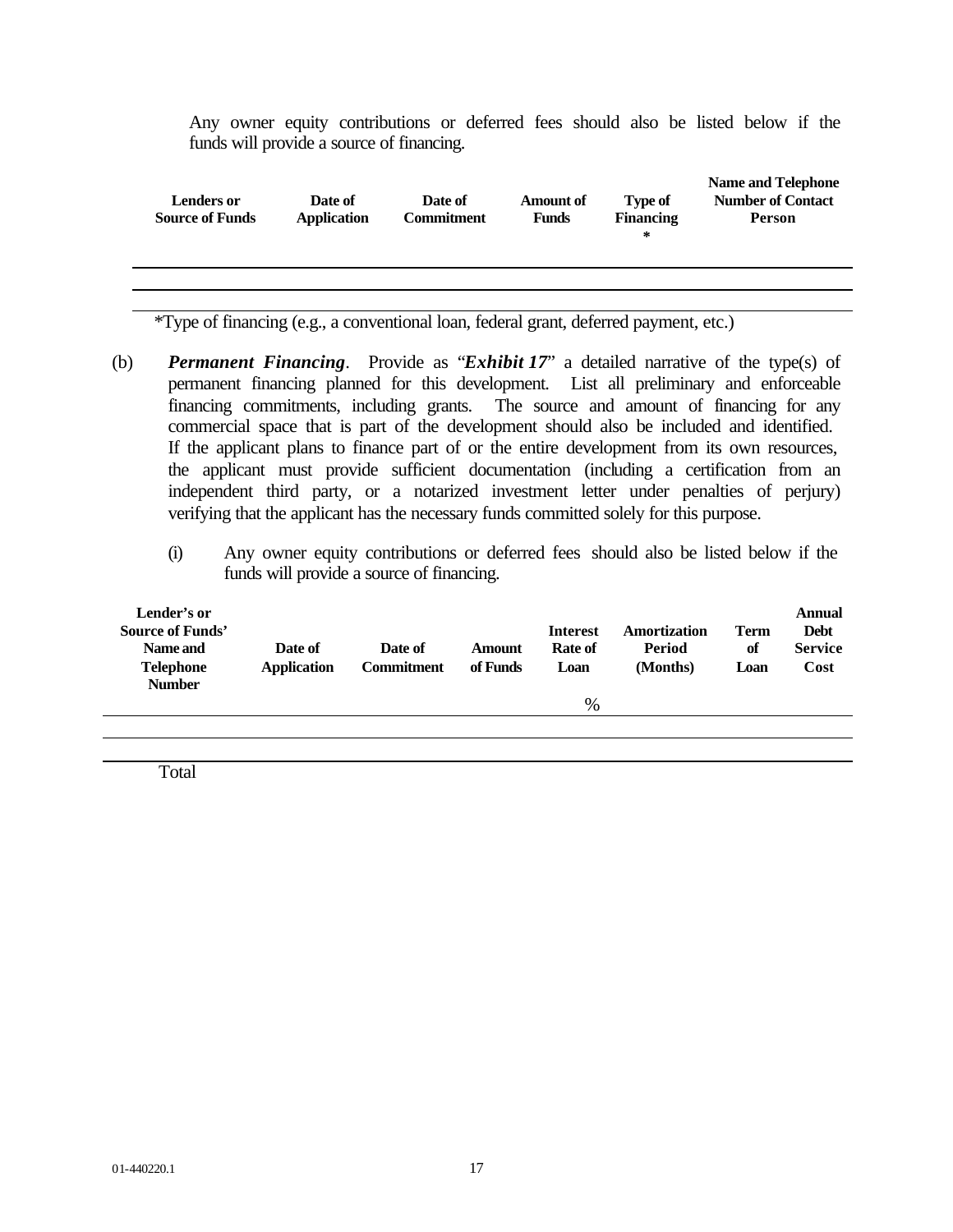# **12. DEVELOPMENT COST SCHEDULE**

|                                                | <b>Actual or</b><br><b>Estimated</b><br>Development<br><b>Costs</b> | (4% LIHTC)<br><b>Eligible Basis</b> | (9% LIHTC)<br><b>Eligible Basis</b> | Amortized or<br><b>Expended</b><br>(Noneligible)                     | <b>Allowable</b><br>20% Limit<br>Dev/Cont |
|------------------------------------------------|---------------------------------------------------------------------|-------------------------------------|-------------------------------------|----------------------------------------------------------------------|-------------------------------------------|
| Land                                           |                                                                     |                                     |                                     |                                                                      |                                           |
| <b>Existing structures</b>                     | \$                                                                  | \$                                  |                                     |                                                                      |                                           |
| Demolition (new)                               | \$                                                                  |                                     |                                     |                                                                      |                                           |
| Demolition (rehab)                             |                                                                     |                                     | \$                                  |                                                                      | \$                                        |
| Site grading, clearing, etc.                   |                                                                     |                                     | \$                                  |                                                                      |                                           |
| Off-site improvements                          | \$                                                                  |                                     | \$                                  |                                                                      | \$                                        |
| New building hard costs                        | \$                                                                  |                                     | \$                                  |                                                                      | \$                                        |
| Rehabilitation hard costs                      | \$                                                                  |                                     | \$                                  |                                                                      |                                           |
| Accessory building                             | \$                                                                  |                                     | \$                                  |                                                                      |                                           |
| General requirements                           | \$                                                                  |                                     | \$                                  |                                                                      | \$                                        |
| Construction contingency                       |                                                                     |                                     | \$                                  |                                                                      |                                           |
| Architect design                               |                                                                     |                                     | \$                                  |                                                                      |                                           |
| Architect supervision                          | \$                                                                  |                                     | \$                                  |                                                                      |                                           |
| Survey/engineer fees                           | \$                                                                  | \$                                  | \$                                  |                                                                      | \$                                        |
| Construction insurance                         |                                                                     |                                     | \$.                                 |                                                                      |                                           |
| Construction loan interest                     |                                                                     |                                     | \$                                  |                                                                      |                                           |
| Origination fee                                | \$                                                                  |                                     | \$                                  |                                                                      | \$                                        |
| LIHTC enhancement fee                          |                                                                     |                                     |                                     |                                                                      |                                           |
| Construction period taxes                      | \$                                                                  |                                     | \$                                  |                                                                      | \$                                        |
| #Bridge loan expense                           |                                                                     |                                     |                                     |                                                                      |                                           |
| #(Eligible basis for construction period only) |                                                                     |                                     |                                     |                                                                      |                                           |
| Property appraisal                             | S                                                                   |                                     |                                     |                                                                      |                                           |
|                                                | (Appraisal-To evaluate feasibility, cost includable in              |                                     |                                     | (If appraisal for lender requirement only, do not include in basis.) |                                           |
| basis.)                                        |                                                                     |                                     |                                     |                                                                      |                                           |
| <b>LIHTC</b> fees                              |                                                                     | \$                                  |                                     |                                                                      | \$                                        |
| Environmental study                            |                                                                     |                                     | \$                                  |                                                                      | \$                                        |
| Market study                                   |                                                                     |                                     | \$                                  |                                                                      | \$                                        |
| <b>RE</b> Attorney                             | \$                                                                  |                                     | \$                                  |                                                                      | \$                                        |
| <i>*RE</i> Consultant                          |                                                                     |                                     |                                     |                                                                      |                                           |
| *LIHTC consultant fee                          |                                                                     |                                     | \$                                  |                                                                      |                                           |
| *Contractor overhead                           | \$                                                                  |                                     | \$                                  |                                                                      |                                           |
| *Contractor profit                             | \$                                                                  | \$                                  | \$                                  |                                                                      |                                           |
| *Developer overhead                            |                                                                     | \$                                  | \$                                  |                                                                      |                                           |
| *Developer fee                                 |                                                                     | \$<br>(b)                           | $\mathbb{S}$<br>(a)                 |                                                                      |                                           |
| Title and recording                            | \$                                                                  | \$                                  | \$                                  | \$                                                                   |                                           |
| Bond premium                                   |                                                                     |                                     |                                     |                                                                      |                                           |
| Credit report                                  |                                                                     |                                     |                                     |                                                                      |                                           |
| Perm. Loan origination fee                     |                                                                     |                                     |                                     |                                                                      |                                           |
| Perm. Loan enhancement                         | Φ.                                                                  |                                     |                                     |                                                                      |                                           |
| Cost of underwriter                            |                                                                     |                                     |                                     |                                                                      |                                           |
| Counsel fee                                    |                                                                     |                                     |                                     |                                                                      |                                           |
| Organizational                                 |                                                                     |                                     |                                     |                                                                      |                                           |
| Tax opinion                                    |                                                                     |                                     |                                     |                                                                      |                                           |
| Rent-up reserves                               |                                                                     |                                     |                                     |                                                                      |                                           |
| Operating reserves                             |                                                                     |                                     |                                     |                                                                      |                                           |
| Other                                          | \$                                                                  |                                     |                                     |                                                                      |                                           |
| Other                                          | \$                                                                  | \$                                  |                                     |                                                                      |                                           |
| Total residential costs:                       |                                                                     |                                     |                                     |                                                                      |                                           |
|                                                | $(1+2+3)$                                                           | (1)                                 | (2)                                 | (3)                                                                  |                                           |
| Total commercial space costs:                  | \$_                                                                 |                                     |                                     |                                                                      |                                           |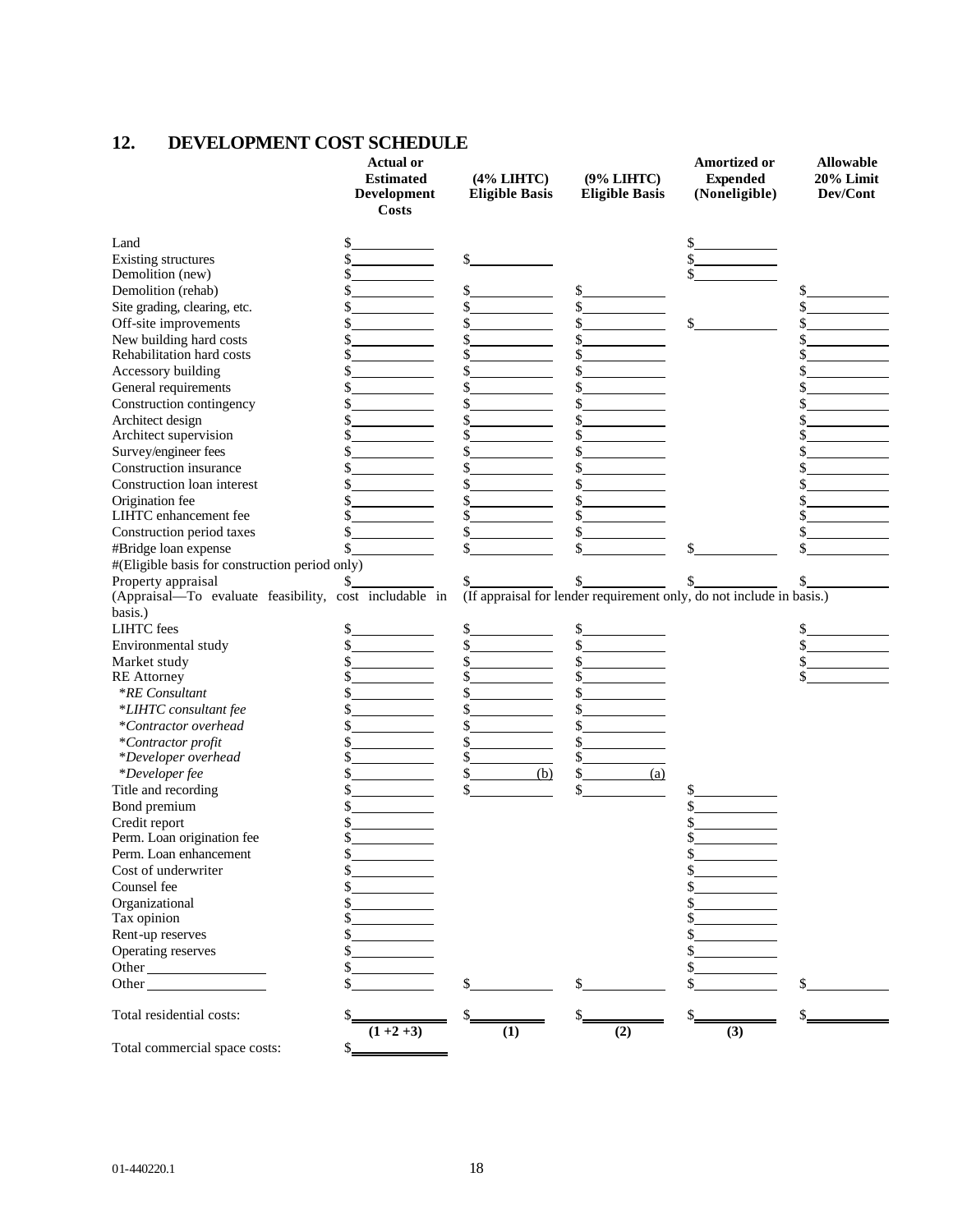|                                                                                                                                                                                    | $(1+2+3)$<br><b>Total</b>          | (1)                               | (2)                               |  |
|------------------------------------------------------------------------------------------------------------------------------------------------------------------------------------|------------------------------------|-----------------------------------|-----------------------------------|--|
|                                                                                                                                                                                    | <b>Residential</b><br><b>Costs</b> | 4% LIHTC<br><b>Eligible Basis</b> | 9% LIHTC<br><b>Eligible Basis</b> |  |
| (Numbered columns at the bottom of preceding page<br>16)                                                                                                                           | $\frac{\S_{\_}}{\S_{\_}}$          | $\mathbb{S}$                      |                                   |  |
| (Deduct from basis:)<br>All grant proceeds                                                                                                                                         |                                    |                                   | $-$ \$                            |  |
| Nonqualified nonrecourse financing                                                                                                                                                 |                                    |                                   | $-$ \$                            |  |
| Nonqualified portion of higher quality units<br>(IRC Section $42(d)(3)$ )                                                                                                          |                                    | - \$                              |                                   |  |
| Historic credits (on residential portion only)                                                                                                                                     |                                    | - \$                              |                                   |  |
| <b>Total Eligible Basis</b><br>(Add to basis:)<br>Developments located in a qualified census tract<br>(see list on page 21) may add a portion of the                               |                                    | $+$ \$ N/A                        |                                   |  |
| adjusted basis of a community service facility<br>targeted to serve tenants whose income is 60% or<br>less of area medium income (limited to 10% of<br>development eligible basis) |                                    | N/A                               | (multiplied)<br>by 130%)          |  |
| High-cost area adjustment (if applicable—see list on<br>page 21)(No adjustment is allowed for acquisition<br>costs)                                                                |                                    |                                   |                                   |  |
| <b>Total Adjusted Eligible Basis</b>                                                                                                                                               |                                    | \$                                |                                   |  |
| Multiplied by the applicable fraction                                                                                                                                              |                                    | %                                 | $\%$                              |  |
| <b>Total Qualified Basis</b>                                                                                                                                                       |                                    | \$                                | \$                                |  |
| Multiplied by the Applicable Percentage                                                                                                                                            |                                    | 4%                                | 9%<br>$\mathbf{X}$                |  |
| <b>Total Amount of LIHTC Requested</b>                                                                                                                                             |                                    |                                   |                                   |  |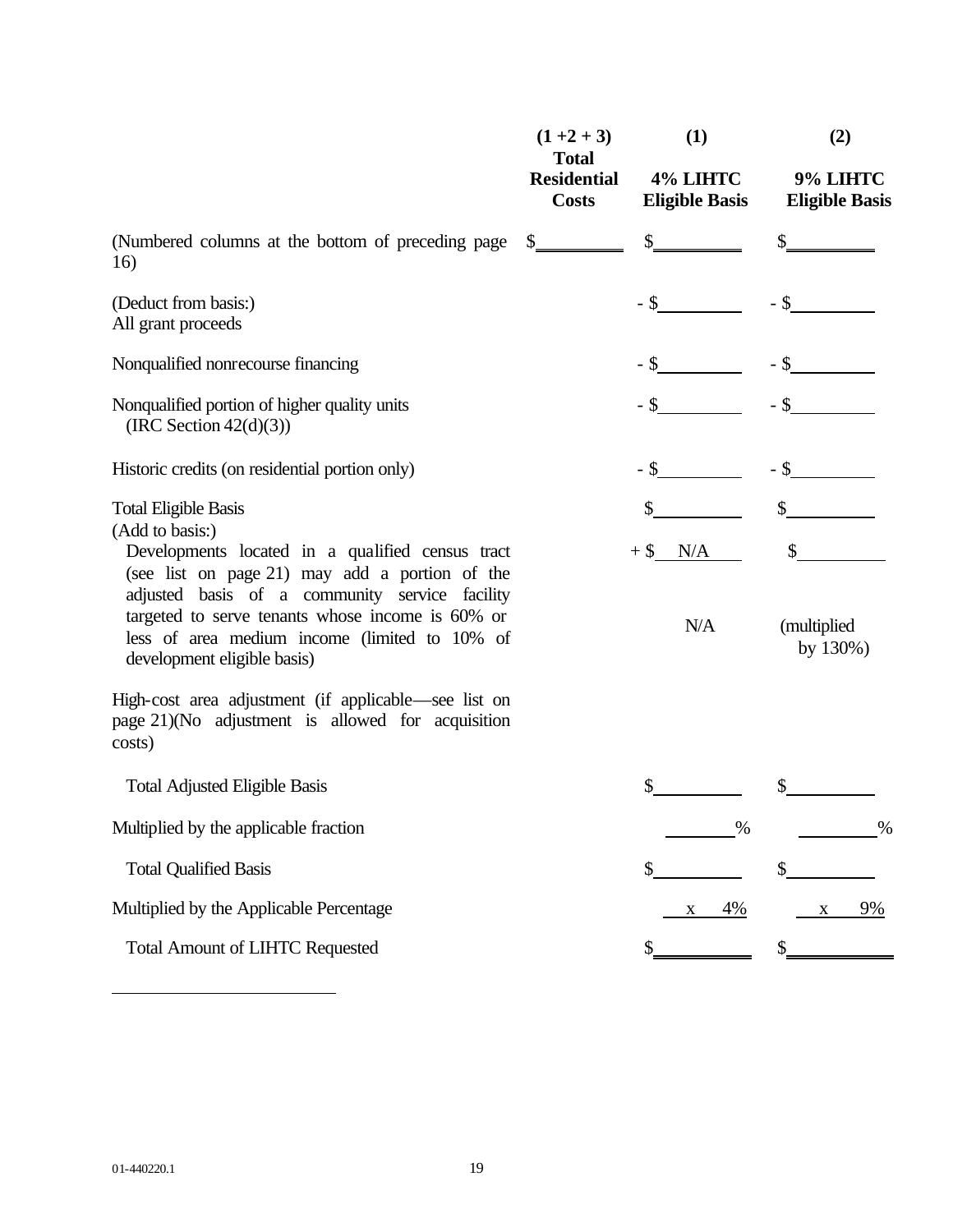### (a) **Developer Fee New Construction and Rehabilitation**.

 Developer and contractor overhead and profit fees and consultant fees will be allowed on new construction and rehabilitation costs. For purposes of determining the amount of LIHTC that is allocable to a development, NIFA may limit these fees included in eligible basis to an amount not more than 20% of eligible basis costs, excluding the fees:

Example: Total Eligible Basis

- Contractor Overhead
- Contractor Profit
- Developer Overhead
- Developer Fee
- LIHTC Consultant Fee
- Real Estate Consultant Fee
- = Adjusted Eligible Basis
	- x 20%
- = Maximum allowable for developer, contractor overhead and profit and consultant fees

If developer and contractor overhead and profit fees and consultant fees exceed the maximum percentage of 20%, the applicant must provide a written explanation, labeled as "*Exhibit 18*," outlining the reasons for the variation. Acceptance of such written explanation is at NIFA's discretion. NIFA may reduce the level of LIHTC to achieve the range of 20% for these fees. When an identity of interest exists between the developer and contractor, NIFA may reduce the total of these fees where it deems them excessive.

# (b) **Developer Fee/Acquisition of Existing Building**.

Developments receiving acquisition LIHTC will be allowed a developer fee on the acquisition cost of an existing building that is to be rehabilitated. The developer fee will be limited to 5% of the building acquisition costs excluding the cost of land and fees associated with the purchase of the land. Acquisition cost of the existing building(s) must be supported by an appraisal from an unrelated third party and a settlement statement.

# **13. RESERVES**

For reserves/contingencies required outside the ownership entity, NIFA will require documentation of the amount and disposition of reserves/contingencies. If the reserves/contingencies revert back to the developer, general partner, managing member or any ownership interest, NIFA will consider the reserves/contingencies as deferred developer fees and the above limits will apply.

### **14. CONTRACTOR DEFINITION**

(a) If the developer of the development does not have an in-house staff to construct the development, it is assumed that an intermediary will be hired to perform the service as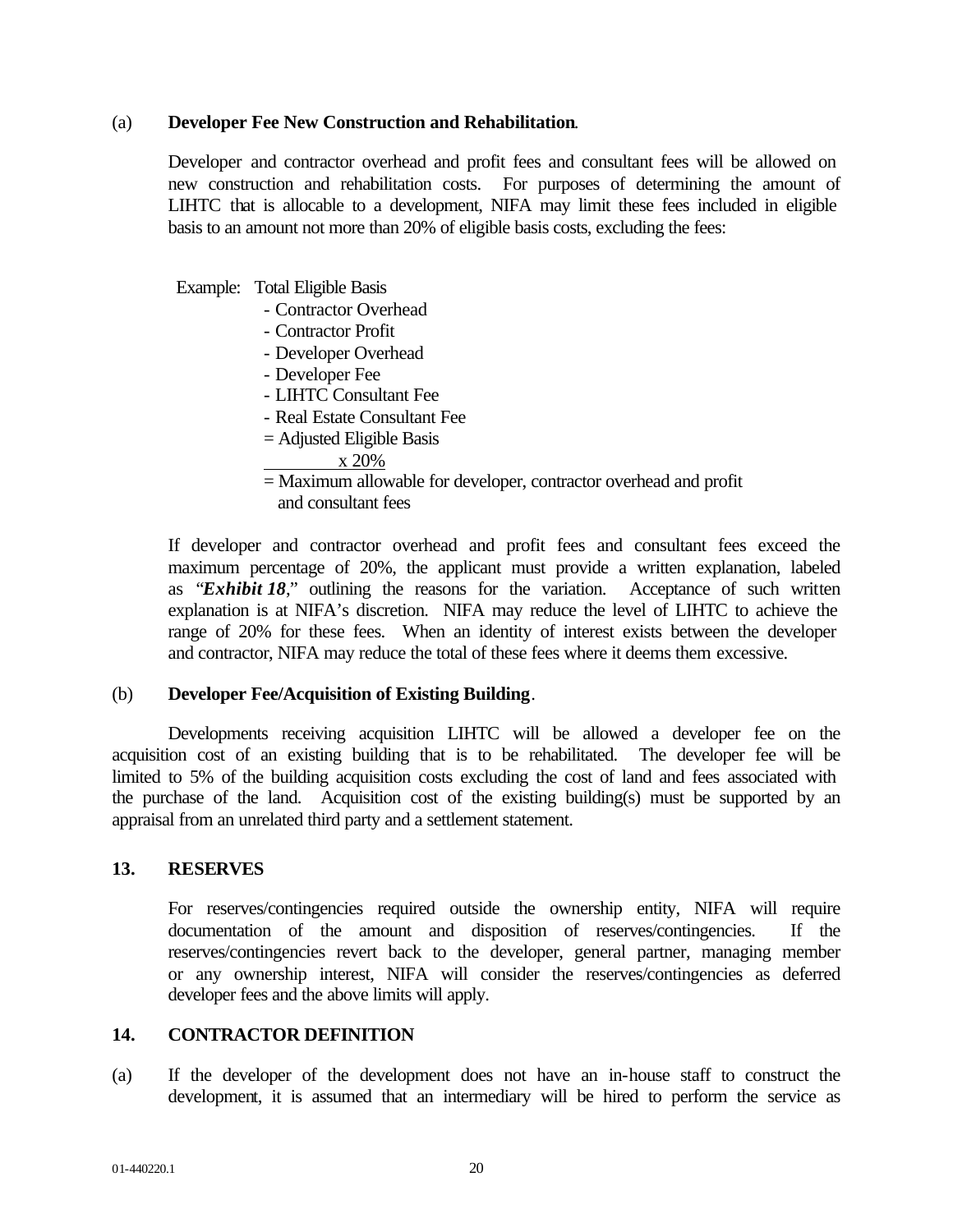general contractor. Among other things, a general contractor shields the developer of the development from the liabilities of construction. In most cases, the general contractor awards subcontracts to other contractors to facilitate the completion of the development and becomes the clearinghouse for much of the contractor's work.

- **Note**: If the developer of the development does not have an in-house staff to construct the development, NIFA will evaluate and restrict the ability of the developer of the development to take any contractor overhead and profit fees.
- (b) NIFA will scrutinize total development costs to ensure that such costs are reasonable considering the low-income housing objectives as identified in the qualified allocation plan. In determining whether or to what extent a development qualifies for an allocation of LIHTC, NIFA may compare such factors as projected cost per bedroom, LIHTC per bedroom or other meaningful measures against standards or averages deemed reasonable (such as industry cost standards and/or average costs from competing developments).
- (c) Payments or charges over and above what are represented to NIFA in application(s) or other documents and misrepresentations of any sort will be subject to remedial action at NIFA's discretion. In instances where there are unsubstantiated costs or charges, NIFA may engage a third party to conduct an audit at the expense of the developer before taking action on the development's placed-in-service application.

### **15. LOCATION OF COUNTIES LISTED BY HUD AS QCTS**

Following are the Department of Housing and Urban Development Statutorily Mandated Qualified Census Tracts for IRC Section 42:

| County              |         | <b>Census Tract Number</b> |         |         |         |
|---------------------|---------|----------------------------|---------|---------|---------|
| Douglas             | 0003.00 | 0005.00                    | 0006.00 | 0007.00 | 0008.00 |
|                     | 0011.00 | 0012.00                    | 0016.00 | 0019.00 | 0020.00 |
|                     | 0027.00 | 0029.00                    | 0032.00 | 0039.00 | 0040.00 |
|                     | 0050.00 | 0051.00                    | 0052.00 | 0053.00 | 0054.00 |
|                     | 0059.01 | 0059.02                    | 0060.00 | 0061.01 |         |
| Sarpy               | 0103.02 |                            |         |         |         |
| Lancaster           | 0004.00 | 0005.00                    | 0006.00 | 0007.00 | 0008.00 |
|                     | 0017.00 | 0018.00                    | 0019.00 | 0020.00 | 0035.00 |
| <b>Buffalo</b>      | 9696.00 |                            |         |         |         |
| <b>Burt</b>         | 9401.00 |                            |         |         |         |
| Keya Paha           | 9754.00 |                            |         |         |         |
| Knox                | 9671.00 |                            |         |         |         |
| <b>Scotts Bluff</b> | 9537.00 |                            |         |         |         |
| <b>Thurston</b>     | 9402.00 |                            |         |         |         |
| Woodbury            | 0013.00 | 0015.00                    | 0016.00 | 0017.00 |         |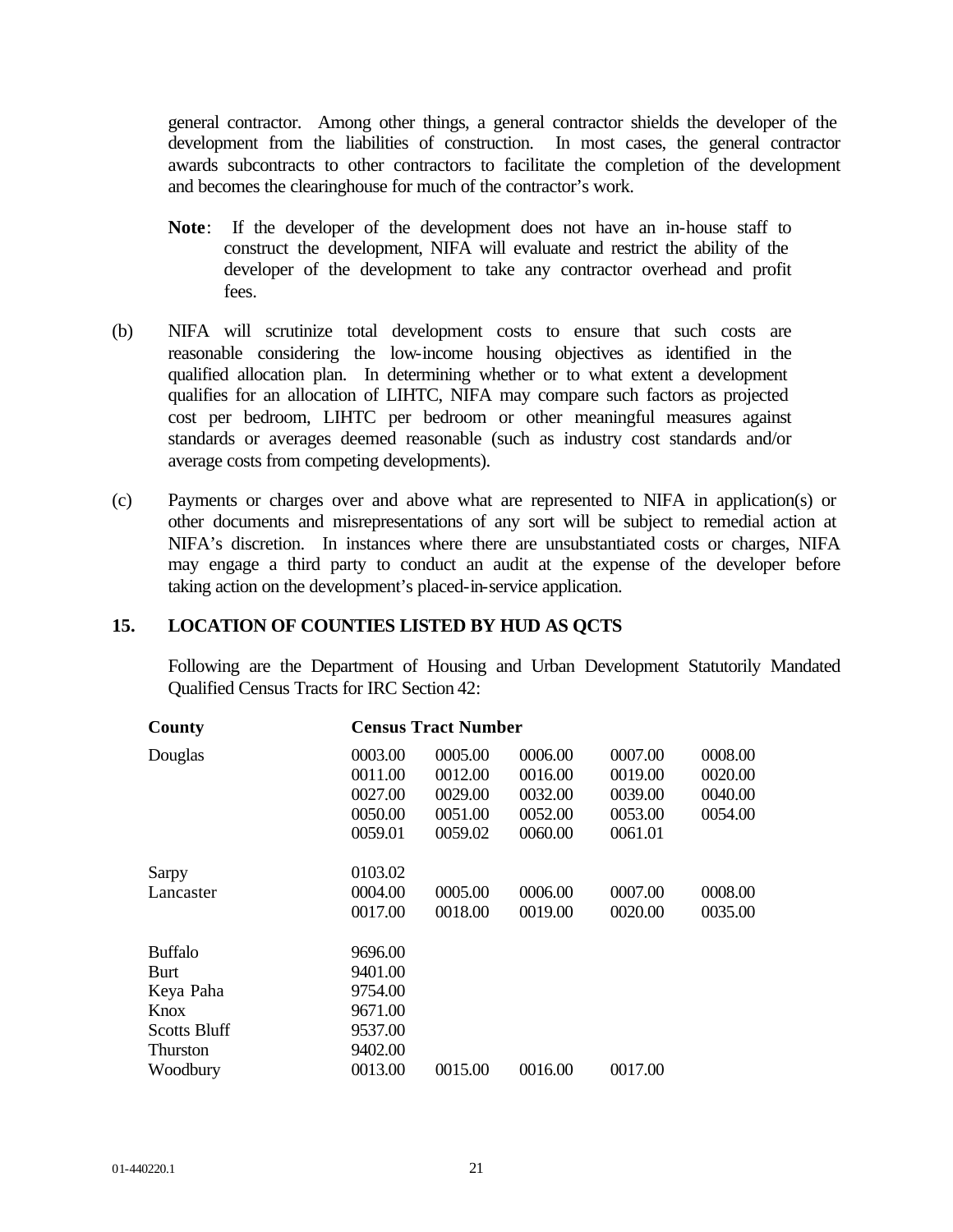# **16. NOTIFICATION OF PUBLIC OFFICIAL**

Pursuant to IRC Section 42(m)(1)(A)(ii), NIFA will notify the chief executive officer (or the equivalent) of the local jurisdiction within which the development is located that the development has applied for and/or received a reservation of LIHTC and provide such officer a reasonable opportunity to comment on the development. Please provide the following information:

| Name of political jurisdiction            |                              |
|-------------------------------------------|------------------------------|
| Name and title of Chief Executive Officer |                              |
| Address                                   |                              |
| Phone                                     | Fax                          |
| <b>Congressional District</b>             | <b>State Senate District</b> |

# **17. NET ANNUAL CASH FLOW FROM OPERATIONS**

| Net Monthly Income<br>(Bottom page 13)                      |     | \$<br>x 12 months |  |  |
|-------------------------------------------------------------|-----|-------------------|--|--|
| Annual Income                                               |     | \$                |  |  |
| Less:                                                       |     |                   |  |  |
| <b>Total Annual Development Expense</b><br>(Bottom page 14) |     | \$                |  |  |
| Less:                                                       |     |                   |  |  |
| <b>Replacement Reserves</b><br>(Bottom page 14)             |     | $\mathbb{S}^-$    |  |  |
| Net Operating Income                                        | $=$ |                   |  |  |
| Less:                                                       |     |                   |  |  |
| <b>Annual Debt Service</b><br>(Page 17)                     |     | \$                |  |  |
| <b>Net Annual Cash Flow</b>                                 |     |                   |  |  |
| SOURCES AND USES: EQUITY GAP INFORMATION<br>18.             |     |                   |  |  |
| List all uses and corresponding amounts of funds:           |     |                   |  |  |
| <b>Total Development Costs</b>                              |     | \$                |  |  |
| Other Uses                                                  |     | \$                |  |  |
|                                                             |     | \$                |  |  |

 $\frac{1}{2}$ 

\$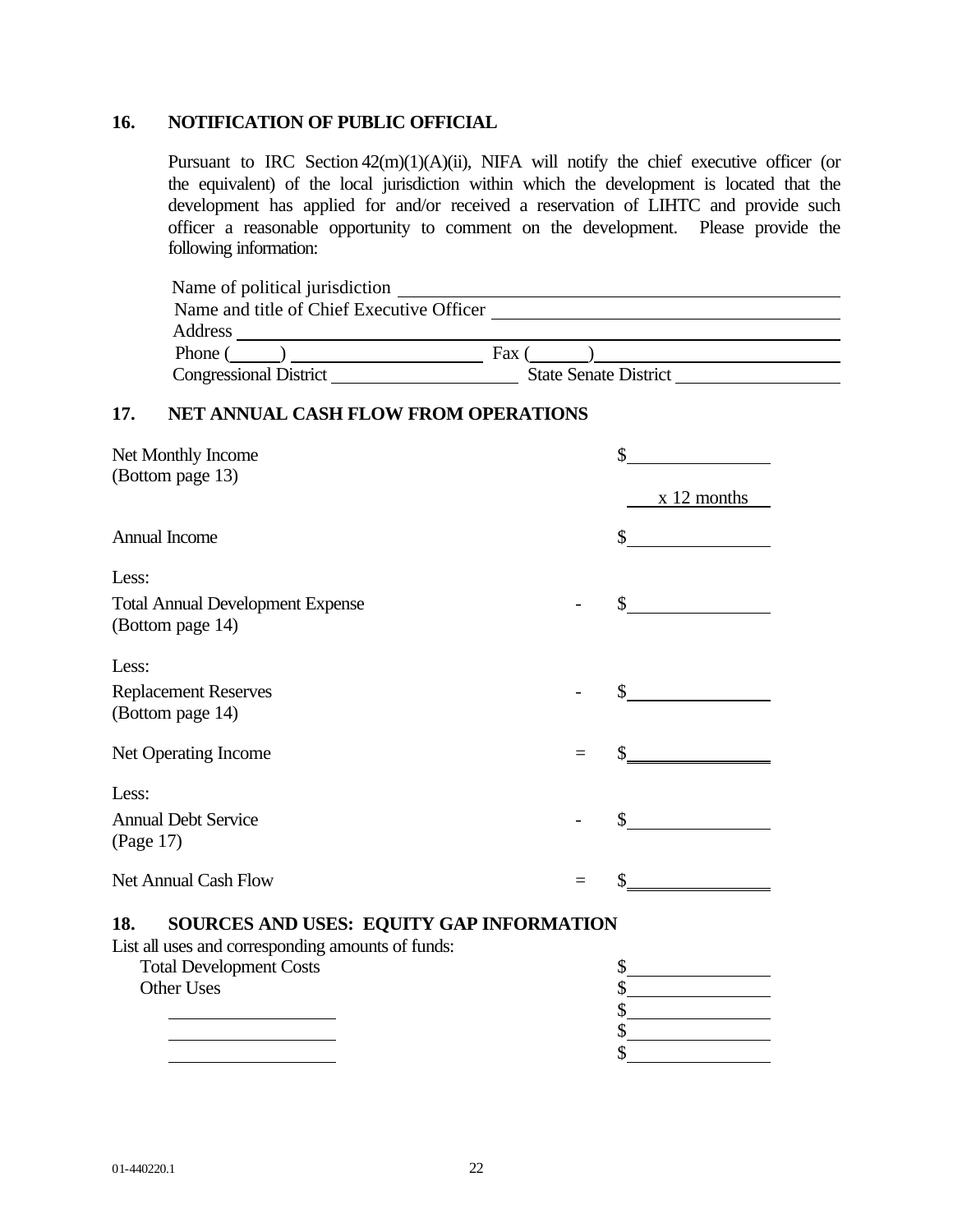|                   | <b>Total Uses</b>                                                                                                                               | (1) |                          | $\frac{\text{S}}{\text{S}}$                                                                                                                                                                                                                                                                                                                                                                                                                                                                                                                                                                                       |
|-------------------|-------------------------------------------------------------------------------------------------------------------------------------------------|-----|--------------------------|-------------------------------------------------------------------------------------------------------------------------------------------------------------------------------------------------------------------------------------------------------------------------------------------------------------------------------------------------------------------------------------------------------------------------------------------------------------------------------------------------------------------------------------------------------------------------------------------------------------------|
|                   | <b>Conventional Loan</b>                                                                                                                        |     |                          | \$                                                                                                                                                                                                                                                                                                                                                                                                                                                                                                                                                                                                                |
|                   | <b>Conventional Loan</b>                                                                                                                        |     |                          | <u> 1989 - Johann Barbara, martin a</u>                                                                                                                                                                                                                                                                                                                                                                                                                                                                                                                                                                           |
|                   | <b>HOME</b>                                                                                                                                     |     |                          | \$<br><u> 1990 - Johann Barbara, martin a</u>                                                                                                                                                                                                                                                                                                                                                                                                                                                                                                                                                                     |
|                   | <b>CDBG</b>                                                                                                                                     |     |                          | \$                                                                                                                                                                                                                                                                                                                                                                                                                                                                                                                                                                                                                |
|                   | Other Federal Loans                                                                                                                             |     |                          | \$<br><u> 1980 - Johann Barbara, martin a</u>                                                                                                                                                                                                                                                                                                                                                                                                                                                                                                                                                                     |
|                   | <b>Local Municipality Loan</b>                                                                                                                  |     |                          | <u> 1989 - Johann Barbara, martxa a</u>                                                                                                                                                                                                                                                                                                                                                                                                                                                                                                                                                                           |
|                   | Private Loan                                                                                                                                    |     |                          | \$                                                                                                                                                                                                                                                                                                                                                                                                                                                                                                                                                                                                                |
|                   | <b>Owner Equity</b>                                                                                                                             |     |                          | $\frac{1}{2}$                                                                                                                                                                                                                                                                                                                                                                                                                                                                                                                                                                                                     |
|                   | Other                                                                                                                                           |     |                          | <u> 1989 - Jan Stein Stein Stein Stein Stein Stein Stein Stein Stein Stein Stein Stein Stein Stein Stein Stein S</u>                                                                                                                                                                                                                                                                                                                                                                                                                                                                                              |
|                   | <b>Total Sources</b>                                                                                                                            | (2) |                          | $\frac{1}{1}$                                                                                                                                                                                                                                                                                                                                                                                                                                                                                                                                                                                                     |
| <b>Equity Gap</b> |                                                                                                                                                 |     |                          |                                                                                                                                                                                                                                                                                                                                                                                                                                                                                                                                                                                                                   |
|                   | <b>Total Uses (Development Cost)</b>                                                                                                            | (1) |                          | $\frac{1}{2}$                                                                                                                                                                                                                                                                                                                                                                                                                                                                                                                                                                                                     |
|                   | (Less) Total Sources of Funds                                                                                                                   | (2) | $\overline{\phantom{a}}$ | $\frac{\sqrt{2}}{2}$                                                                                                                                                                                                                                                                                                                                                                                                                                                                                                                                                                                              |
|                   | Funding Shortfall (Equity Gap)                                                                                                                  | (3) | $\equiv$                 | s                                                                                                                                                                                                                                                                                                                                                                                                                                                                                                                                                                                                                 |
|                   | <b>Annual LIHTC Required</b>                                                                                                                    |     |                          |                                                                                                                                                                                                                                                                                                                                                                                                                                                                                                                                                                                                                   |
|                   | Funding Shortfall (Equity Gap)                                                                                                                  | (3) |                          | $\frac{1}{2}$                                                                                                                                                                                                                                                                                                                                                                                                                                                                                                                                                                                                     |
|                   | Divided by 10-year LIHTC Period                                                                                                                 |     |                          | $\frac{\div}{\div}$ 10                                                                                                                                                                                                                                                                                                                                                                                                                                                                                                                                                                                            |
|                   | LIHTC "EQUITY" Required                                                                                                                         |     | $\equiv$                 | $\frac{1}{2}$                                                                                                                                                                                                                                                                                                                                                                                                                                                                                                                                                                                                     |
| allocated.        | Divided by Net Equity Factor*<br>*The current average dollar yield of net syndication<br>proceeds (or equity contributions) per dollar of LIHTC |     |                          | $\div$ 75 %                                                                                                                                                                                                                                                                                                                                                                                                                                                                                                                                                                                                       |
|                   | A. Annual LIHTC Required                                                                                                                        |     |                          | $\frac{1}{1}$                                                                                                                                                                                                                                                                                                                                                                                                                                                                                                                                                                                                     |
|                   | B. Amount of LIHTC Requested<br>(See page 19)                                                                                                   |     | $=$                      | $\frac{1}{1}$                                                                                                                                                                                                                                                                                                                                                                                                                                                                                                                                                                                                     |
| 19.               | DEVELOPMENT COMPLETION SCHEDULE:<br><b>Activity</b>                                                                                             |     |                          | <b>Actual or Scheduled Month/Year</b>                                                                                                                                                                                                                                                                                                                                                                                                                                                                                                                                                                             |
| Site:             | Option/Contract executed                                                                                                                        |     |                          |                                                                                                                                                                                                                                                                                                                                                                                                                                                                                                                                                                                                                   |
|                   | Zoning approval                                                                                                                                 |     |                          | $\begin{tabular}{ c c c c } \hline \quad \quad & \quad \quad & \quad \quad \\ \hline \quad \quad & \quad \quad & \quad \quad \\ \hline \quad \quad & \quad \quad & \quad \quad \\ \hline \quad \quad & \quad \quad & \quad \quad \\ \hline \quad \quad & \quad \quad & \quad \quad \\ \hline \quad \quad & \quad \quad & \quad \quad \\ \hline \quad \quad & \quad \quad & \quad \quad \\ \hline \quad \quad & \quad \quad & \quad \quad \\ \hline \quad \quad & \quad \quad & \quad \quad \\ \hline \quad \quad & \quad \quad & \quad \quad \\ \hline \quad \quad & \quad \quad & \quad \quad \\ \hline \quad \$ |
|                   | Site acquisition                                                                                                                                |     |                          |                                                                                                                                                                                                                                                                                                                                                                                                                                                                                                                                                                                                                   |

Site survey ordered \_\_\_\_\_\_\_\_\_\_/\_\_\_\_\_\_\_\_\_\_\_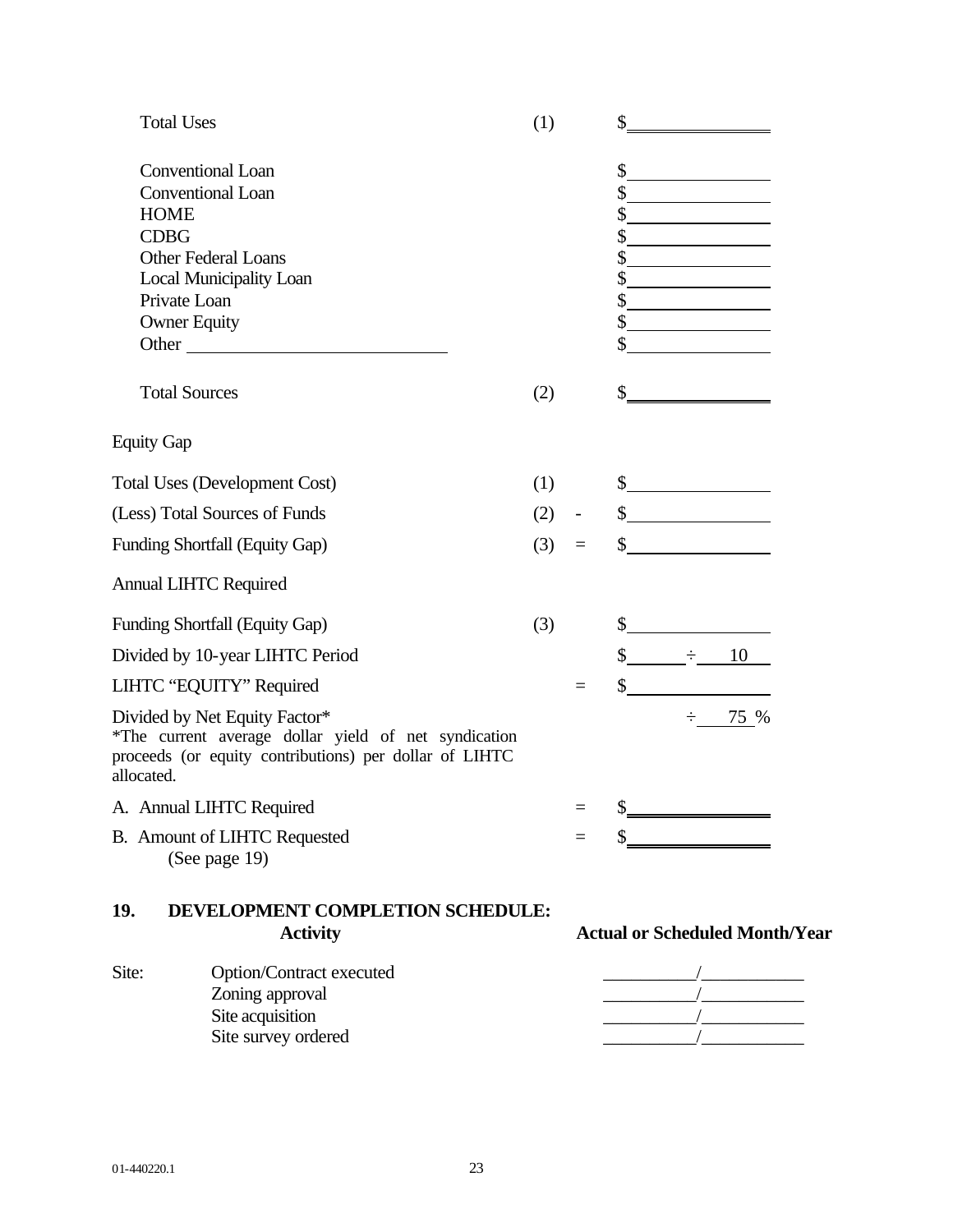| Financing: | Interim/construction financing        |  |
|------------|---------------------------------------|--|
|            | Loan Application                      |  |
|            | <b>Firm Commitment</b>                |  |
|            | Permanent financing                   |  |
|            | Loan Application                      |  |
|            | <b>Firm Commitment</b>                |  |
|            | Other loans/grants                    |  |
|            | Type and Source                       |  |
|            | Application                           |  |
|            |                                       |  |
|            | Award                                 |  |
|            | Other loans/grants                    |  |
|            | Type and Source                       |  |
|            | Application                           |  |
|            | Award                                 |  |
|            |                                       |  |
|            | Syndication commitment                |  |
| Other:     | Title report ordered                  |  |
|            | Title report received                 |  |
|            |                                       |  |
|            | Plans/Specs/Drawings completed        |  |
|            | Building permits requested            |  |
|            | Building permits received             |  |
|            | Market study ordered                  |  |
|            | Market study to be received           |  |
|            | Environmental study ordered           |  |
|            | Environmental study received          |  |
|            |                                       |  |
|            | Construction start-ups                |  |
|            | Construction completion               |  |
|            |                                       |  |
|            | More than 10% of costs to be incurred |  |
|            | IRC Section $42(h)(1)(E)(i)$ and (ii) |  |
|            | Placement-in-service date             |  |
|            | Occupancy of all LIHTC units          |  |
|            |                                       |  |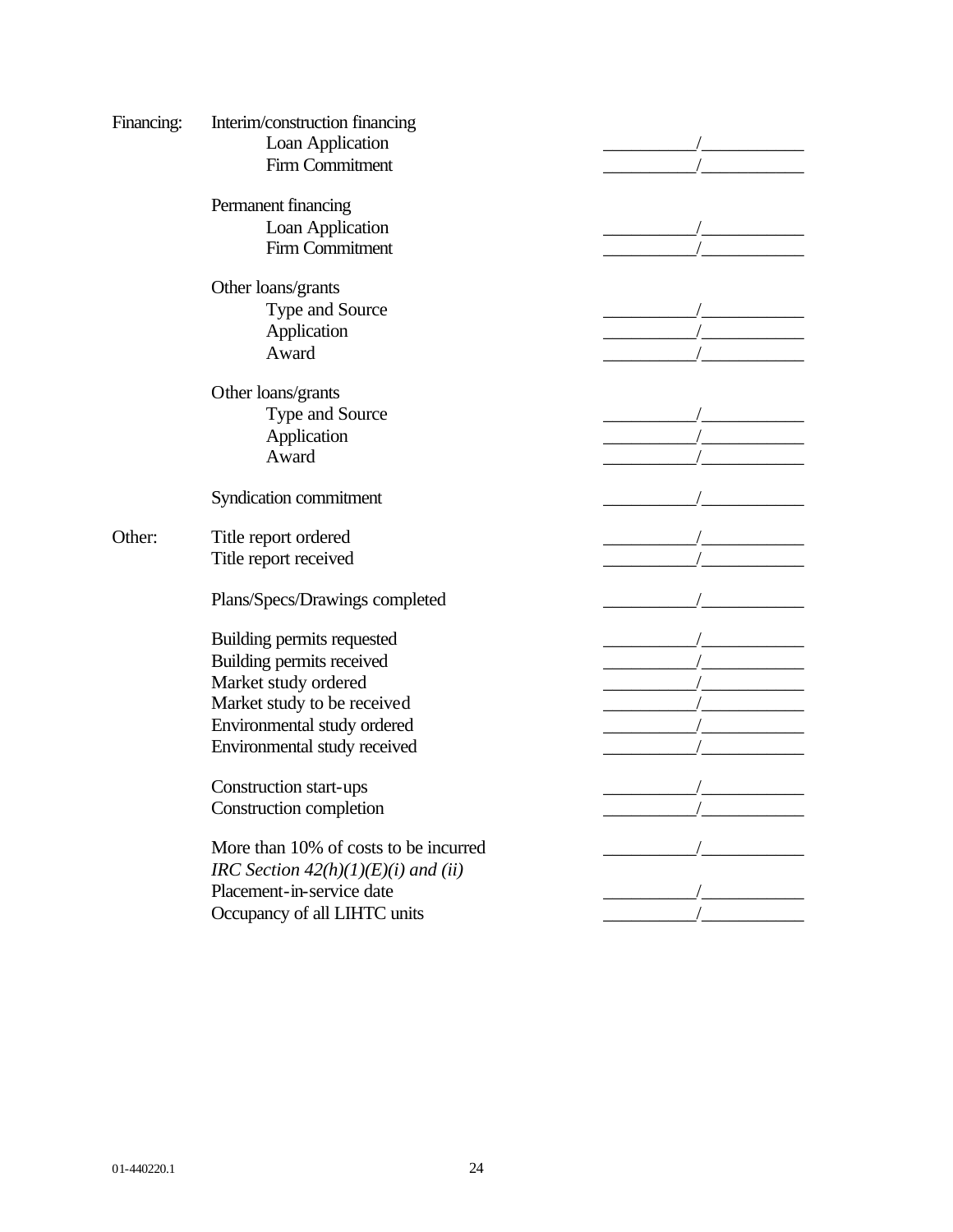# *E. SELF SCORING-THRESHOLD CRITERIA*

# **1. THRESHOLD CRITERIA**

(a) Applicants must submit all exhibits with the exhibit number identified by tabs. Exhibit numbers must correspond to exhibit numbers set forth below. Applicants are to self-score all pertinent items on the application and enter the appropriate number of points earned for each requirement.

# **NOTE: Applications must obtain a score in each of the Threshold Criteria Items b-k.**

# **NOTE: Applications not scoring under any Threshold Criteria Item will not be considered for LIHTC.**

|     |                                                                                                                                                                                                             | <b>Points</b><br><b>Available</b> | <b>Points</b><br><b>Scored</b> |
|-----|-------------------------------------------------------------------------------------------------------------------------------------------------------------------------------------------------------------|-----------------------------------|--------------------------------|
| (b) | Costs: "Exhibit 100"                                                                                                                                                                                        |                                   |                                |
|     | Provide an outline specification of the proposed construction<br>costs, material and equipment/appliances to be used in the<br>development. (Use the Development Cost Schedule as a guide<br>for<br>costs.) | 1                                 |                                |
| (c) | Architectural Plans: "Exhibit 101"                                                                                                                                                                          |                                   |                                |
|     | Provide preliminary architectural drawings, including plot<br>plan, elevation drawings and schematic floor plans of the<br>various unit sizes.                                                              |                                   |                                |
|     | Provide Fair Housing Act Accessibility Checklist completed<br>by the development's Architect attached as "Exhibit 101A."                                                                                    | 1                                 |                                |

# **NOTE**:

- (i) Material changes to the floor plan(s) without prior approval of NIFA could result in cancellation of the reservation or allocation of LIHTC.
- (ii) The development must be constructed in compliance with the Fair Housing Act Amendments of 1988, consideration being given to the accessibility/adaptability of units to handicapped occupancy.
- (iii) The development must be constructed in accordance with the applicable local energy conservation code, however, if the development receives funding from the State of Nebraska it must meet the code specified by such funding source.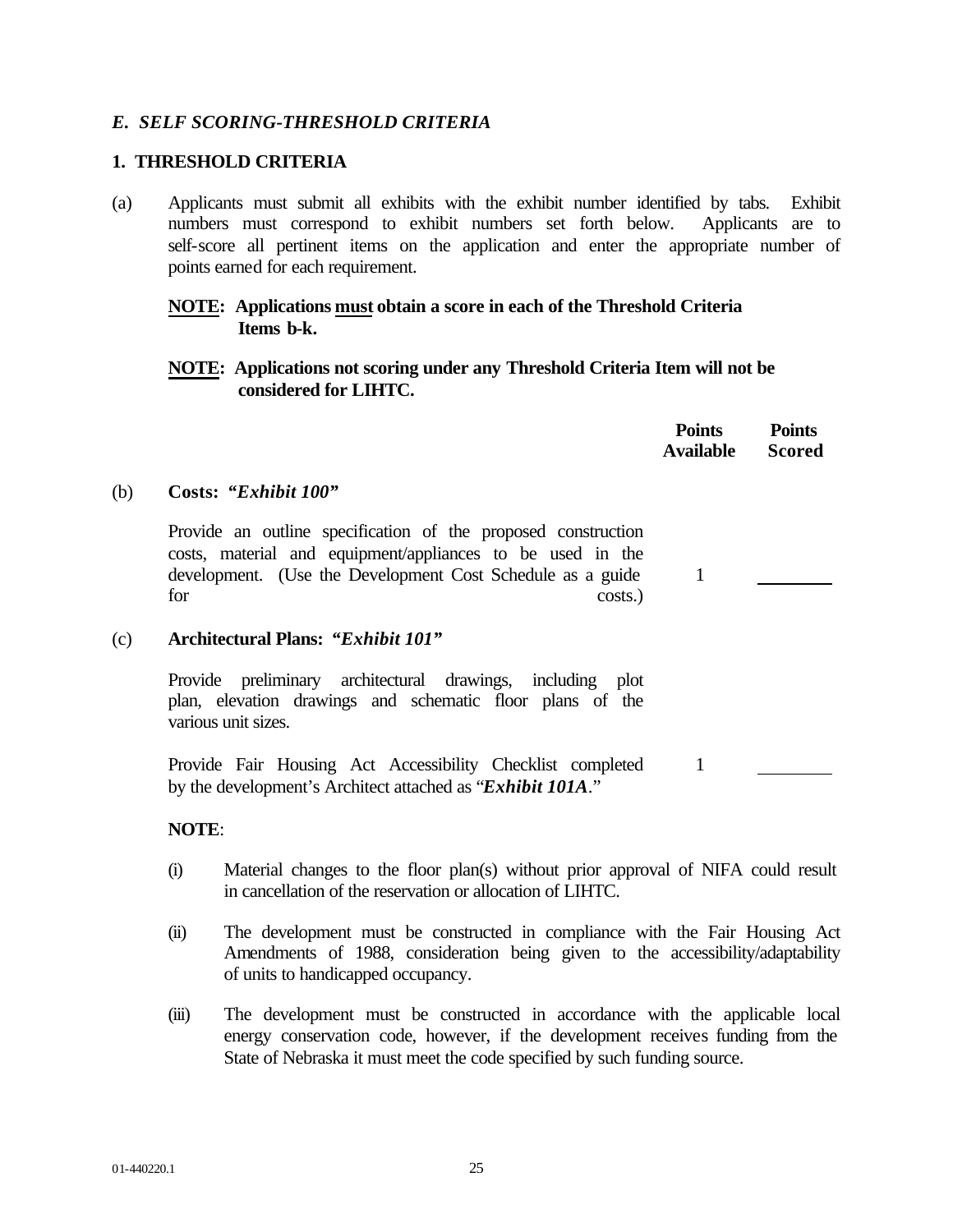### (d) **Site Control:** *"Exhibit 102"*

Provide evidence of site control in the form of one of the following (if multiple sites, the applicant must have control of each site making up the single development).

- (i) Recorded Warranty Deed in the name of the ownership entity, general partner or entities which comprise the general partner as filed with the appropriate governmental authority. 2
- (ii) Executed disposition and development agreement with a public agency. (Example: City owns the land and has an agreement to transfer the land.)
- (iii) Signed and recorded long-term land lease on NIFA-approved form with evidence that the lessee owns the land. (A valid and enforceable lease must remain in effect for the full development compliance/extended use period.) 2
- (iv) A valid contract or option to purchase the land in the name of the ownership entity, general partner, managing member or entities which comprise the general partner or managing member.
- **Note: Site control contract(s)/option(s) listed above must be valid for at least 90 days from the appropriate round application deadline.**

**(Score only one)**

1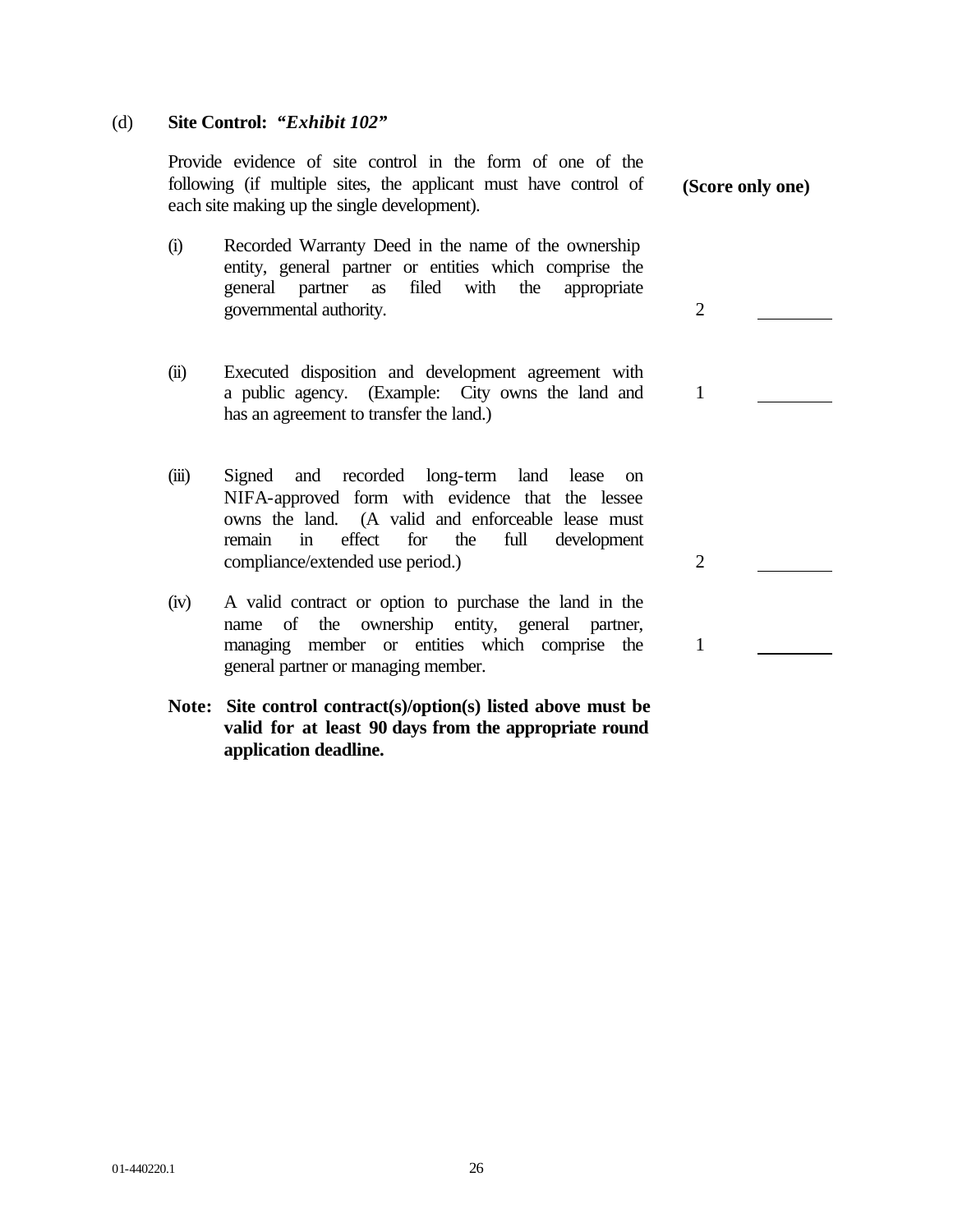### (e) **Zoning:** *"Exhibit 103"*

Provide a letter from the appropriate local governmental body indicating the development's status in relation to local zoning requirements for the proposed number and type of units, or provide building permit(s). (Form of Letter attached as Exhibit 103)

- (i) Confirmation letter stating that the development meets all local zoning requirements for the proposed number and type of units, or provide building permits. 2
- (ii) If the development is not subjected to municipal zoning ordinances, then the development owner must supply NIFA with written documentation from the appropriate local governmental official, stating the proposed development can be built per the current governing land use regulations, subject to review of final plans and specifications. 2
- (iii) If the development is currently a nonconforming use, as per zoning regulations, then the development owner must have the zoning administrator's explicit evaluation that a conditional use permit or final approval that enables you to get a building permit can be obtained within 120 days of the LIHTC reservation. The applicant must demonstrate that nothing at the local level will interfere with the development obtaining all necessary permits.

### (f) **Utilities:** *"Exhibit 104"*

Provide a letter from the appropriate local utility provider(s) indicating that applicable utilities are available and adequate to the development(s) (water, sewer, electric, gas, as applicable) or provide building permit(s).

**(Score only one)**

1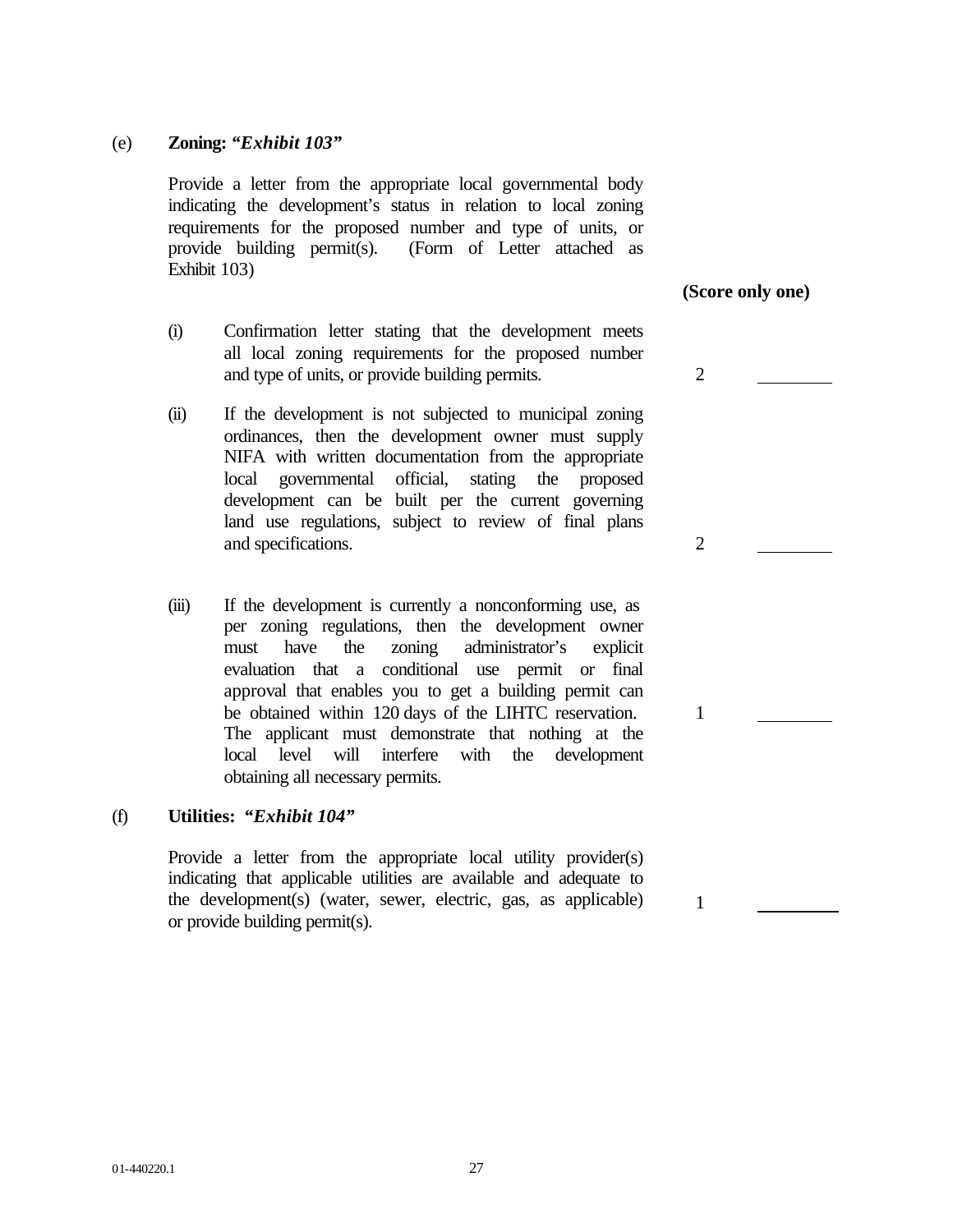#### (g) **Permanent Financing:** *"Exhibit 105"*

Provide fully executed copies of all financing commitments  $(permanent = 15-year minimum).$ 

Financing should cover all financing needs not covered by equity contributions, grants or other funding sources.

- **Note**: Commitments must contain amount, term, rate, amortization period of the loan and proper signatures of all parties. (Form of Financing Commitment attached as Exhibit 105.)
- **Note**: **Permanent Financing Commitments must be valid** for at least six months **from** the appropriate round **application deadline.**

**(Score only one)**

(i) *Permanent Financing Commitment* for the development from a bona fide lending institution, or if the applicant intends to finance all or part of the development costs out of its own resources, the applicant must provide a third-party verification or a notarized letter under penalties of perjury that such resources are available and committed solely for this purpose. A firm commitment must also be included for any federal, state or local funding sources (i.e., TIF, Federal Home Loan Bank, CDBG, any local grants, etc.) 2

(ii) *Letter of Preliminary or Conditional Commitment* to provide financing for the development from a bona fide lending institution. A letter of preliminary consideration or conditional commitment must also be included for any federal, state or local funding sources (i.e., TIF, Federal Home Loan Bank, CDBG, any local grants, etc.)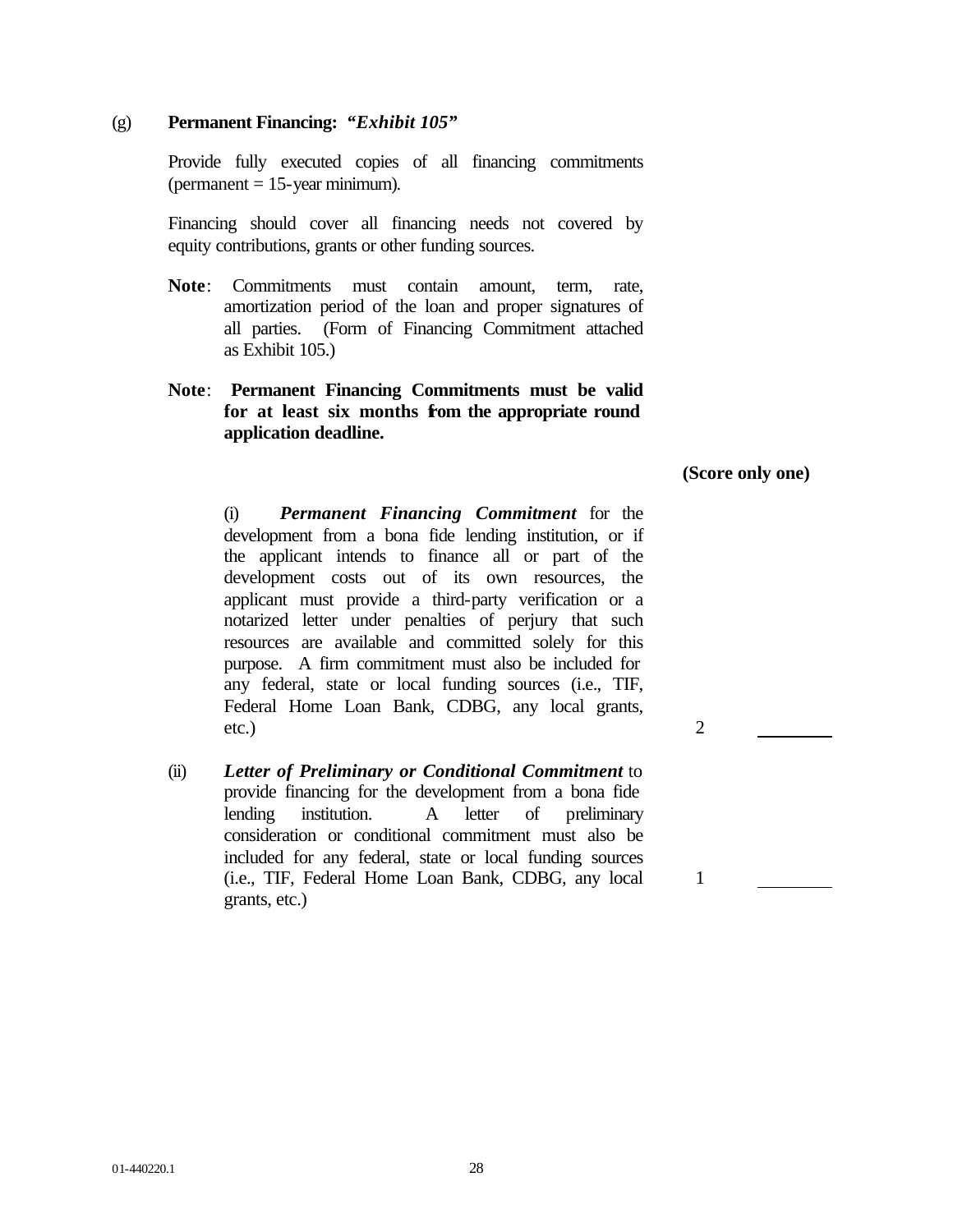### (h) **Land Use Regulatory Agreement:** *"Exhibit 106"*

 Provide a statement signed and notarized by the development owner stating its intention to enter into the extended LIHTC commitment with NIFA as provided in IRC Section 42(h)(6), prior to the issuance of IRS Form(s) 8609 to the development owner.

> (A form of the Land Use Regulatory Agreement ("LURA") is available for review. The LURA for each development will be prepared after receipt of the development's final cost certification. The LURA must be recorded before IRS Form(s) 8609 will be issued by NIFA.)

### (i) **Applicant Information:** *"Exhibit 107"*

 Provide a current listing of all directors and officers of the applicant and the proposed development owner (profit and/or non-profit), along with information pertaining to their primary occupations.

#### (j) **Pro Forma: "Exhibit 108"**

Provide a pro forma financial statement showing that the development will be financially viable for the first 15 years of its operation.

Example:

Total Potential Gross Income Less: Vacancy Loss - Effective Income Less: Operating Expenses

(includes reserves) Net Operating Income Less: Debt Service  $\frac{1}{2}$   $\frac{1}{8}$  $Cash Flow$ 

1

1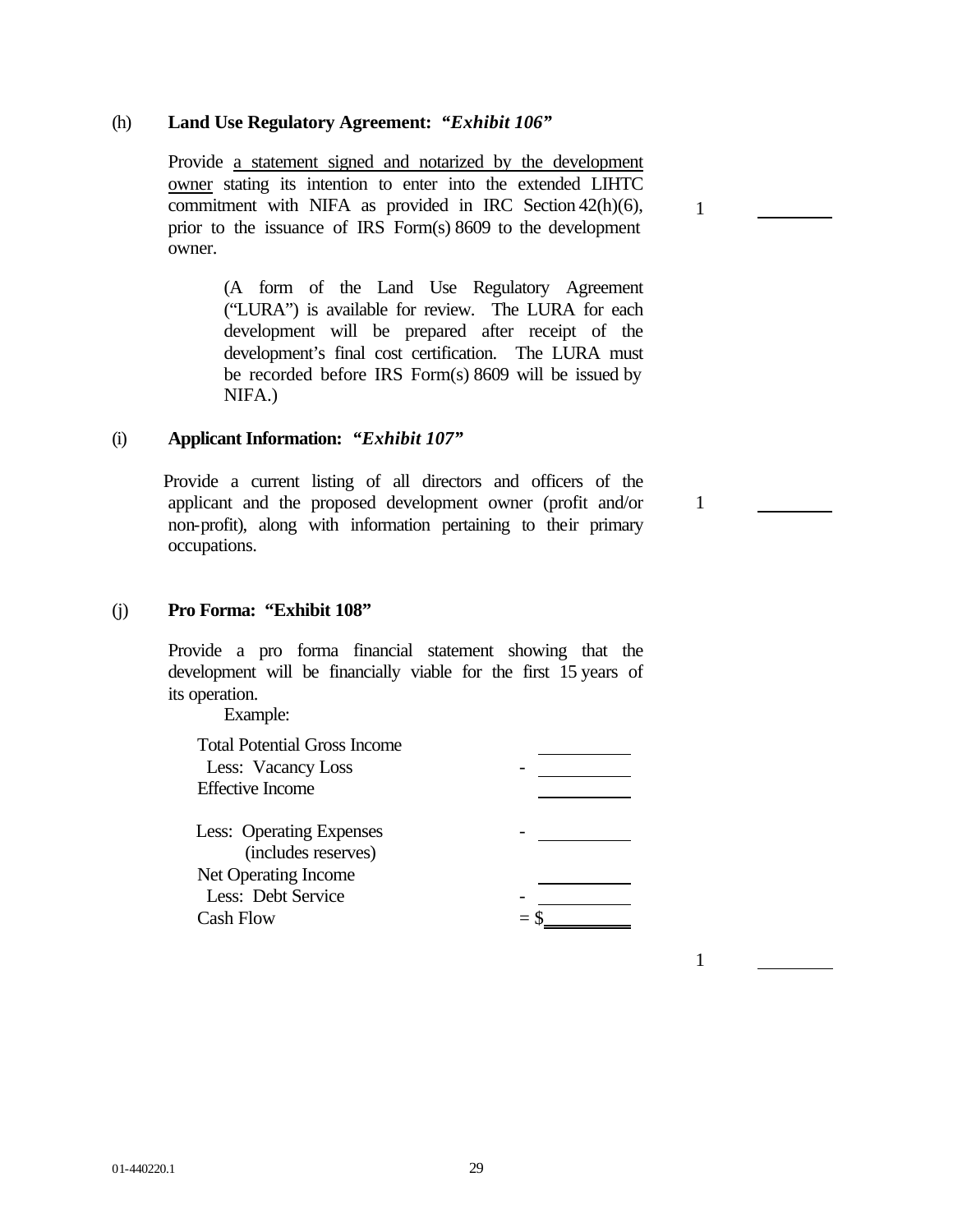# (k) **Evidence of Need: "Exhibit 109"**

IRC Section 42 requires a comprehensive market study of the housing needs within the community in which the development will be located. The market study must be conducted by an independent, third-party market evaluation professional whose credentials are acceptable to NIFA. The market study must be conducted at the development owner's expense.

The market study must be current (within six months prior to submission of the Application) and include at least each of the following to score points in this area:

- Description of the proposed site
- Demographic analysis of the number of eligible households in the market area that can afford the proposed rent
- Review of the existing housing market (including types of units, rents, vacancies)
- Review of new housing development to be developed in the community
- Review of occupancy levels in existing multifamily developments
- Review of population characteristics and projected trends
- Review of employment and economic development characteristics
- Geographic definition and analysis of market area
- Analysis of operating expenses of comparable properties in the market area
- Expected market absorption of proposed deal—effect on market area
- A written narrative on the assumptions and methods used in the study, including data sources

 *For Tax-exempt Bond Financed Developments Only*—Exhibit 109 must be submitted in the LIHTC application along with Exhibit 110(A) "Initial No Objection Letter," Exhibit 110(B), "Final No Objection Letter must be submitted before a final bond allocation.

All applications must score in each of the above Threshold Criteria (Items (b) through (k)) to receive further consideration by NIFA.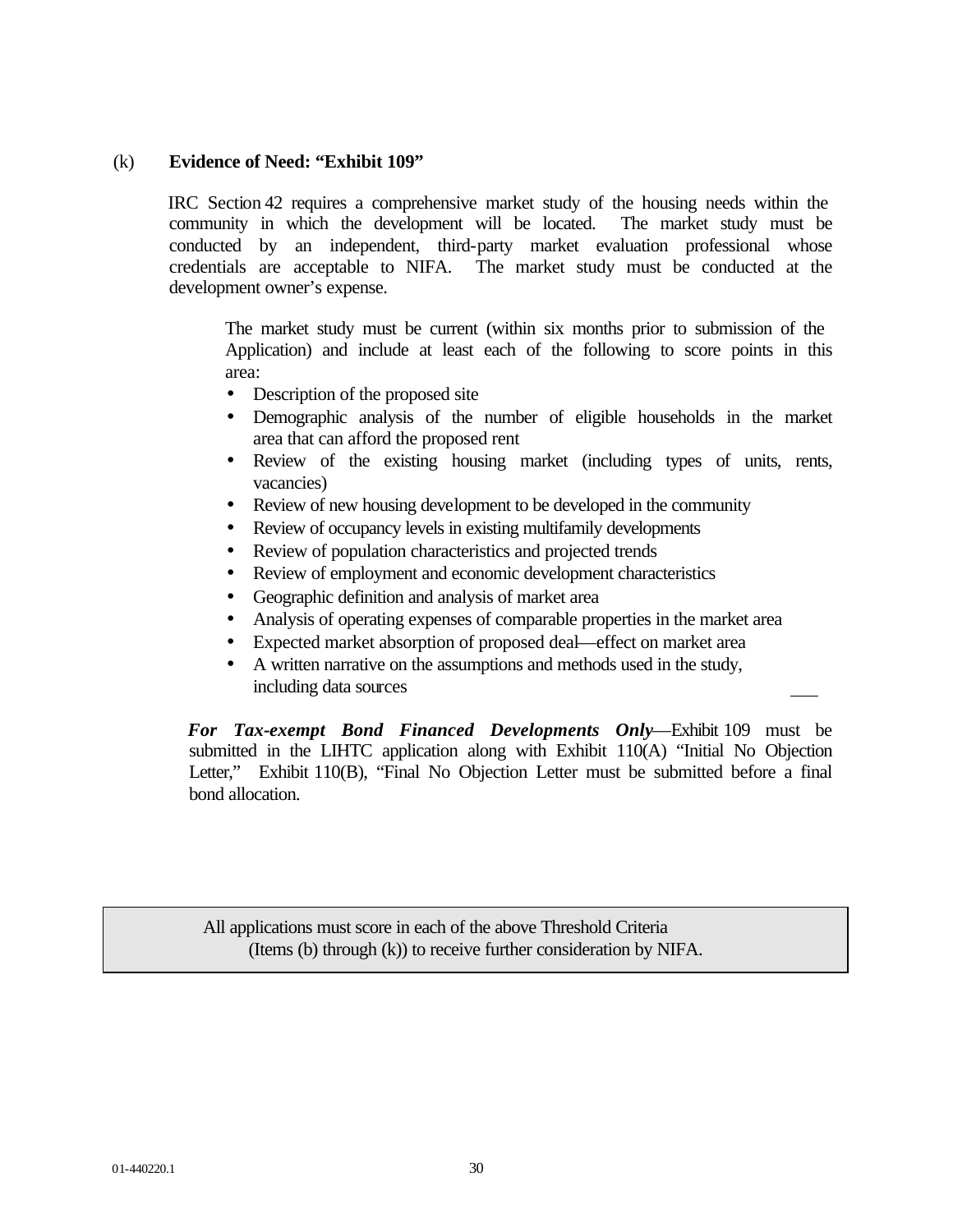### **2. SELF SCORING: OTHER SELECTION CRITERIA**

### (a) **Extended Use Period: "Exhibit 200"**

Points will be awarded to developments serving low-income tenants for an extended period of time. The minimum term of the low-income occupancy commitment is 30 years (15-year compliance period plus a 15-year extended use period).

Points will be awarded when the development owner elects to extend the compliance period for an additional number of years. (Example: A development owner electing to extend the compliance period for 15 years will be restricting the property for 45 years—a 30-year compliance period and a 15-year extended use period.)

**Note**: Extension of the compliance period bars the utilization of IRC Section  $42(h)(6)(I)$  until the beginning of the last year of the extended compliance period.

### **(Score only one)**

| $(i)$ 30 year minimum                                            |  |
|------------------------------------------------------------------|--|
| (ii) 30 year minimum plus 5 additional years $=$ 35 year total   |  |
| (iii) 30 year minimum plus 10 additional years $=$ 40 year total |  |
| (iv) 30 year minimum plus 15 additional years $=$ 45 year total  |  |

**Note**: Developments will be bound to the extended use period elected upon the execution of the LURA.

### (b) **Right of First Refusal or Purchase Option: "Exhibit 201"**

Points will be awarded if the development owner submits a notarized statement (attach as Exhibit 201) stating the development owner's commitment to offer a right of first refusal or purchase option to the tenants, tenant groups, tenant cooperatives, as well as a non-profit under IRC Section  $501(c)(3)$  or  $501(c)(4)$  entity, governmental entities and resident management corporations to purchase the development at the end of the fifteenth year of the compliance period. IRC Section  $42(h)(6)$  or Section  $42(i)(7)$  references the provisions that allow the price to be predetermined or fixed in advance. The predetermined price is the outstanding debt remaining on the development (excluding any debt added in the five years prior to sale) plus federal, state and local taxes due as a result of the sale.

 $\mathcal{D}_{\alpha}$ 

**Note**: Exhibit 201 will be incorporated into the LURA.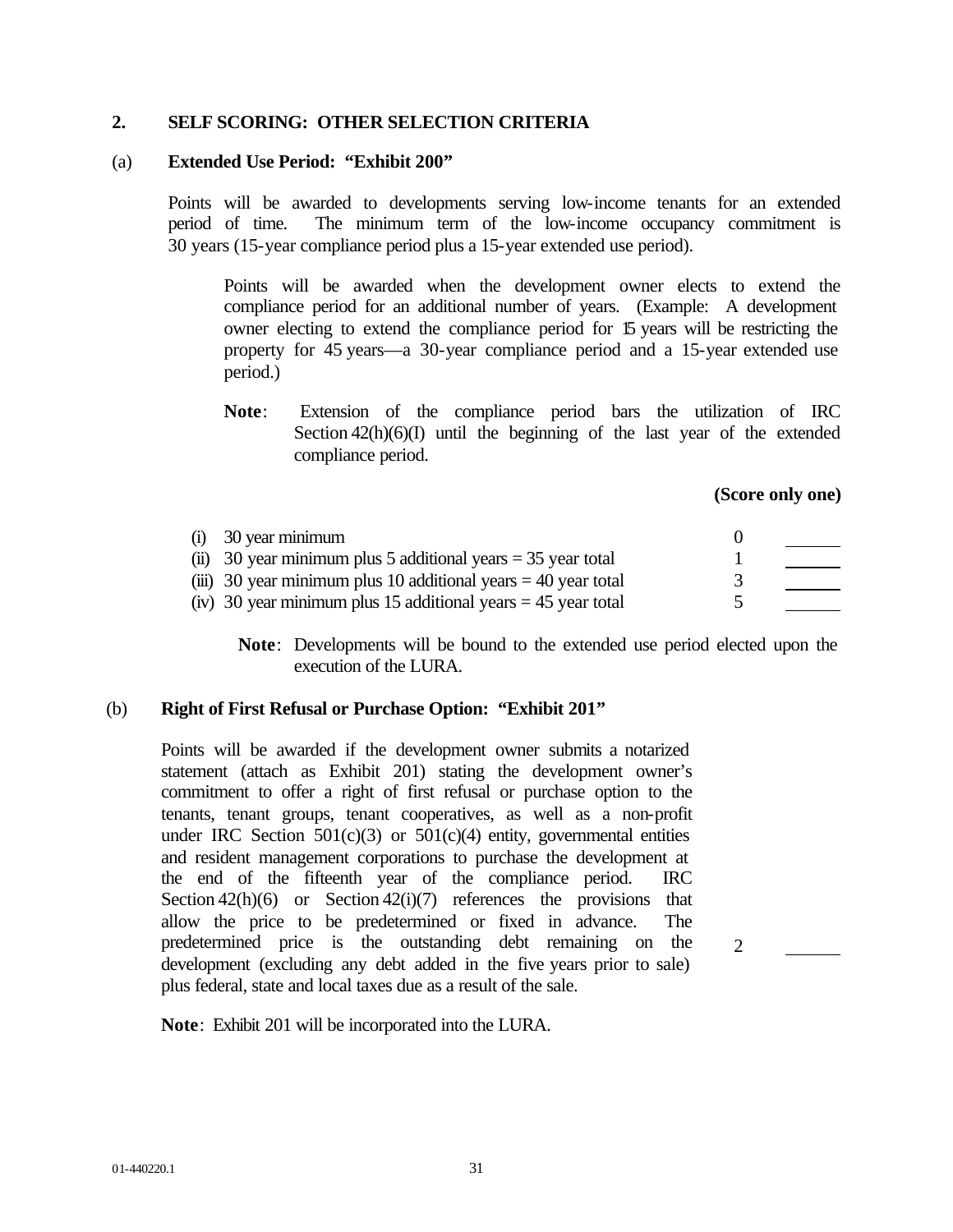# (c) **Eventual Tenant Homeownership: "Exhibit 202"**

Points will be awarded if the development owner provides a feasible plan (attach as Exhibit 202) to provide affordable home ownership opportunities to the low-income tenants of the development.

**Note**: Exhibit 202 will be incorporated into the LURA.

#### (d) **Development Characteristics: "Exhibit 203"**

If the development is a federally assisted building (within the meaning of IRC Section  $42(d)(6)(B)$  in danger of having the mortgage assigned to HUD, RD, or creating a claim on a federal mortgage insurance fund, provide Exhibit 203. Exhibit 203 must be a letter from the institution to which the development is in danger of being assigned.

#### (e) **Unit Mix: "Exhibit 204"**

If the composition of the development offers a unit mix which is targeted to low-income families with children, including individuals with children, as evidenced by the fact that 10% or more of the LIHTC units in the development are three bedrooms or larger, evidence as provided in Exhibit 204. To qualify for these points, each of the targeted units must have at least a net 1,000 square feet of living space for three bedrooms and at a minimum 1¾ bathrooms or a net 1,200 square feet for four bedrooms and at a minimum 1¾ bathrooms.

### (f) **Senior Development (55 or 62 and Older) With Significant Social Services: "Exhibit 205***"*

Mark the appropriate seniors the development will serve:

|         | - -          |                          |
|---------|--------------|--------------------------|
| _<br>__ | 62 and Older | $\overline{\phantom{0}}$ |

### **Senior Developments must meet the following requirements to receive additional points:**

(i) Units in Senior Developments must have the following minimum square footage:

One bedroom consisting of minimum 625 square feet

2

3

**Note**: The development's LURA will reflect this targeting as an additional use restriction.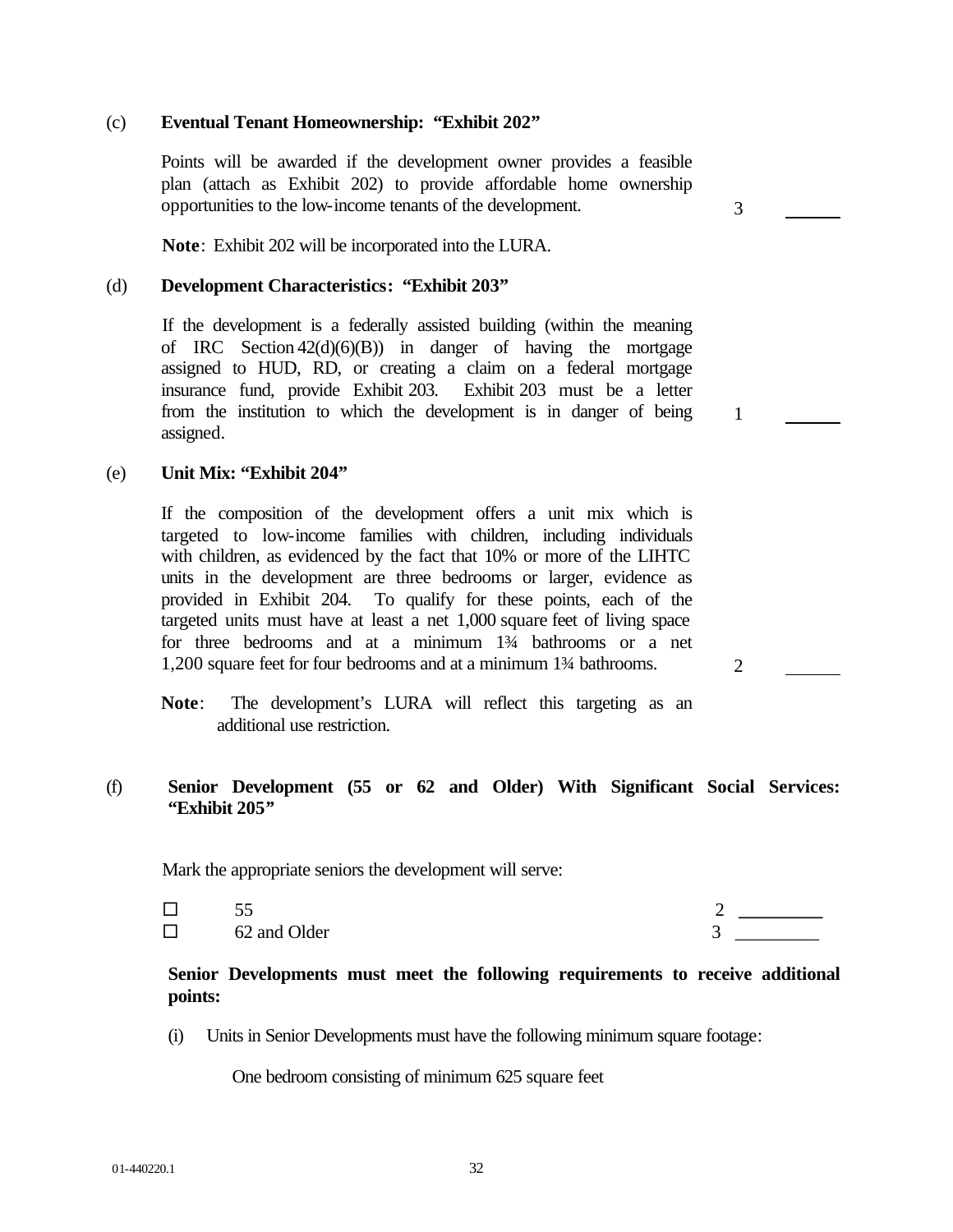### Two bedroom consisting of minimum 800 square feet

- (ii) Senior Developments must include handrails along steps and interior hallways, grab bars in bathrooms, routes that allow for barrier-free access, lever-type doorknobs, single-lever faucets and elevators for developments of over two stories.
- (iii) Provide evidence showing that the Senior Development is located on a suitable site within reasonable walking distance of basic services or has adequate access to public transportation.
- (iv) Units in a Senior Development must be restricted to seniors who qualify for an exception or exemption under the Fair Housing Act.

### (g) **Assisted Living Senior Development: "Exhibit 206"**

# **Developments must meet the following requirements to receive additional points for Assisted Living Senior Development:**

- (i) Development must provide a complete living facility, including a kitchen that consists of at least a small refrigerator, sink, pull-down table and two-burner stove with an oven (or a full-sized microwave oven).
- (ii) Provide additional services such as laundry, housekeeping, regular daily meals in a common dining facility, 24-hour monitoring of emergency call service, planned social activities, transportation services to shopping, hospital and doctor, medication management and routine checking of well-being (i.e., assistance in getting in and out of bed and chairs, assistance in using sanitary facilities, and assistance in walking).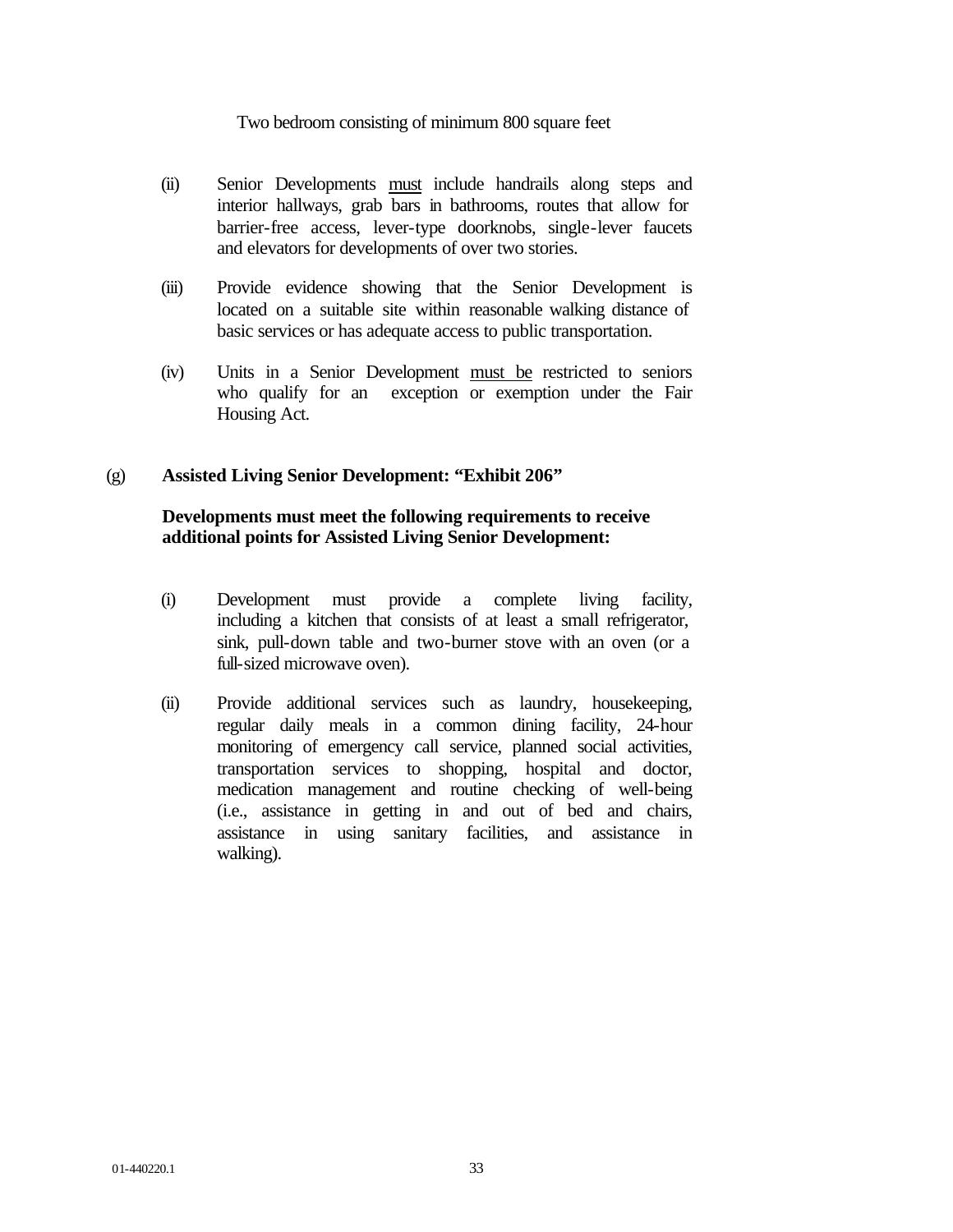### (iii) **Development Size:**

- (a) While the program does not establish minimum or maximum unit size limits, applicants are advised that developments with 10 or fewer units may have difficulty delivering needed services that are cost-effective.
- (b) The program is intended to provide assisted living alternative to low- and moderate-income chronically impaired or disabled elderly persons in a homelike environment.
- (c) All proposals must include a long-term affordability provision and a Site-Specific Market Study.
- (d) Under the regulations promulgated under IRC Section 42, services and rents must be billed separately.
- (e) Given the high cost of building and operating an assisted living development, sponsors are encouraged to secure other sources of funding to offset the cost of providing shelter and services for low- and moderate-income frail elderly persons. Other possible funding sources are the Nebraska Excellence Health Care Trust Fund (HHS), HOME, Affordable Housing Trust Funds, Federal Home Bank, CDBG Fund, TIF, and sponsors of contributions from equity, fund raising and other private and public sources.

# **(iv) Design Guidelines:**

The architectural design should create a "homelike" residential setting that emphasizes a "homelike" environment which promotes the residents' quality of life and independence while providing efficient delivery of planned services to the residents.

# **(v) Underwriting Terms:**

- (a) Debt Service Coverage**—**should be at least 1.25.
- (b) Operating Expenses—must be separated into building and supportive service cost.
- (c) Vacancy Rates—should be based on 10% for the cash flow analysis.
- $_{01-440220.1}$  (d) Other Income—will be included up to 2% of the gross rental income if adequately supported by market and other data.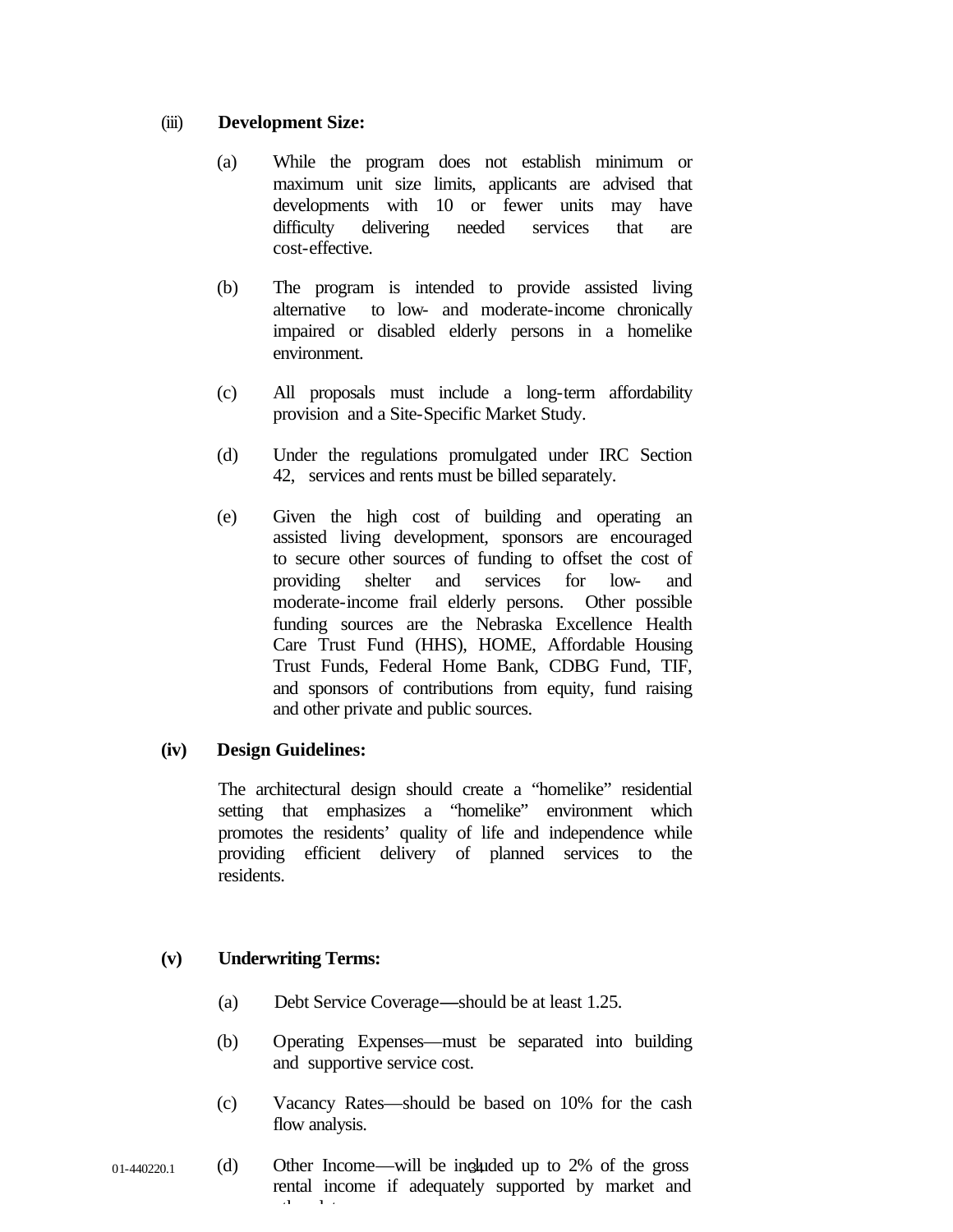**NOTE**: For purposes of the LIHTC application, the term "Assisted Living" shall have the meaning as set forth in IRC Section 42, regulations and/or rulings thereunder. The types of services that jeopardize the status of an assisted living development are continual or frequent nursing, medical or psychiatric services.

# (h) **Mixed Income Developments: "Exhibit 207"**

One point will be awarded to developments which have a minimum of 20% and a maximum of 60% of the units in each building set-aside for market rate tenants to encourage mixed-income tenancy.

Number of Market Rate Units  $=$   $\frac{96}{20}$ Total Units in the Development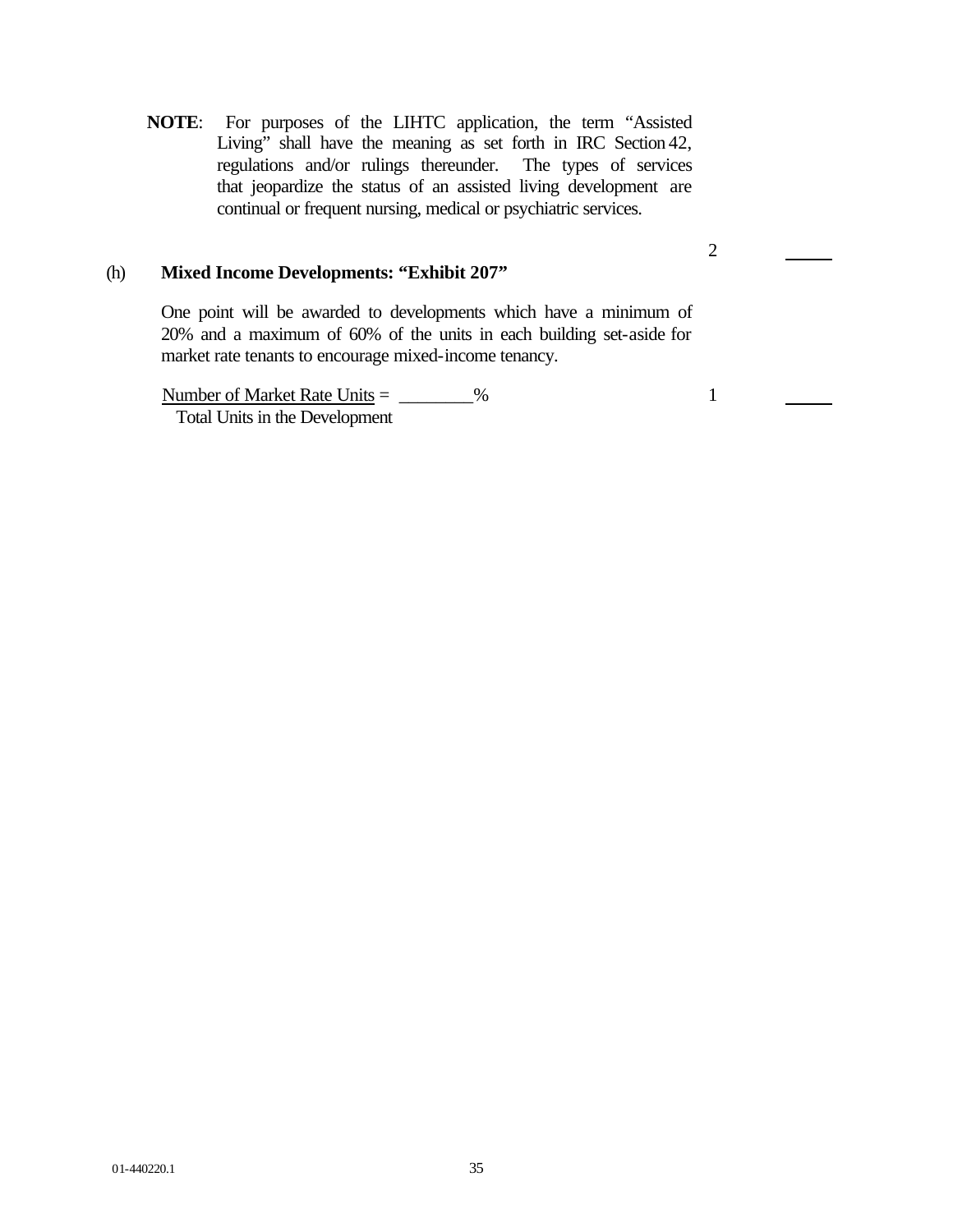### (i) **Design Standards: "Exhibit 208"**

NIFA encourages the construction of multifamily developments that reflect the character of the community in which they are located. The marketability of the property and appearance of the site are important components in the final product. Longevity and low maintenance are to be considered in the design of the development. Low maintenance and durability of exterior materials will extend the life of the development. Attractive exterior features will assist in the marketability of the development.

Points will be awarded in each of the following categories if documentation is provided : (Attached documentation as Exhibit 208)

- (i) Buildings will have brick or stone exterior finish material in excess of 25% of the total exterior wall surfaces on all faces of the building. 1
- (ii) Upgrade of exterior finish materials from minimum standards such as longer-life roofing, heavier-gauge or more durable exterior siding (excluding vinyl siding), prefinished wood windows, etc. To receive additional point attach appropriate documentation from the manufacturer must be provided indicating these upgrades and the durability or low maintenance benefits assigned to the proposed materials. 1
- (iii) Exterior additions such as shutters, decorative exterior finishes, patio/porch fencing or additional trim.

1

(iv) Heavy landscaping on street-visible exterior elevations. To receive additional point attach documentation detailing types and sizes of plants and trees 1

01-440220.1 36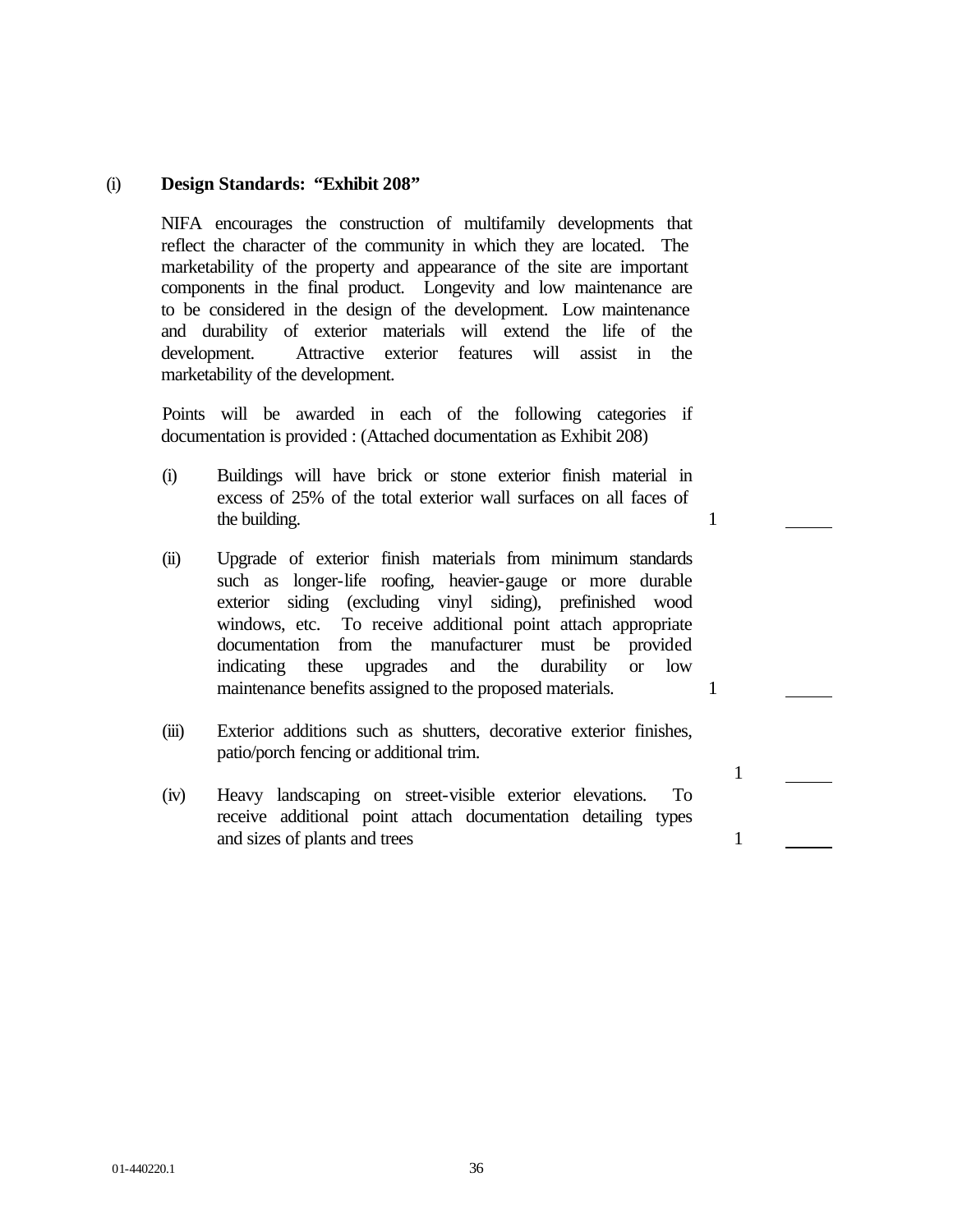### (j) **Density Configurations: "Exhibit 209"**

Points will be awarded for either (i) or (ii) when documentation is attached as Exhibit 209 showing that the LIHTC units in the development will be constructed with:

- (i) A density configuration of 12 units or less per acre; or
- (ii) With a density configuration of 12 units or less per acre and a building design(s) that does not exceed two stories and includes a separate outside ground-level main entrance for each unit.
- **Note:** Per-acre measurement does not include access roads, but can include bordering dedicated improved permanent open space (park) available for use any time.

### (k) **Rural Community Size: "Exhibit 210"**

Points will be awarded based on the number of Total Units in each Rural Community as follows:

- (i) One to eight Total Units 2
- (ii) Nine to 16 Total Units 1
- $(iii)$  17 or more Total Units 0

# (l) **Track Record: "Exhibit 211"**

Provide the below information as Exhibit 209, if the development owner has a track record in successfully developing and operating affordable rental housing under a program designated by HUD, RD, agency which allocated LIHTC, or any other verifiable source to the satisfaction of the executive director:

- (i) Name and location of all properties
- (ii) Number of units
- (iii) Number of years owned 1
- **Note**: Developers/owners with unfavorable prior performance as determined solely in NIFA's opinion may not qualify for points in this category.

2

1

01-440220.1 37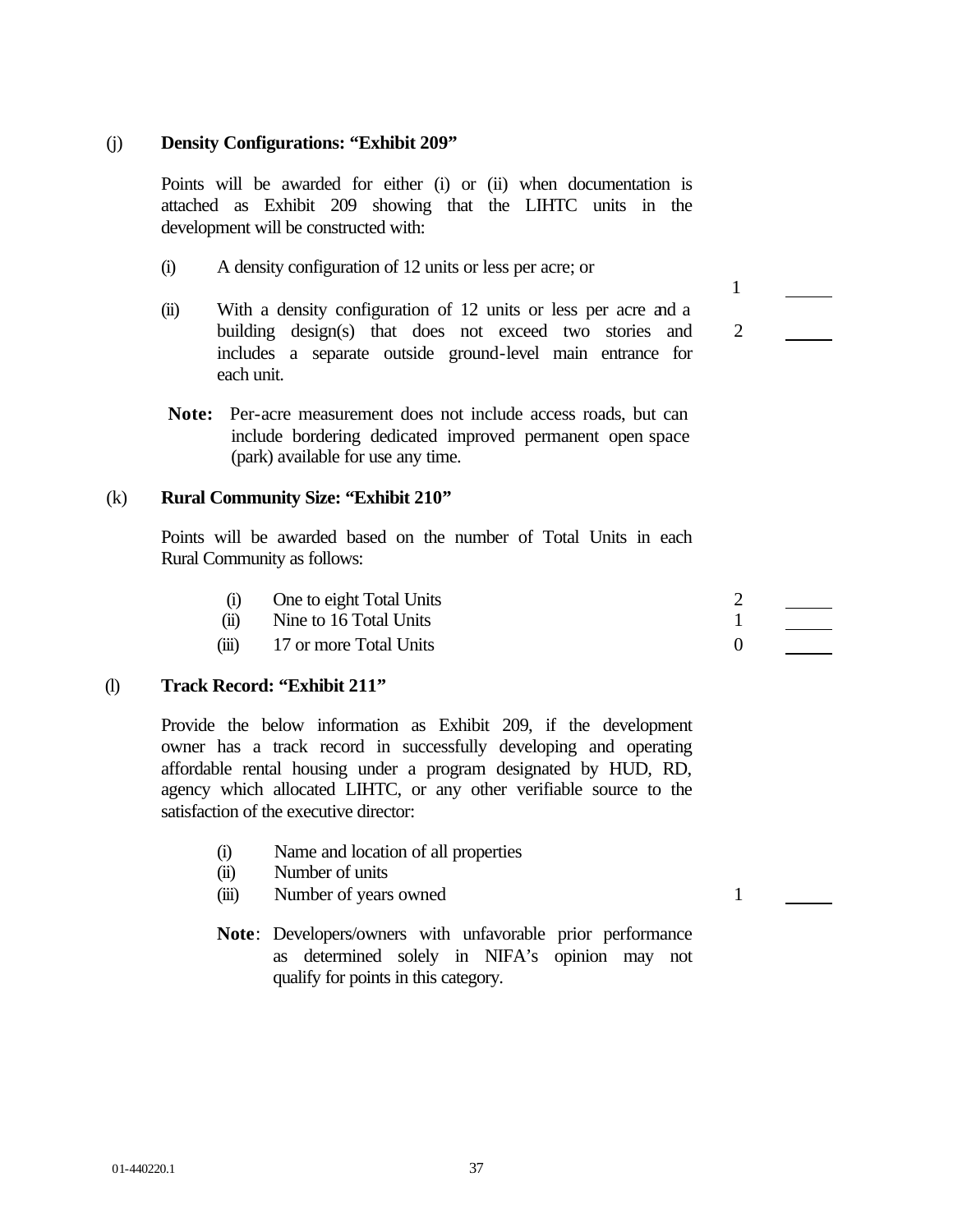### (m) **Public Housing Authority Waiting Lists: "Exhibit 212"**

(i) If an agreement is signed between the development owner and the housing authority to consider, as potential tenants, those households on the public housing authority waiting list, then one point will be awarded. If there is no public housing authority in the locality, the development owner must utilize the nearest housing authority or the office responsible for the Section 8 program.

(Referral agreement form attached as Exhibit 212A.) 1

(ii) If an agreement is signed between the development owner and the U.S. Military installation housing office located within a 30 mile radius of the development to consider, as tenants, households who have a family member considered an extended duty personnel and is on the U.S. Military installation housing office waiting list for housing, then one point will be awarded

(Referral agreement form attached as Exhibit 212B).

# (n) **Owner Financial Support: "Exhibit 213"**

 An additional point will be awarded if the following requirements are met: (Attach documentation as Exhibit 213)

- (i) Development owner will provide at least 5% of the total financing of the development;
- (ii) Development owner's financing must be evidenced by a promissory note or other written agreement, acceptable to NIFA or a commitment, in writing, from the development owner to provide cash equity, and
- (iii) Development owner must remain in the development for a period of at least ten years.
	- **Note:** This financial support is in addition to any personal loans, any proceeds of the syndication of LIHTC, any equity contributions by parties other than the development owner, and/or any third-party loans.

1

 $1 \quad \_$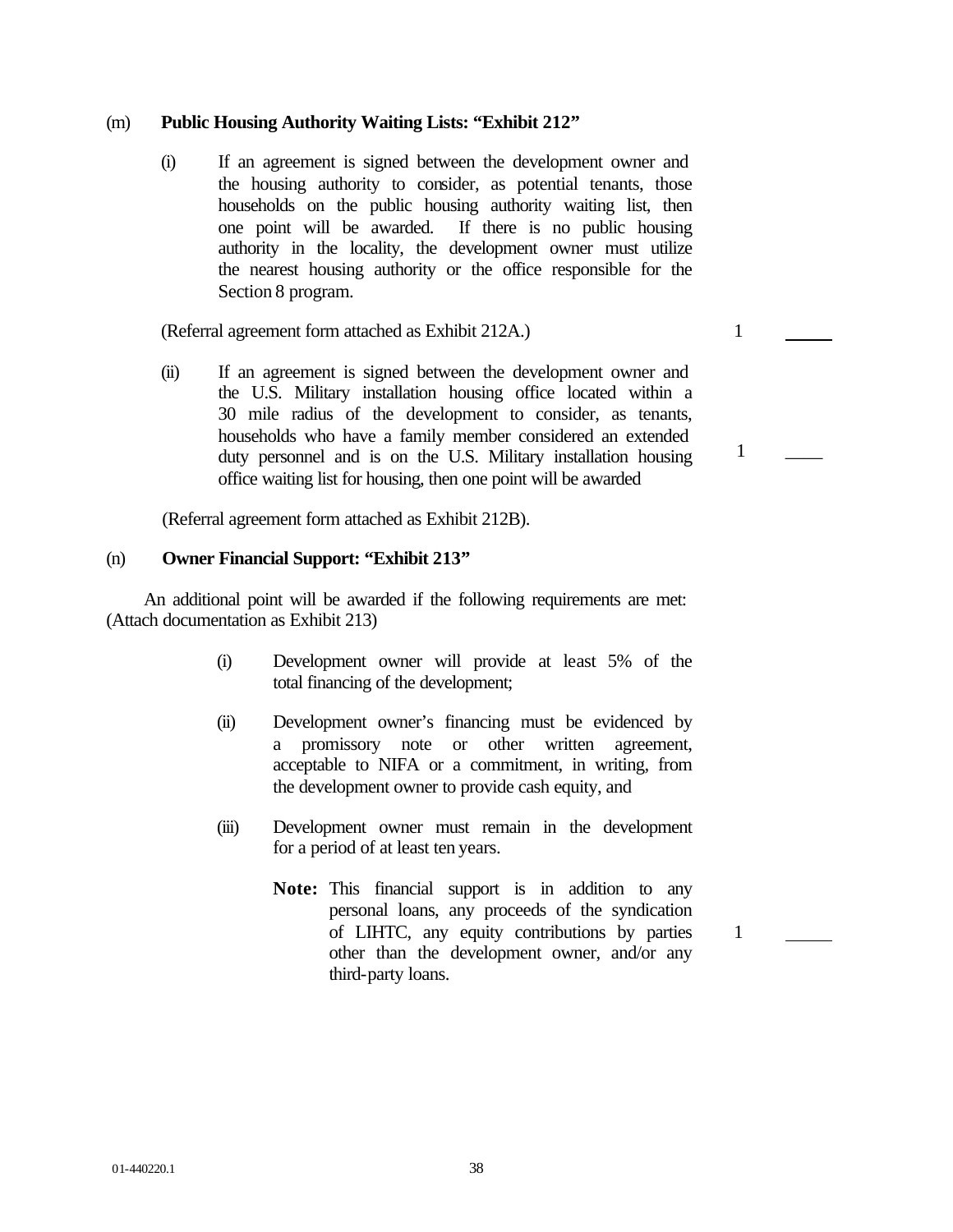**Note**: This commitment of funding must be part of the sources and uses of funds at all review levels to receive this additional point. The commitment of this funding must be through the tenth year of the development.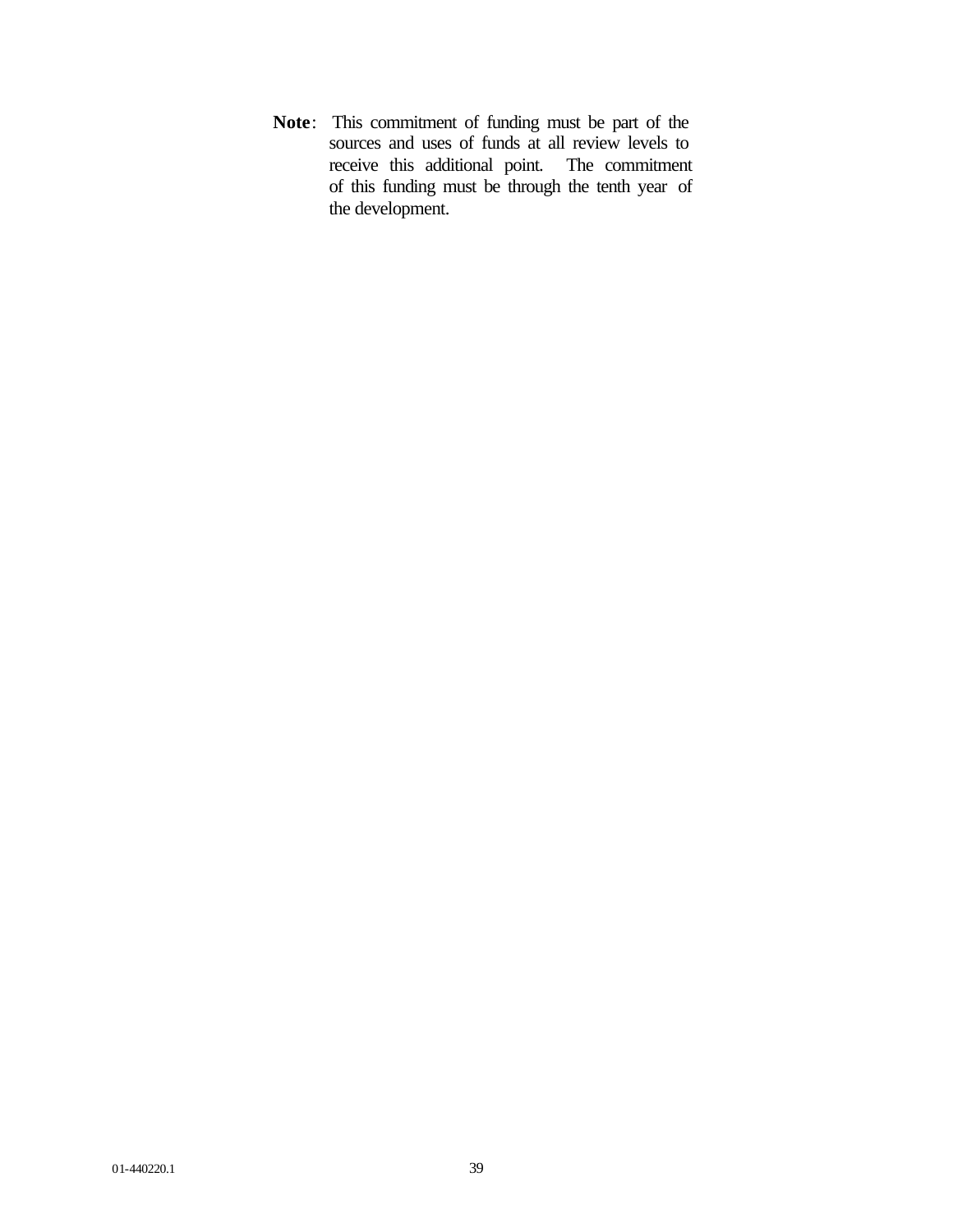### (o) **Amenities: "Exhibit 214"**

Up to a maximum of eight points will be awarded if Exhibit 214 is provided. Exhibit 214 must be a certification from the development's Architect that the development design includes the amenities selected and will be provided in each LIHTC unit upon completion of construction. (**Maximum eight points)**

**Note**: Rehabilitation developments must either replace or provide new amenities to score points.

| (i)    | All three-bedroom units must have at a minimum            |                |  |
|--------|-----------------------------------------------------------|----------------|--|
|        | $1 \& 3/4$ bathrooms                                      | $\mathbf{2}$   |  |
| (ii)   | Furnished community room with a minimum of                | $\overline{2}$ |  |
|        | 600 square feet                                           |                |  |
| (iii)  | Washer and dryer installed and maintained in each unit    |                |  |
|        | at no cost to the tenant for usage or rental              | $\overline{2}$ |  |
| (iv)   | Elevator                                                  | 1              |  |
| (v)    | All units will have a washer and dryer hookup (N/A if     |                |  |
|        | points awarded in (iii))                                  | 1              |  |
| (vi)   | Community laundry room (N/A if points awarded in          | $\mathbf{1}$   |  |
|        | (iii)                                                     |                |  |
| (vii)  | All units must have a dishwasher                          | $\mathbf{1}$   |  |
| (viii) | All units must have range and *refrigerator (*frost-free, |                |  |
|        | minimum size 14 cubic feet)                               | 1              |  |
| (ix)   | All units must have microwave and garbage disposal        | $\mathbf{1}$   |  |
| (x)    | Designated exterior playground area with sufficient       | 1              |  |
|        | equipment for usage by all units                          |                |  |
| (xi)   | Public telephone                                          | 1              |  |
| (xii)  | Covered parking (all units)                               | 1              |  |
| (xiii) | Electronic security system for exterior doors<br>and      |                |  |
|        | accessible windows                                        | 1              |  |
| (xiv)  | Storage area for each unit (minimum size $= 288$ cubic    |                |  |
|        | feet and must be an enclosed and secure space) (Closets   | 1              |  |
|        | off bedrooms are not sufficient)                          |                |  |
|        |                                                           |                |  |
|        | Note: To be included in the development eligible<br>basis |                |  |
|        | amenities must be provided for every LIHTC unit.          |                |  |
|        | (The cost of facilities and amenities can be included in  |                |  |
|        |                                                           |                |  |

eligible basis and eligible for LIHTC as long as they are functionally related to the housing unit, there is no separate fee for their use, and they are available to all tenants on a comparable basis.)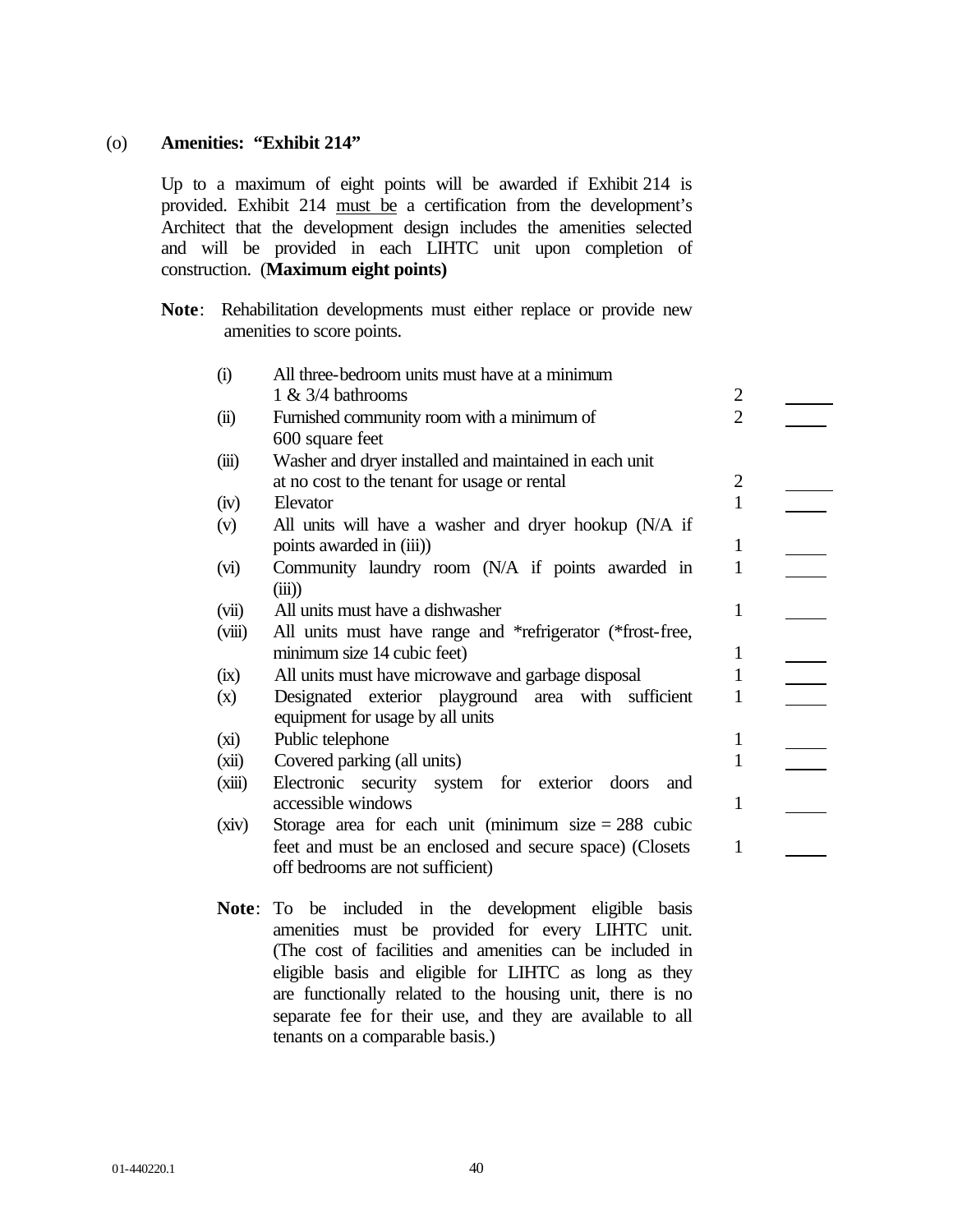### (p) **Pre-notification: "Exhibit 215"**

One point will be awarded if documentation of pre-application notification submitted to the chief executive officer (or its designee) of the local jurisdiction describing the proposed development's configuration, density, planned use and intention to apply to NIFA for LIHTC is attached as Exhibit 215. Such documentation must be in the form of a copy of the letter of transmittal to the local chief executive officer accompanied by either a certified mail receipt, overnight mail receipt or confirmation letter from the appropriate official's office.

### (q) **Local Support: "Exhibit 216"**

One point will be awarded if documentation of support from the chief executive officer (or the equivalent) of the local jurisdiction, dated within 90 days' of the application date, expressing the development's value in the community and economic development effort and must address the specific development is attached as Exhibit 216.

(r) **Difficult to House Population: "Exhibit 217"**

Points will be awarded to developments providing documentation verifying that a specified percentage of the units are specifically equipped for persons with physical and/or mental disabilities. Such documentation must be in the form of a certification from an accredited/licensed architect stating the number of units that will be designed to meet American National Standards for buildings and facilities providing accessibility and usability for persons with disabilities and will conform to the Fair Housing Act Amendments of 1988.

- (i) "Equipped" means features that make the units fully usable to such persons are installed in the units at the time of construction or provisions have been included in construction for easy modification to meet the standards.
- (ii) Documentation must also include a referral agreement with a local service provider or a sponsor with a demonstrated capacity to provide on-site supportive services specifically designed for such tenants in one or more of the following population groups:
	- (a) Homeless or displaced individuals/families eligible under IRC Section 42 who lack a fixed, regular and adequate nighttime residence;
	- (b) Persons with physical, mental or developmental disabilities, including impaired sensory, manual or speaking abilities which result in a functional limitation in access to and use of a building or facility (housing for the physically disabled must be accessible, not merely adaptable); or
	- (c) Other special needs populations (specify).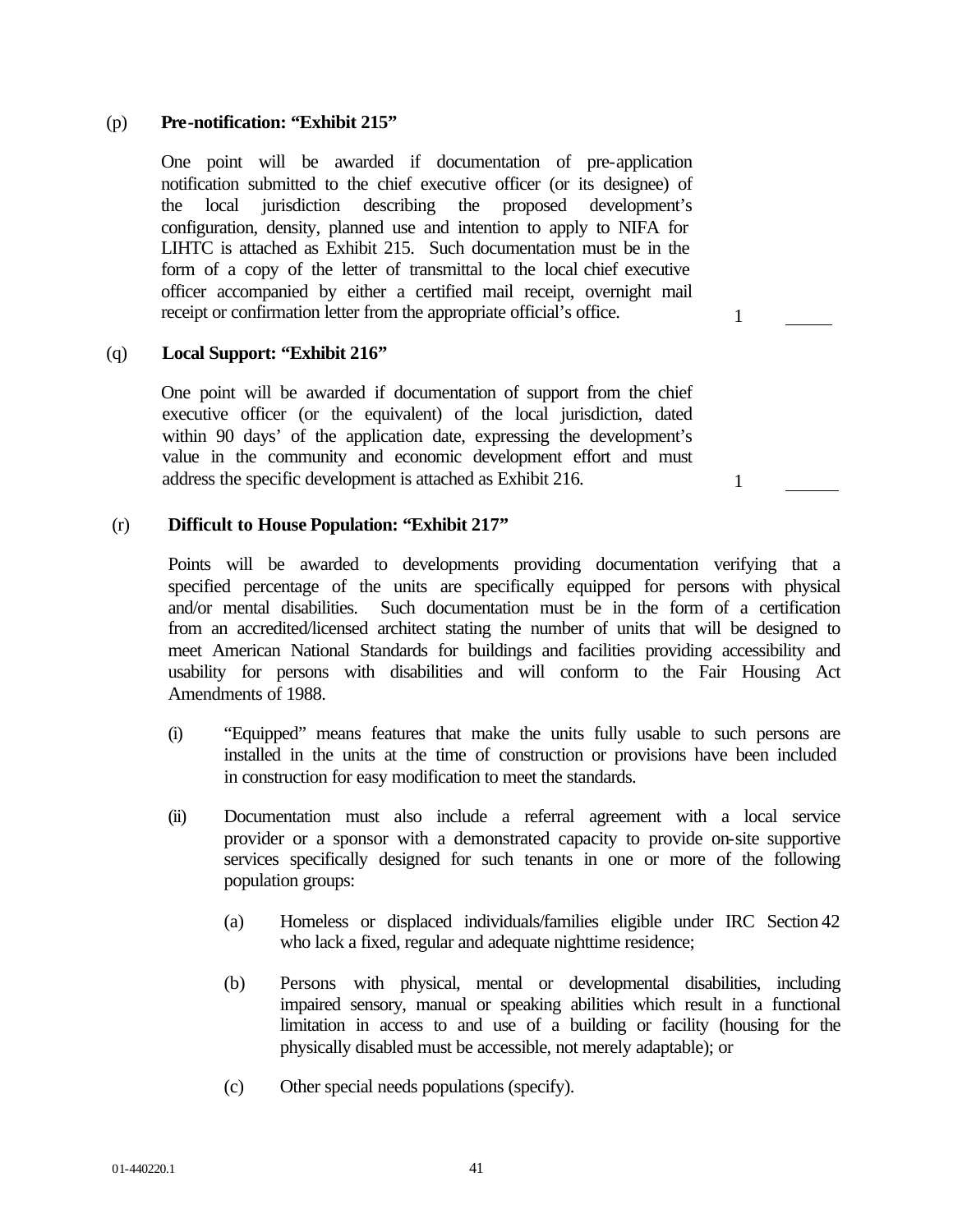- (iii) Documentation that the services provided must be affordable and accessible to the development's tenants and the social service provider must have the capacity to perform such services. The services may include, but are not limited to:
	- (a) Hiring a full-time social service coordinator. If a social service coordinator is provided through a third party, then an executed agreement between the two parties must be submitted, and the coordinator must be dedicated to the LIHTC development for at least 20 hours a week;
	- (b) Providing child care services either on-site or linked to outside child care centers;
	- (c) Providing health care services either on-site or linked with a local health care provider;
	- (d) Providing job training programs on-site or linked with a local training center;
	- (e) Providing personal care and/or housekeeping services on-site;
	- (f) Providing at least one congregate meal on-site;
	- (g) Providing adult day-care services; and/or
	- (h) Providing transportation services for the residents.
- (iv) Supportive services range across a wide continuum of care (such as meals preparation, assistance with housecleaning, etc.) to high level (such as substance abuse and mental health supports) to medically intense (such as skilled nursing) and will vary from tenant to tenant depending on their particular physical, psychosocial and/or mental limitations, and may vary for each tenant over time. Each special needs tenant need not utilize all of the services provided by the development; however, the services must be available. If tenants are not utilizing the services that are available, NIFA may call into question whether or not the development is serving a special needs population.

|                                | Total Special Needs Units $=$ |   | % Serving Special Needs Tenants<br>- 一 一 一 一 |
|--------------------------------|-------------------------------|---|----------------------------------------------|
| <b>Total Development Units</b> |                               |   |                                              |
|                                |                               |   | (Score only one)                             |
| (a)                            | 75 - 100%                     | 6 |                                              |
| (b)                            | $50 - 74\%$                   |   |                                              |
| (c)                            | $20 - 49%$                    |   |                                              |

# (s) **Developments Located in Qualified Census Tract ("QCT"): "Exhibit 218"**

Three points will be awarded to developments located in a QCT (see list on page 20) if the development contributes to a concentrated community revitalization plan. A letter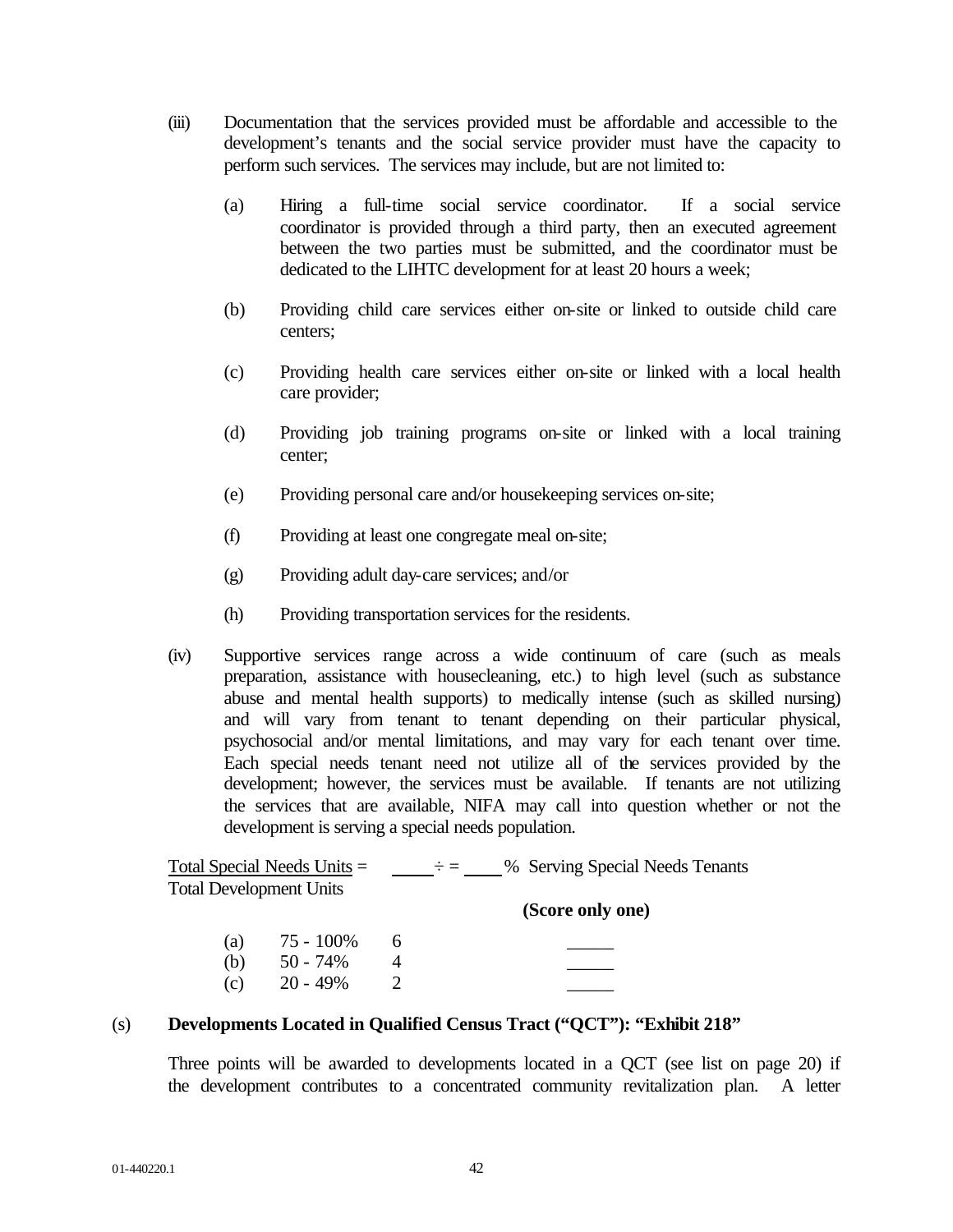from the highest governmental body must be submitted stating that the development contributes to such a plan (attach letter and plan as Exhibit 218).

# (t) **Internet Connection Provided to Tenants: "Exhibit 219"**

One point will be awarded to developments that agree to construct all LIHTC units with an Internet connection in each bedroom and one in the family room to provide to each unit basic Internet services at no subscription or usage cost to the tenant. Provide a statement signed and notarized by the development owner stating its intention to provide such connections (attach statement as Exhibit 219).

(u) **State Assessment/Critical Affordable Housing Need**

Based on NIFA's state-wide assessment of communities with affordable housings, up to five points can be awarded to developments located in such communities. Contact NIFA for communities designated as having a critical affordable housing need.

Up to  $5 \qquad \qquad$ 

#### (w) **Low-Income Housing Tax Credit Reservation Request**

One point will be awarded to developments requesting a LIHTC reservation of \$325,000 or less.

#### *F. NIFA-SCORED CRITERIA*

#### **RENT LEVEL OF EFFORT**.

#### **1. Targeting gross rents to lower levels**.

Up to ten points may be awarded based upon the depth of the targeted gross rent levels for the development in comparison to other applicants in the current round. To receive points an applicant must either have the gross rent amounts for all LIHTC units in the development combine to an average amount affordable for an income level at or below 55% of the county's area median income.

> Up to 10 points (NIFA will calculate this score.)

**Note:** Applicants agree to have development rents bound by the stated targeted percentage on the application form for the duration of the compliance period through the execution of a LURA.

1

1

3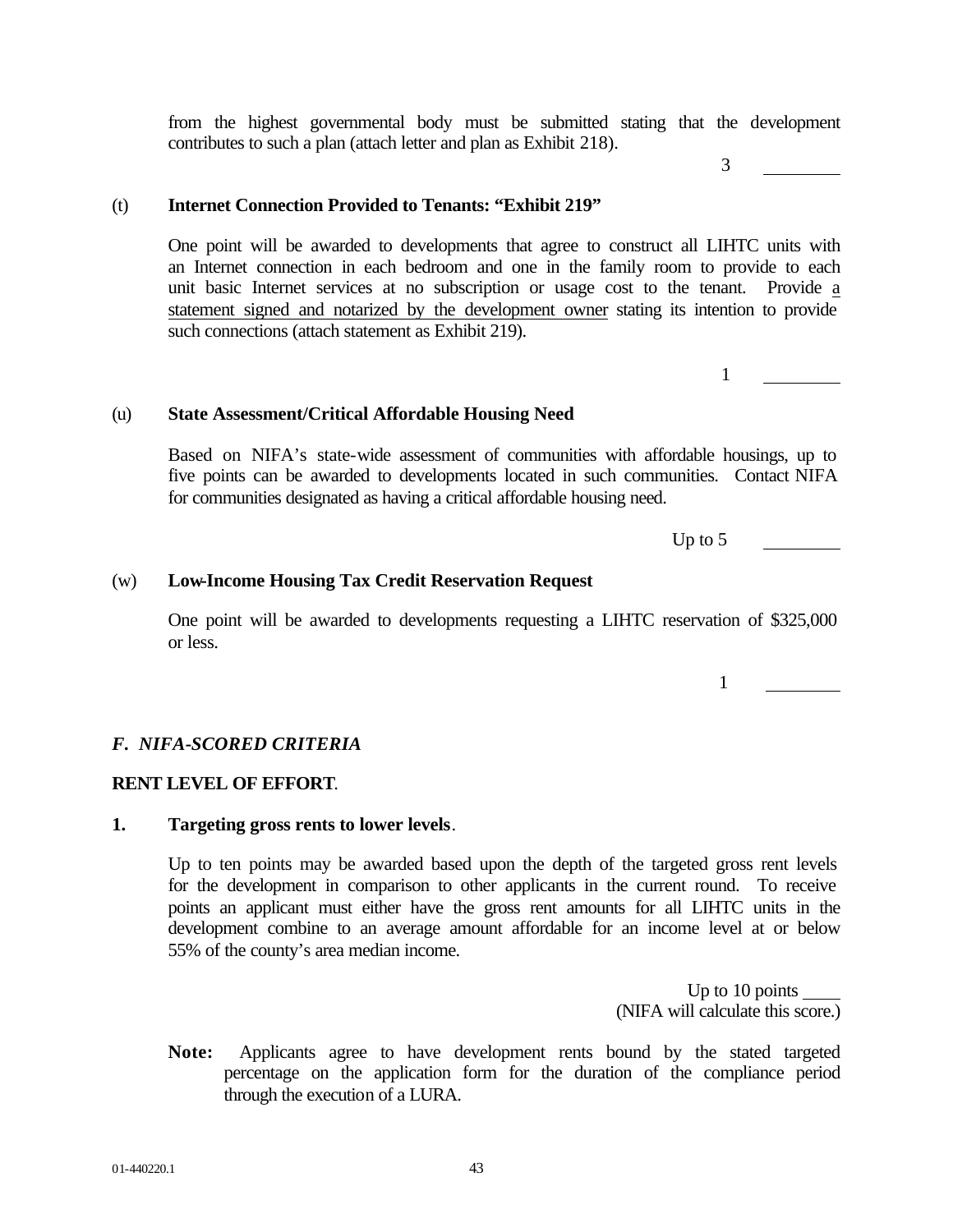### **2. Efficient Housing Production**.

The development represents an efficient production of housing. Up to four points will be awarded when comparing current applicants, in a measure of the quality of effort made to minimize development costs, and leverage funding sources in the production of affordable housing. Development cost per bedroom and LIHTC per occupant are within reasonable limits as compared to local and national standards.

> Up to 4 points (NIFA will calculate this score.)

# **3. LIHTC Management Plan, Qualifications, Experience and Agreement: "Exhibit 300**.**"**

Up to three points may be awarded if documentation is provided that the development has entered into an executed management agreement with a management agent who has successfully managed affordable rental housing developments during the past five years. (Form Management Plan attached as Exhibit 300)

- **Note:** One point will be awarded if the management company can provide evidence of attendance at a NIFA-sponsored LIHTC Training Seminar.
- **Note:** Management entities with unfavorable prior performance, as determined solely in NIFA's opinion, may not qualify for points in this category.

Up to 3 points (NIFA will calculate this score.)

# **4. Supportive Services: "Exhibit 301**.**"**

Due to the fact that the availability of supportive services greatly improves the quality of a tenant's life, up to five points can be awarded when documentation is provided that the development owner has an executed agreement with a qualified supportive services provider to provide supportive services not otherwise available to the tenants. (Attach Supportive Services Agreement as Exhibit 301)

- (a) The supportive services may include, but are not limited to:
	- (i) Hiring a full-time social service coordinator. If a supportive social service coordinator is being provided through a third party, then an executed agreement between the two parties must development be submitted, and the coordinator must be dedicated to the LIHTC development for at least 20 hours a week;
	- (ii) Providing childcare services either on-site or linked to outside child care centers;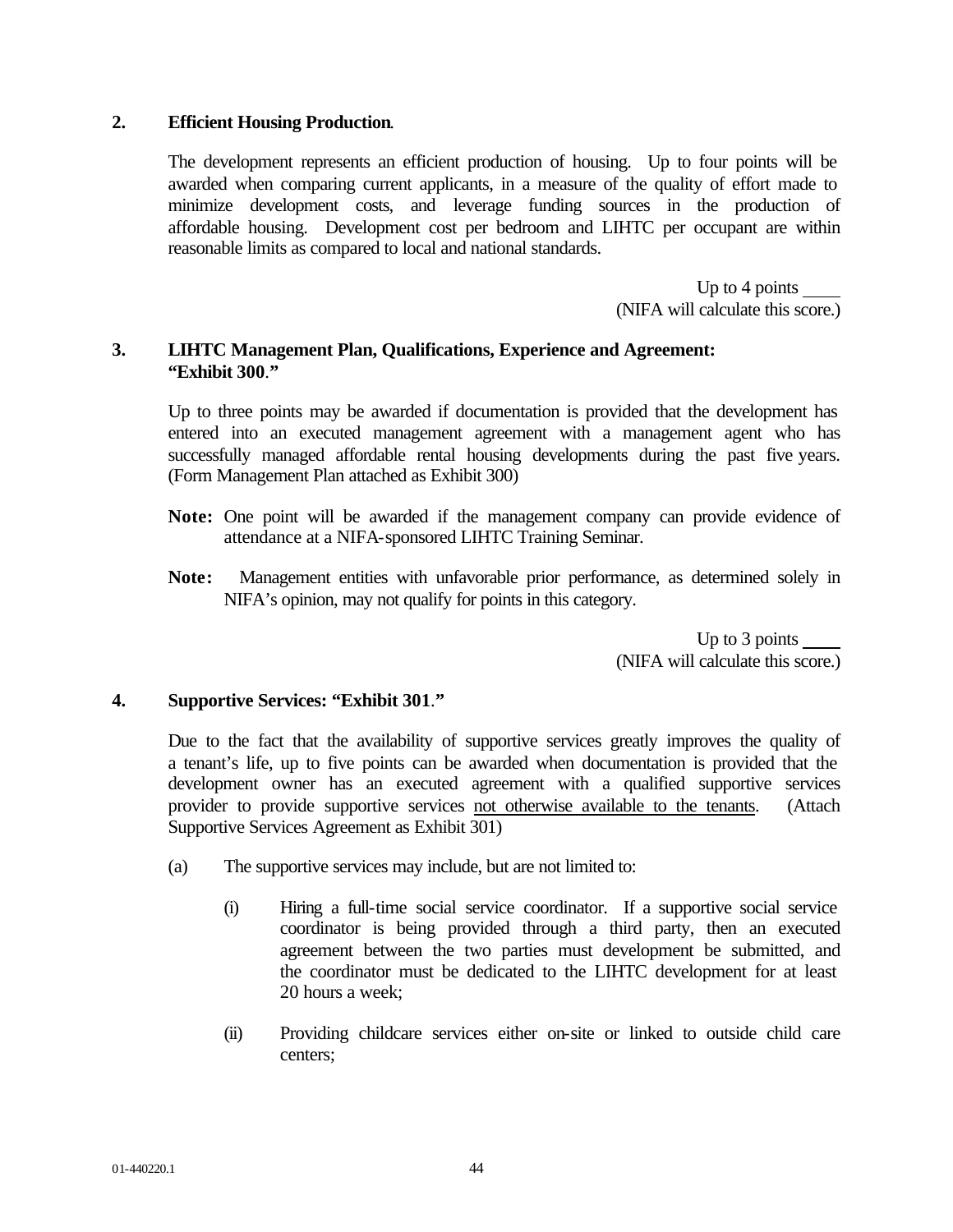- (iii) Providing health care services either on-site or linked with a local health care provider;
- (iv) Providing job training programs on-site or linked with a local training center;
- (v) Providing personal care and/or housekeeping services on-site;
- (vi) Providing at least one congregate meal on-site;
- (vii) Providing adult day-care services; and/or
- (viii) Providing transportation services for the tenants.
- **Note:** Supportive services range across a wide continuum of care (such as meal preparation, assistance with housecleaning, etc.) to high level (such as substance abuse and mental health supports) to medically intense (such as skilled nursing) and will vary from tenant to tenant depending on their particular physical, psychosocial and/or mental limitations and may vary for each person over time.
- (b) The supportive services will be evaluated based upon the following:
	- (i) The terms of the supportive service agreement;
	- (ii) Independent financing of fees to pay for the supportive services;
	- (iii) The experience of the supportive service provider; and
	- (iv) The importance of the supportive service in enhancing a tenants' standard of living.

Up to 5 points (NIFA will calculate this score.)

**Note:** The supportive services agreement will be incorporated in to the LURA.

### **5. Point Deductions**

Points may be deducted if the proposed development includes:

- (a) persons who have an identity of interest;
- (b) The applicant's existing developments have reoccurring events of uncorrected noncompliance;
	- **Note**: Significant events of noncompliance in NIFA's discretion could result in removal of an application from consideration.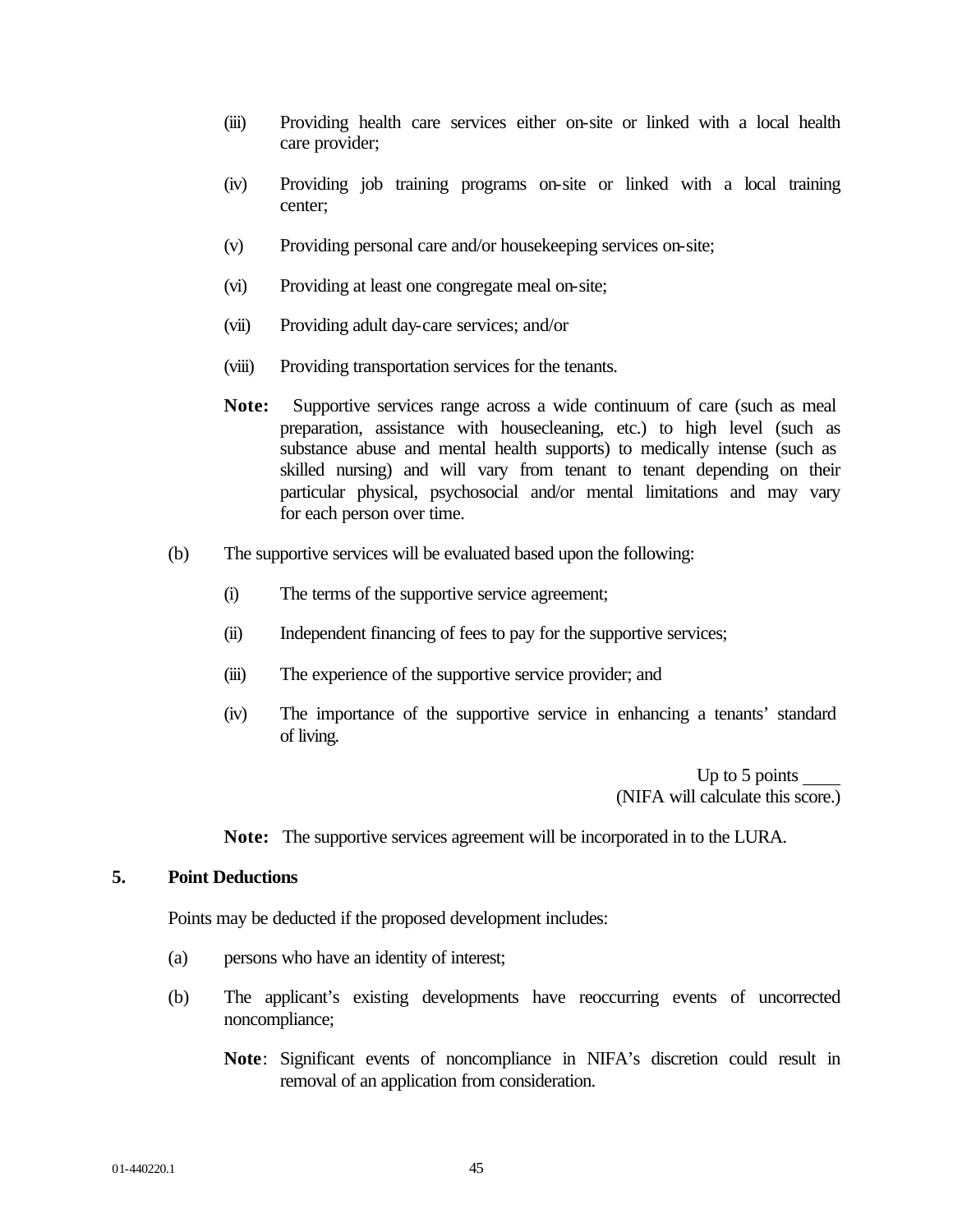- (c) Failure to pay fees;
- (d) Involvement in a foreclosure or deed in lieu of a foreclosure within past seven years;
- (e) A previous development of the applicant's received a reservation of LIHTC but did not meet the minimum 10% carryover requirement resulting in returned LIHTC; or
- (f) A previous development of the applicant's was not placed-in-service within 24 months of receiving the LIHTC carryover allocation.

Up to 10 negative points (NIFA will calculate this score.)

# *G. FINAL RANKING*

| <b>Required Threshold Criteria points</b> | $\blacksquare$ | <b>Items</b> $(b-k)$ |  |
|-------------------------------------------|----------------|----------------------|--|
| <b>Other Selection Criteria points</b>    | $\blacksquare$ | Items $(a-w)$        |  |
| <b>NIFA-scored Criteria points</b>        | $\blacksquare$ | Items $(1-5)$        |  |
|                                           |                | <b>Total</b>         |  |

- (1) NIFA will rank each application according to the total number of points awarded in each of the Threshold, Other and NIFA-scored criteria. The results of the evaluation will be determined by NIFA in its discretion.
- (2) After evaluating and scoring all applications received for each application acceptance round, NIFA will utilize the following factors in determining which development will receive a LIHTC commitment in case of a tie between any applications:
	- (a) which serves the lowest-income tenants;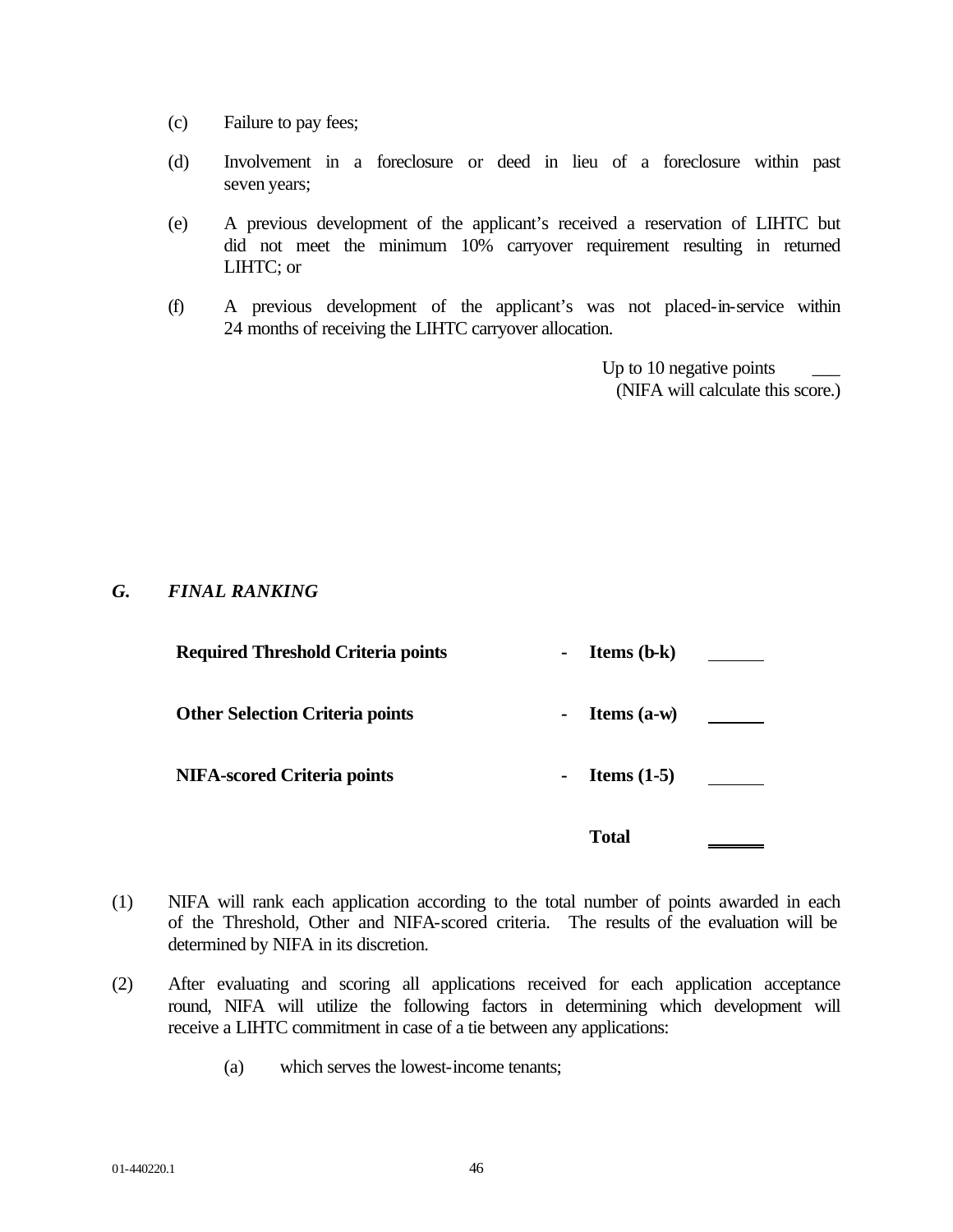- (b) which obligates the development owner to serve qualified tenants for the longest period of time;
- (c) whose application demonstrates the highest readiness to proceed with the development;
- (d) which provides the most efficient usage of the LIHTC on a per-unit basis; and
- (e) which is located in a QCT and contributes to a concerted community revitalized plan.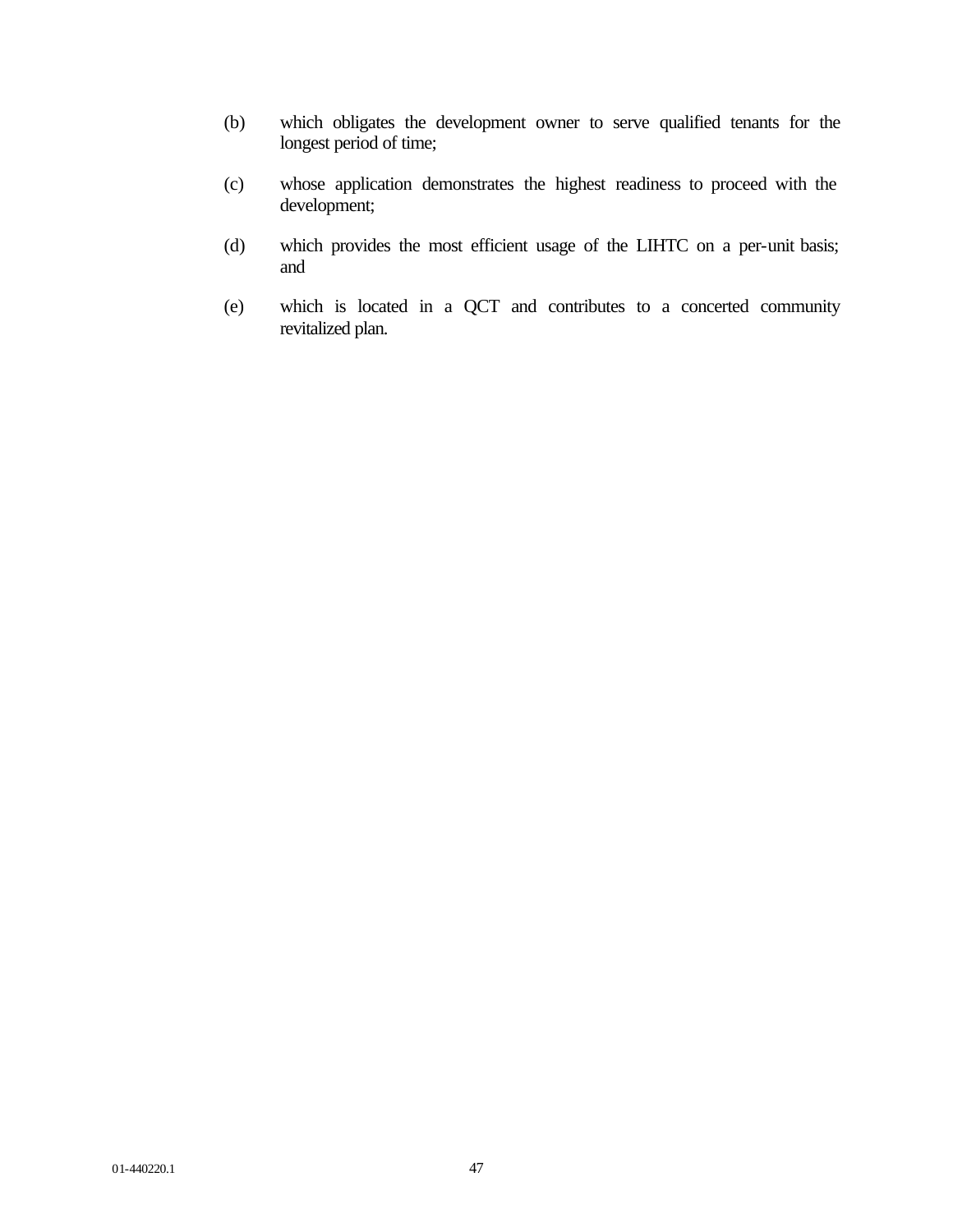### *H. OVERVIEW OF RANKING PROCESS*

### **CONSIDERATIONS.**

- (1) In reaching the final ranking of an application, NIFA will take into consideration the development owner's history of placing into service developments which have been awarded LIHTC in any state. NIFA may disqualify applications from applicants who are delinquent in fee payments (with respect to current or prior developments), who have previously failed to place into service developments which have received a LIHTC carryover allocation or who have not fulfilled the obligation of any previously issued commitment notice.
- (2) NIFA shall issue LIHTC only in the amount needed based on the review of the development. The issuance of LIHTC or the determination of any allocation amount in no way represents or purports to warrant the feasibility or viability of the development by NIFA. NIFA will, from time to time, set a maximum amount of LIHTC that can be allocated to a development in an amount which it deems appropriate, given the demand for Nebraska's LIHTC and the relative proposed costs of currently competing development applications. No member, officer, agent or employee of NIFA shall be personally liable concerning any matters arising out of, or in relation to, the allocation of the LIHTC.
- (3) NIFA has discretion to award additional points when scoring an application previously receiving an allocation of LIHTC when, upon re-application and re-award of LIHTC, the original allocation of LIHTC is returned to the authority and the following conditions are met:
	- (a) The original LIHTC allocation is determined to be inaccurate, as originally prepared, but was submitted in good faith; or
	- (b) The original LIHTC allocation requires developments modification due to community need; and
		- (i) The development is under construction, greater than 40% of the hard construction costs will be incurred by December 1st of the current year, and the costs are certified by an independent third-party certified public accountant or independent third-party attorney;
		- (ii) The rent AMI targeting will not exceed the originally proposed; and
		- (iii) The resubmitted development is requesting no more than a 115% of the original allocation.
	- (c) All applications that do not receive a reservation of LIHTC in any given round will be considered in the next available cycle in **2003** if: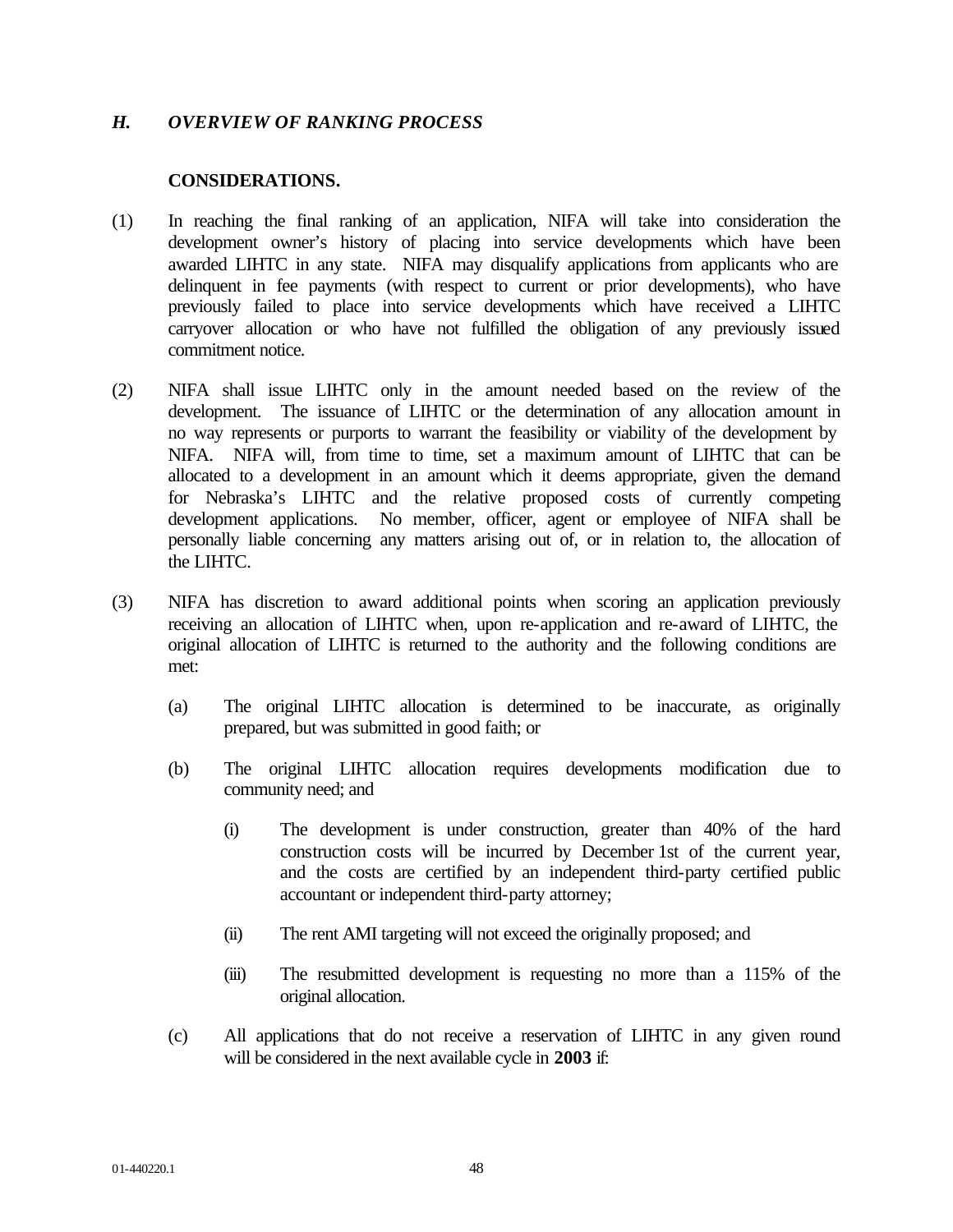- (i) The applicant notifies NIFA, in writing, that it still wishes the development to be considered for LIHTC;
- (ii) The applicant submits the Reapplication Fee;
- (iii) The development meets or exceeds the minimum threshold criteria established by NIFA;
- (iv) Evidence is provided to NIFA showing that site control, financing commitments and any other required time-sensitive documents remain valid; and
- (v) There are no substantial or material changes to the application.
- **Note:** Should the Internal Revenue Service ("IRS") or the Department of the Treasury release rulings, notices or regulations that modify or change any of the information of this application, these rulings, notices or regulations will take precedence over the written material in Nebraska's LIHTC Allocation Plan and application. All information submitted to NIFA shall be kept confidential and shall not be available to any other applicant. Applicants will be given their scoring results upon request and may receive the scoring results of other developments on an anonymous basis.

# *I. APPLICANT CONSULTANT INFORMATION*

# **1. IDENTIFICATION OF CONSULTANT**

Applicant is employing the services of the following consultant(s), as defined below, who will assist applicant and/or its joint venture or partner with all or a part of this application. For the purpose of this application, "consultant" shall include accountants, investment bankers, financial advisors, investors, syndicators, attorneys and any other advisor or consultant who is assisting the applicant in the completion and/or filing of this application:

| Name of Consultant |  |                                           |  |  |  |
|--------------------|--|-------------------------------------------|--|--|--|
|                    |  |                                           |  |  |  |
|                    |  | $City$ $City$ $State$ $Zip$               |  |  |  |
|                    |  | Telephone Number ( ) Facsimile Number ( ) |  |  |  |
|                    |  | Name of Consultant                        |  |  |  |
|                    |  |                                           |  |  |  |
|                    |  | $City$ $City$ $State$ $Zip$               |  |  |  |
|                    |  |                                           |  |  |  |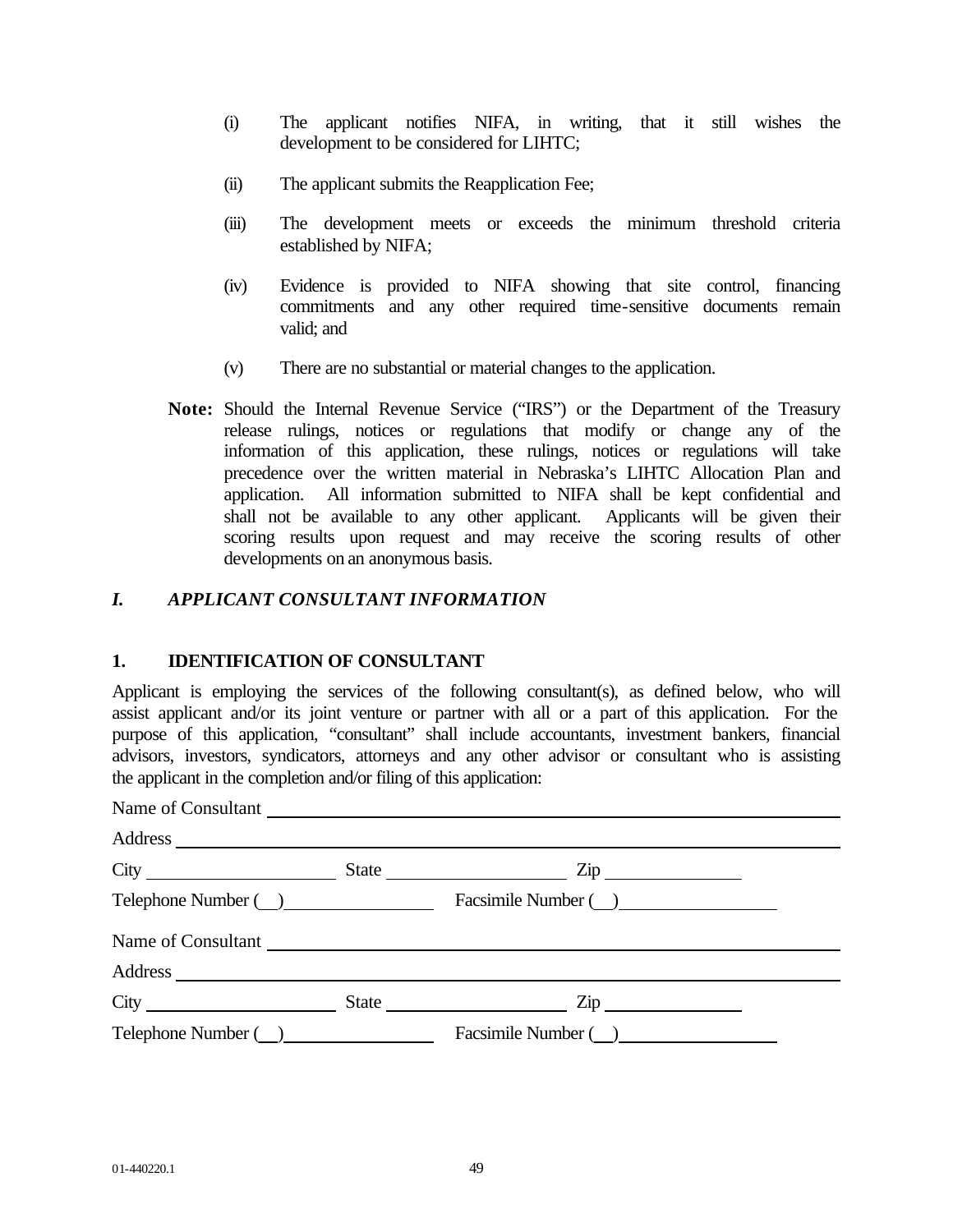# **2. STATEMENT AND CERTIFICATION OF CONSULTANT** *(if a consultant is utilized in the making or filing of this application)*

Individually, or as the consultant(s) or officer(s) of the applicant entity, I (we) am (are) familiar with the provisions of the Tax Reform Act of 1986 and subsequent revisions, with respect to the Low Income Tax Credit Program, and, to the best of my (our) knowledge and belief, the applicant entity has complied, or will comply, with all of the requirements which are prerequisite to issuance of the low-income tax credits by NIFA. I (We) understand that the Low Income Tax Credit Program will be governed and controlled by rules and regulations to be issued by the United States Treasury, and I (we) have read such rules and am (are) familiar with the requirements thereof.

To the best of my (our) knowledge and belief, no information contained in this application or in the listed attachments and exhibits is in any way false or incorrect; that it is truly descriptive of the development or property for which the low-income tax credit is being applied, and the proposed construction will not violate zoning ordinances or deed restrictions.

I (We) hereby certify that the information contained in the NIFA Low Income Housing Tax Credit Application Form is true and accurate. I (We) understand that any misrepresentations and/or fraudulent information contained within this application may result in the termination of tax credits by NIFA and potentially my (our) and related parties being barred from future program participation and notification of such to the Internal Revenue Service.

| Signature of Consultant |     | Date |  |
|-------------------------|-----|------|--|
| STATE OF                |     |      |  |
| <b>COUNTY OF</b>        | SS. |      |  |

I, the undersigned, a notary public in and for said County, in said State, hereby certify that \_\_\_\_\_\_\_\_\_\_\_\_\_, whose name signed to the foregoing statement, and who is known to me, acknowledged before me on this date, that being informed of the contents of this statement, executed the same voluntarily.

Given under my hand and official seal this day of , 20 .

Notary Public Date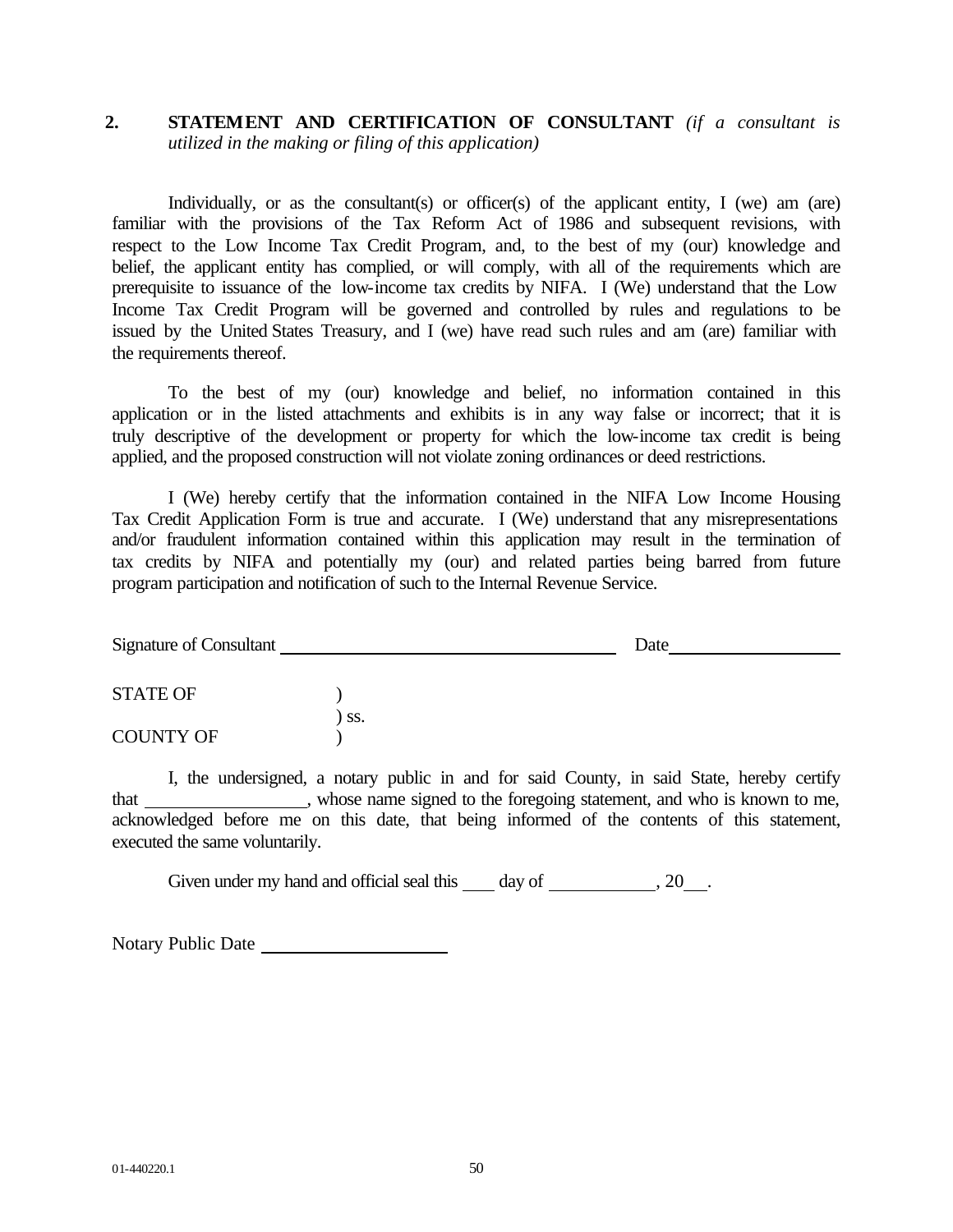# **3. STATEMENT AND CERTIFICATION OF APPLICANT/OWNER**

Individually, or as the general partner(s) or officers of the applicant entity, I (we) am (are) familiar with the provisions of the Tax Reform Act of 1986 and subsequent revisions, with respect to the LIHTC Program, and, to the best of my (our) knowledge and belief, the applicant entity has complied, or will comply, with all of the requirements which are prerequisite to issuance of LIHTC by the Nebraska Investment Finance Authority ("NIFA"). I (We) understand that the LIHTC Program will be governed and controlled by rules and regulations to be issued by the United States Treasury, and I (we) have read such rules and am (are) familiar with the requirements thereof. To the best of my (our) knowledge and belief, no information contained in this application or in the listed attachments and exhibits is in any way false or incorrect; that it is truly descriptive of the development or property for which the LIHTC is being applied; and the proposed construction will not violate zoning ordinances or deed restrictions.

I (We) hereby make application to NIFA for allocation of LIHTC. The undersigned hereby acknowledges that the making of an allocation by NIFA does not warrant that the development is financially feasible or otherwise qualified to claim credits. I (We) agree that NIFA's directors, officers, employees and agents will not be held responsible or liable for any representations made to the undersigned or its investors relating to the LIHTC Program; therefore, I assume the risk of all damages, losses, costs and expenses related thereto and agree to indemnify and save harmless NIFA or any of its directors, officers, employees and agents against any and all claims, suits, losses, damages, costs and expenses of any kind and of any nature that NIFA may hereinafter suffer, incur or pay arising out of its decision concerning the application for LIHTC or the use of the information concerning the LIHTC Program. The undersigned hereby certifies that the information set forth in this application form, and in any attachments and exhibits in support thereof, is true, correct and complete.

I (We) hereby certify that the information contained in the LIHTC Application is true and accurate. I (We) understand that any misrepresentations and/or fraudulent information contained within this application may result in the termination of LIHTC by NIFA and potentially my (our) and related parties being barred from future program participation and notification of such to the Internal Revenue Service.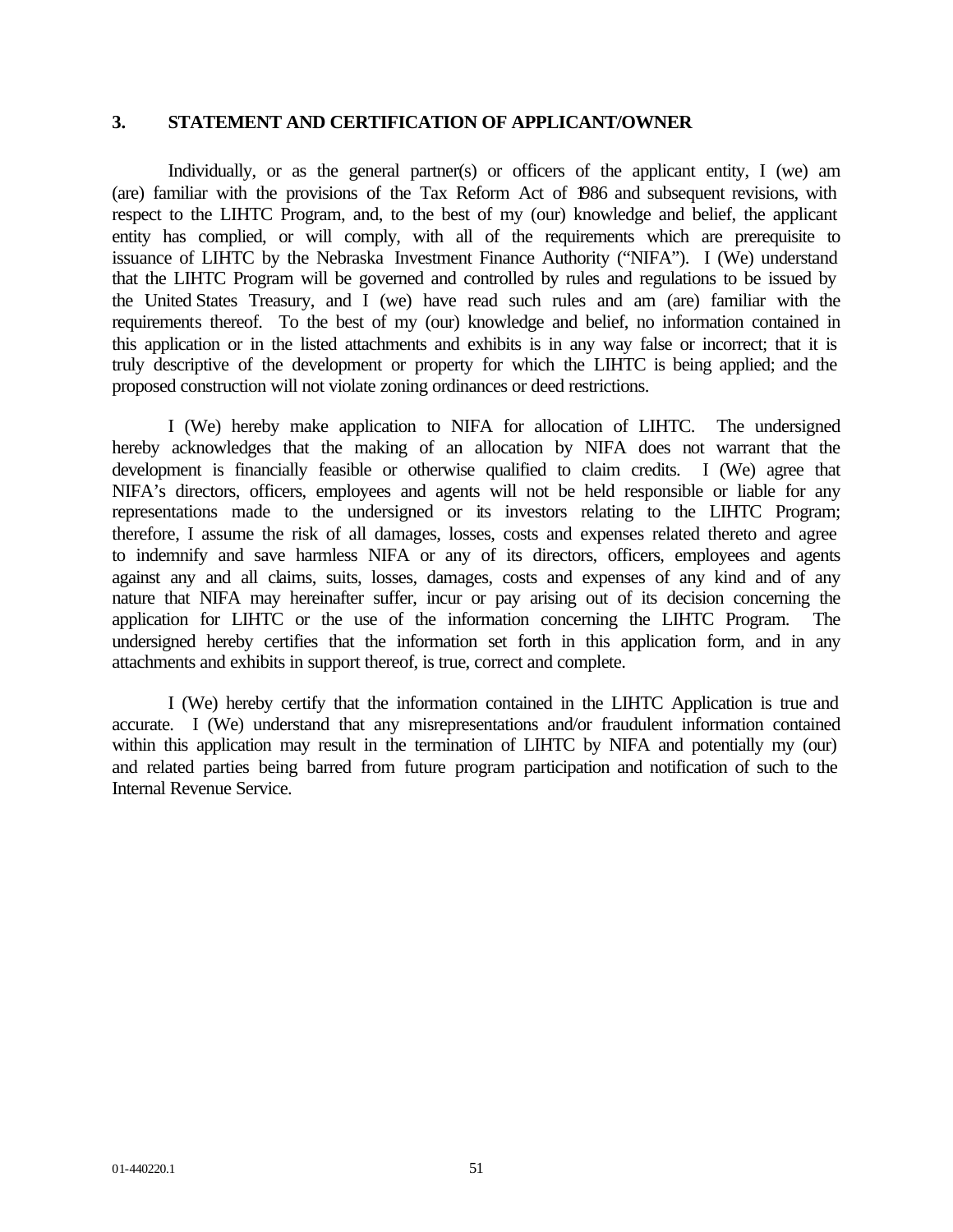I (We) hereby authorize any state LIHTC Allocating Agency to release to NIFA any and all information that such state LIHTC Allocating Agency has regarding development compliance, the curing of or failure to cure any development noncompliance, any formal or informal action taken by any state LIHTC Allocating Agency with respect to my/our participation in any low-income housing tax credit program and any other data that may be relevant to NIFA in its assessment of our development experience and compliance record.

Signature of Applicant/Owner Date

STATE OF  $\qquad \qquad$  ) ) ss. COUNTY OF  $\qquad$  )

\_\_\_\_\_\_\_\_\_\_\_\_\_\_\_\_\_\_\_\_\_\_\_\_\_\_\_\_\_\_\_\_\_\_\_\_\_\_\_\_\_\_\_\_\_\_

I, the undersigned, a notary public in and for said County, in said State, hereby certify that , whose name signed to the foregoing statement, and who is known to me, acknowledged before me on this date, that being informed of the contents of this statement, executed the same voluntarily.

Given under my hand and official seal this  $\_\_\_$  day of  $\_\_\_\_\_$ , 20 $\_\_\_\_\$ .

Notary Public Date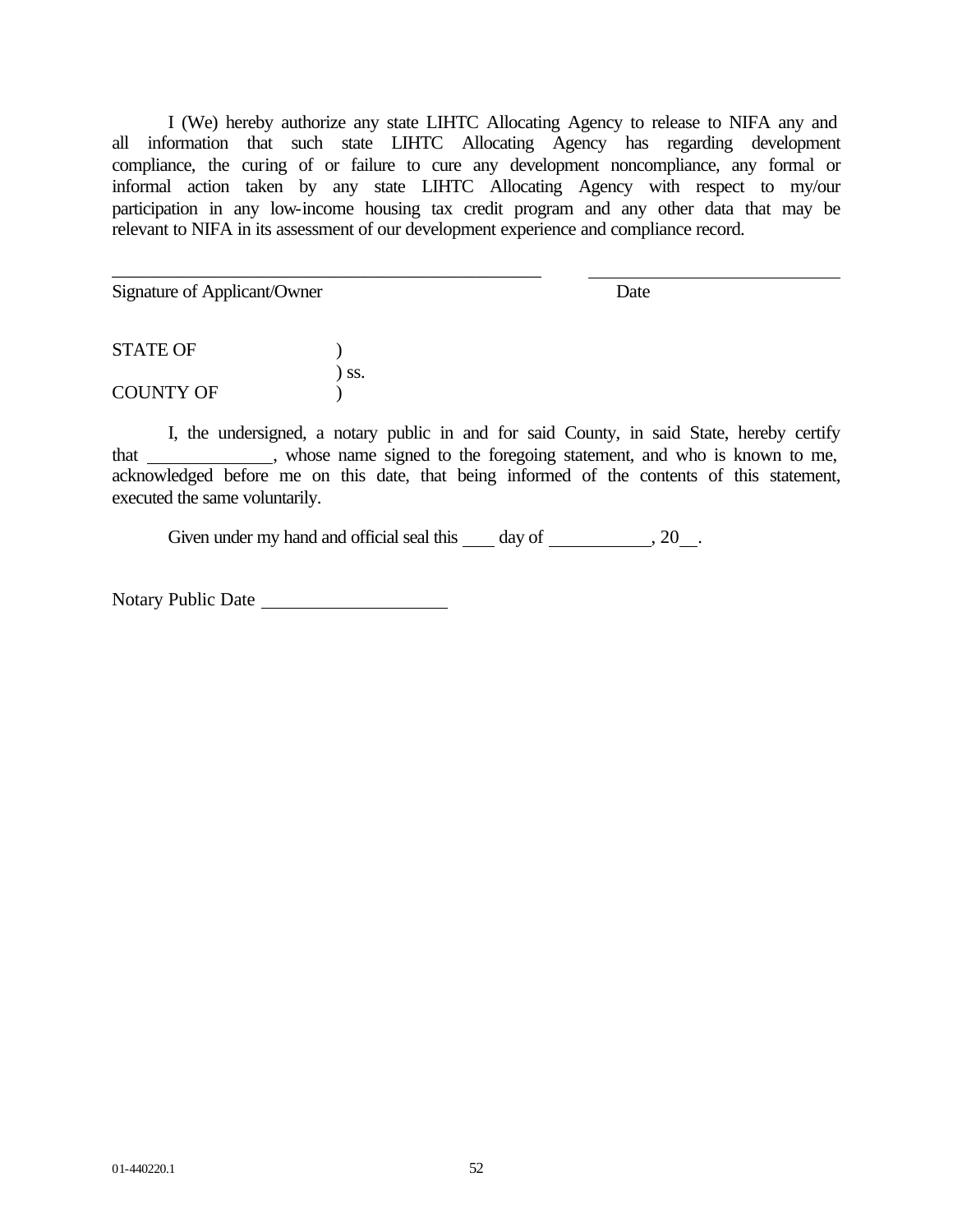INQUIRIES: Inquiries, applications and further questions should be directed to:

Nebraska Investment Finance Authority 1230 O Street Suite 200 Lincoln, NE 68508-1402 Telephone: (402) 434-3900 Facsimile: (402) 434-3921 Internet address: www.NIFA.org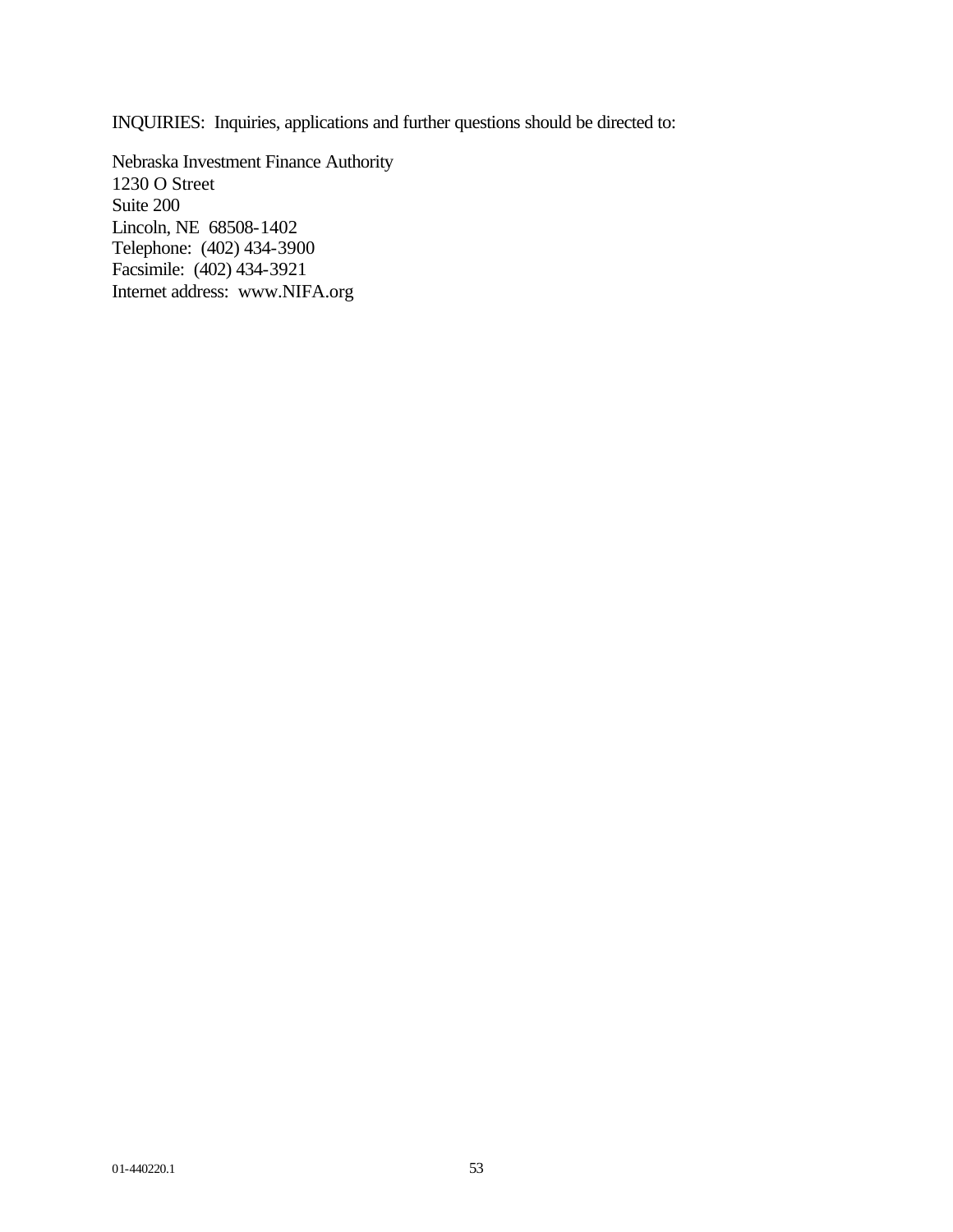# **Direct Construction Cost Breakdown**

### **LIHTC DETAILED CONSTRUCTION COST BREAKDOWN**

|                          |                   | Development:<br>Date:                                                                                                                                                                                                                                                                                                               |               |                       |
|--------------------------|-------------------|-------------------------------------------------------------------------------------------------------------------------------------------------------------------------------------------------------------------------------------------------------------------------------------------------------------------------------------|---------------|-----------------------|
|                          |                   |                                                                                                                                                                                                                                                                                                                                     |               |                       |
|                          | Account<br>Number | Category<br>Description                                                                                                                                                                                                                                                                                                             | <b>Budget</b> | Category<br>Subtotals |
|                          |                   |                                                                                                                                                                                                                                                                                                                                     |               |                       |
| $\mathbf{1}$             | 310               | <b>General Requirements</b><br>Superintendent                                                                                                                                                                                                                                                                                       |               |                       |
| $\,1\,$                  | 320               | <b>Contract Administration</b>                                                                                                                                                                                                                                                                                                      |               |                       |
| $\mathbf{1}$<br>$\,1\,$  | 330               | Cleanup                                                                                                                                                                                                                                                                                                                             |               |                       |
| $\mathbf{1}$             | 430               |                                                                                                                                                                                                                                                                                                                                     |               |                       |
| $\,1\,$                  | 620               |                                                                                                                                                                                                                                                                                                                                     |               |                       |
| $\mathbf{1}$             | 630               |                                                                                                                                                                                                                                                                                                                                     |               |                       |
| $\mathbf{1}$             | 650               |                                                                                                                                                                                                                                                                                                                                     |               |                       |
| $\mathbf{1}$             | 810               |                                                                                                                                                                                                                                                                                                                                     |               |                       |
| $\mathbf{1}$             | 910               |                                                                                                                                                                                                                                                                                                                                     |               |                       |
| 1                        | 950               |                                                                                                                                                                                                                                                                                                                                     |               |                       |
| $\mathbf{1}$             | 980               |                                                                                                                                                                                                                                                                                                                                     |               |                       |
| $\mathbf{1}$             | 985               |                                                                                                                                                                                                                                                                                                                                     |               |                       |
| 1                        | 985               |                                                                                                                                                                                                                                                                                                                                     |               |                       |
| $\mathbf{1}$             | 990               |                                                                                                                                                                                                                                                                                                                                     |               |                       |
|                          |                   |                                                                                                                                                                                                                                                                                                                                     | Subtotal:     |                       |
|                          |                   |                                                                                                                                                                                                                                                                                                                                     |               |                       |
| $\overline{2}$           |                   | <b>On-site Work</b>                                                                                                                                                                                                                                                                                                                 |               |                       |
| $\overline{c}$           | 110               | Demolition                                                                                                                                                                                                                                                                                                                          |               |                       |
| $\overline{c}$           | 230               |                                                                                                                                                                                                                                                                                                                                     |               |                       |
| $\overline{c}$           | 240               |                                                                                                                                                                                                                                                                                                                                     |               |                       |
| $\overline{c}$           | 250               |                                                                                                                                                                                                                                                                                                                                     |               |                       |
| $\overline{c}$           | 320               |                                                                                                                                                                                                                                                                                                                                     |               |                       |
| $\overline{2}$           | 350               |                                                                                                                                                                                                                                                                                                                                     |               |                       |
| $\overline{c}$           | 360               |                                                                                                                                                                                                                                                                                                                                     |               |                       |
| $\overline{c}$           | 370               |                                                                                                                                                                                                                                                                                                                                     |               |                       |
| $\overline{c}$           | 340               |                                                                                                                                                                                                                                                                                                                                     |               |                       |
| $\overline{c}$           | 400               |                                                                                                                                                                                                                                                                                                                                     |               |                       |
| $\overline{2}$           | 510               |                                                                                                                                                                                                                                                                                                                                     | Subtotal:     |                       |
|                          |                   |                                                                                                                                                                                                                                                                                                                                     |               |                       |
| $\overline{c}$           | 400               | Off-site Improvements                                                                                                                                                                                                                                                                                                               |               |                       |
| $\overline{c}$           | 610               |                                                                                                                                                                                                                                                                                                                                     |               |                       |
|                          |                   |                                                                                                                                                                                                                                                                                                                                     | Subtotal:     |                       |
|                          |                   |                                                                                                                                                                                                                                                                                                                                     |               |                       |
| 3<br>3                   | 110               | <b>Concrete</b><br>Excavation                                                                                                                                                                                                                                                                                                       |               |                       |
| $\overline{3}$           | 210               | Footing/Foundation Labor and Materials                                                                                                                                                                                                                                                                                              |               |                       |
| $\overline{\phantom{0}}$ | 220               | $\mathbf{n}$ $\mathbf{r}$ $\mathbf{r}$ $\mathbf{r}$ $\mathbf{r}$ $\mathbf{r}$ $\mathbf{r}$ $\mathbf{r}$ $\mathbf{r}$ $\mathbf{r}$ $\mathbf{r}$ $\mathbf{r}$ $\mathbf{r}$ $\mathbf{r}$ $\mathbf{r}$ $\mathbf{r}$ $\mathbf{r}$ $\mathbf{r}$ $\mathbf{r}$ $\mathbf{r}$ $\mathbf{r}$ $\mathbf{r}$ $\mathbf{r}$ $\mathbf{r}$ $\mathbf{r$ |               |                       |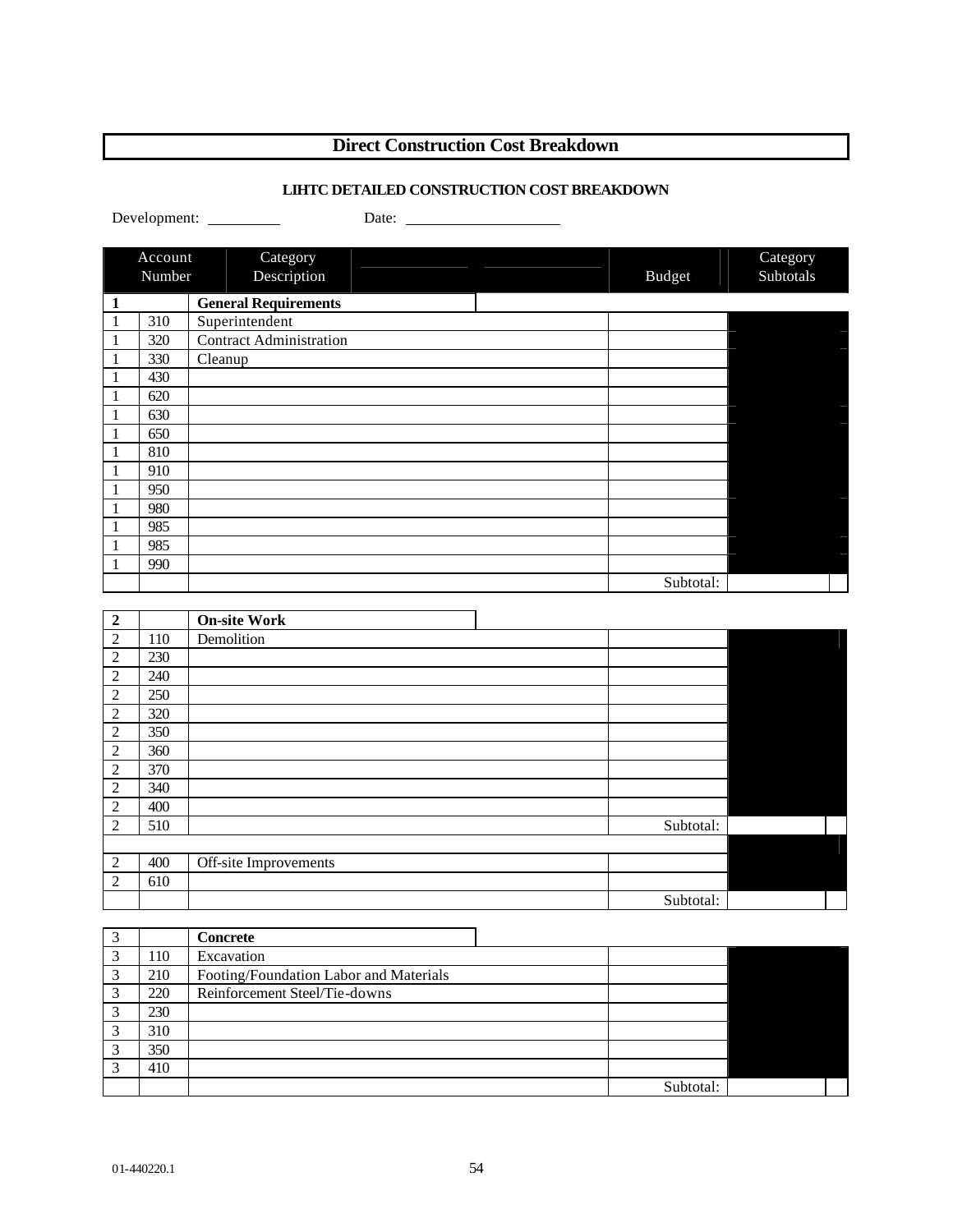|     | <b>Masonry</b>              |           |  |
|-----|-----------------------------|-----------|--|
| 100 | Masonry Labor and Materials |           |  |
| 200 | Stonework                   |           |  |
| 310 |                             |           |  |
| 350 |                             |           |  |
| 410 |                             |           |  |
|     |                             | Subtotal: |  |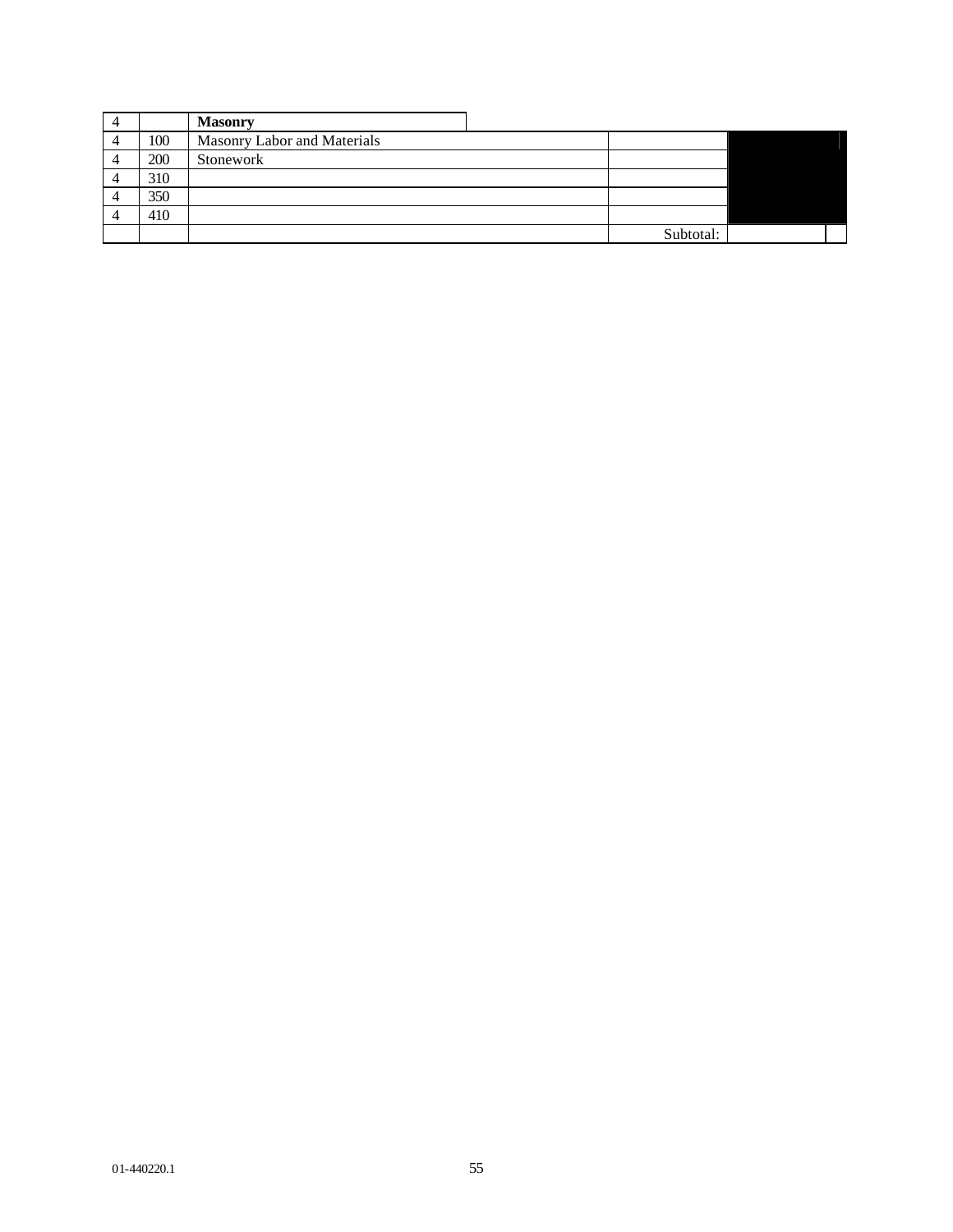#### **Direct Construction Cost Breakdown LIHTC DETAILED CONSTRUCTION COST BREAKDOWN**

|   | Account<br>Number | Category<br>Description         | <b>Budget</b> | Category<br>Subtotals |
|---|-------------------|---------------------------------|---------------|-----------------------|
| ◡ |                   | <b>Metals</b>                   |               |                       |
|   | 210               | Miscellaneous Metals            |               |                       |
|   | 310               | <b>Steel Joists and Girders</b> |               |                       |
|   | 410               |                                 |               |                       |
|   |                   |                                 | Subtotal:     |                       |

<u> 1980 - Johann Barbara, martxa alemaniar a</u>

| 6 |     | <b>Wood</b>             |           |  |
|---|-----|-------------------------|-----------|--|
| 6 | 110 | <b>Framing Material</b> |           |  |
| 6 | 115 | Framing Labor           |           |  |
| 6 | 310 | Finish Material         |           |  |
| 6 | 315 | Finish Labor            |           |  |
| 6 | 510 |                         |           |  |
| 6 | 550 |                         |           |  |
| 6 | 610 |                         |           |  |
| 6 | 640 |                         |           |  |
|   |     |                         | Subtotal: |  |

| 7              |     | <b>Thermal/Moisture Protection</b>       |           |  |
|----------------|-----|------------------------------------------|-----------|--|
| $\overline{7}$ | 110 | Waterproofing                            |           |  |
|                | 210 | Soffit and Facia                         |           |  |
| $\overline{7}$ | 310 | Gutter and Downspout Labor and Materials |           |  |
|                | 410 | <b>Insulation Labor and Materials</b>    |           |  |
| $\overline{7}$ | 510 | Roofing Labor and Materials              |           |  |
| 7              | 610 | Vinyl Siding Labor and Materials         |           |  |
| $\overline{7}$ | 610 |                                          |           |  |
| $\overline{7}$ | 650 |                                          |           |  |
|                | 670 |                                          |           |  |
|                |     |                                          | Subtotal: |  |
| 8              |     | <b>Doors and Windows</b>                 |           |  |
| 8              | 110 | Hardware                                 |           |  |
| 8              | 210 | <b>Steel Doors and Frames</b>            |           |  |
| 8              | 310 | <b>Wood Doors and Frames</b>             |           |  |
| 8              | 410 | <b>Windows Labor and Materials</b>       |           |  |
| 8              | 510 | Sliding Doors Labor and Materials        |           |  |
| 8              | 550 |                                          |           |  |
| 8              | 610 |                                          |           |  |
|                |     |                                          | Subtotal: |  |

| 9           |     | <b>Finishes</b>                                |           |  |
|-------------|-----|------------------------------------------------|-----------|--|
| 9           | 210 | Drywall Labor and Materials                    |           |  |
| 9           | 310 | Ceramic Tile Labor and Materials               |           |  |
| 9           | 410 | Carpet Labor and Materials                     |           |  |
| $\mathbf Q$ | 415 | <b>Resilient Flooring Labor and Materials</b>  |           |  |
| $\mathbf Q$ | 510 | Painting and Wall Covering Labor and Materials |           |  |
| 9           | 540 |                                                |           |  |
| 9           | 540 |                                                |           |  |
| 9           | 610 |                                                |           |  |
|             |     |                                                | Subtotal: |  |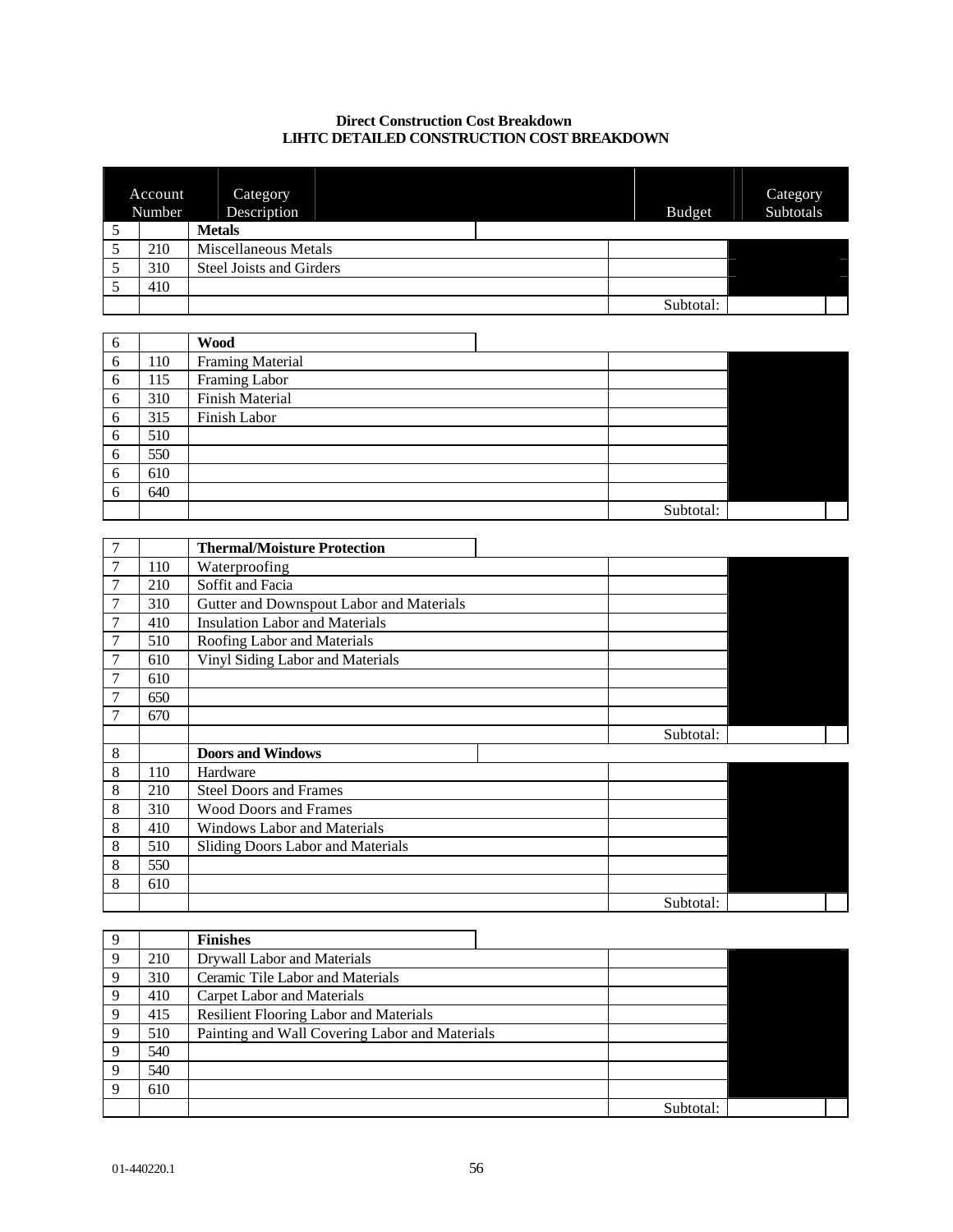# **Direct Construction Cost Breakdown**

# **LIHTC DETAILED CONSTRUCTION COST BREAKDOWN**

|        | Account | Category                                  |               | Category  |
|--------|---------|-------------------------------------------|---------------|-----------|
|        | Number  | Description                               | <b>Budget</b> | Subtotals |
| 10     | 110     | <b>Bathroom Accessories</b>               |               |           |
| 10     | 210     | Address Numbers Labor and Materials       |               |           |
| 10     | 310     | <b>Shutters Labor and Materials</b>       |               |           |
| 10     | 410     | Mirrors Labor and Materials               |               |           |
| 10     | 510     |                                           |               |           |
| 10     | 610     |                                           |               |           |
|        |         |                                           | Subtotal:     |           |
| 11     |         | Equipment                                 |               |           |
| 11     | 110     | <b>Bath Appliances</b>                    |               |           |
| 11     | 210     | Kitchen Appliances                        |               |           |
| 11     | 310     |                                           |               |           |
|        |         |                                           | Subtotal:     |           |
| 12     |         | <b>Furnishings</b>                        |               |           |
| 12     | 110     | <b>Cabinets Labor and Materials</b>       |               |           |
| 12     | 210     |                                           |               |           |
|        |         |                                           | Subtotal:     |           |
| 14     |         | <b>Conveying Systems</b>                  |               |           |
| 14     | 110     | <b>Elevator Systems</b>                   |               |           |
|        |         |                                           | Subtotal:     |           |
| 15     |         | <b>Mechanical</b>                         |               |           |
| 15     | 110     | Heating Labor and Materials               |               |           |
| 15     | 210     | Air Conditioning Labor and Materials      |               |           |
| 15     | 310     | <b>Cooler Labor and Materials</b>         |               |           |
| 15     | 410     | Plumbing Labor and Materials              |               |           |
| 15     | 510     |                                           |               |           |
|        |         |                                           | Subtotal:     |           |
| 16     |         | <b>Electrical</b>                         |               |           |
|        | 110     | <b>Security System</b>                    |               |           |
|        | 210     | <b>Electrical Labor and Materials</b>     |               |           |
|        | 310     | <b>Lighting Fixtures Materials</b>        |               |           |
|        | 410     | Fire Detection System Labor and Materials |               |           |
|        | 420     |                                           |               |           |
|        | 510     |                                           |               |           |
|        |         |                                           | Subtotal:     |           |
| 17     |         | <b>Profit and Overhead</b>                |               |           |
| $17\,$ | 110     | <b>Builder Profit</b>                     |               |           |
| $17\,$ | 210     | <b>Builder Overhead</b>                   |               |           |
| 17     | 310     | Contingency                               |               |           |
|        |         |                                           | Subtotal:     |           |
| 18     |         | <b>Impact Fees</b>                        |               |           |
| $18\,$ | 110     | <b>Impact Fees</b>                        |               |           |
|        |         | Explain-                                  | Subtotal:     |           |
|        |         |                                           |               |           |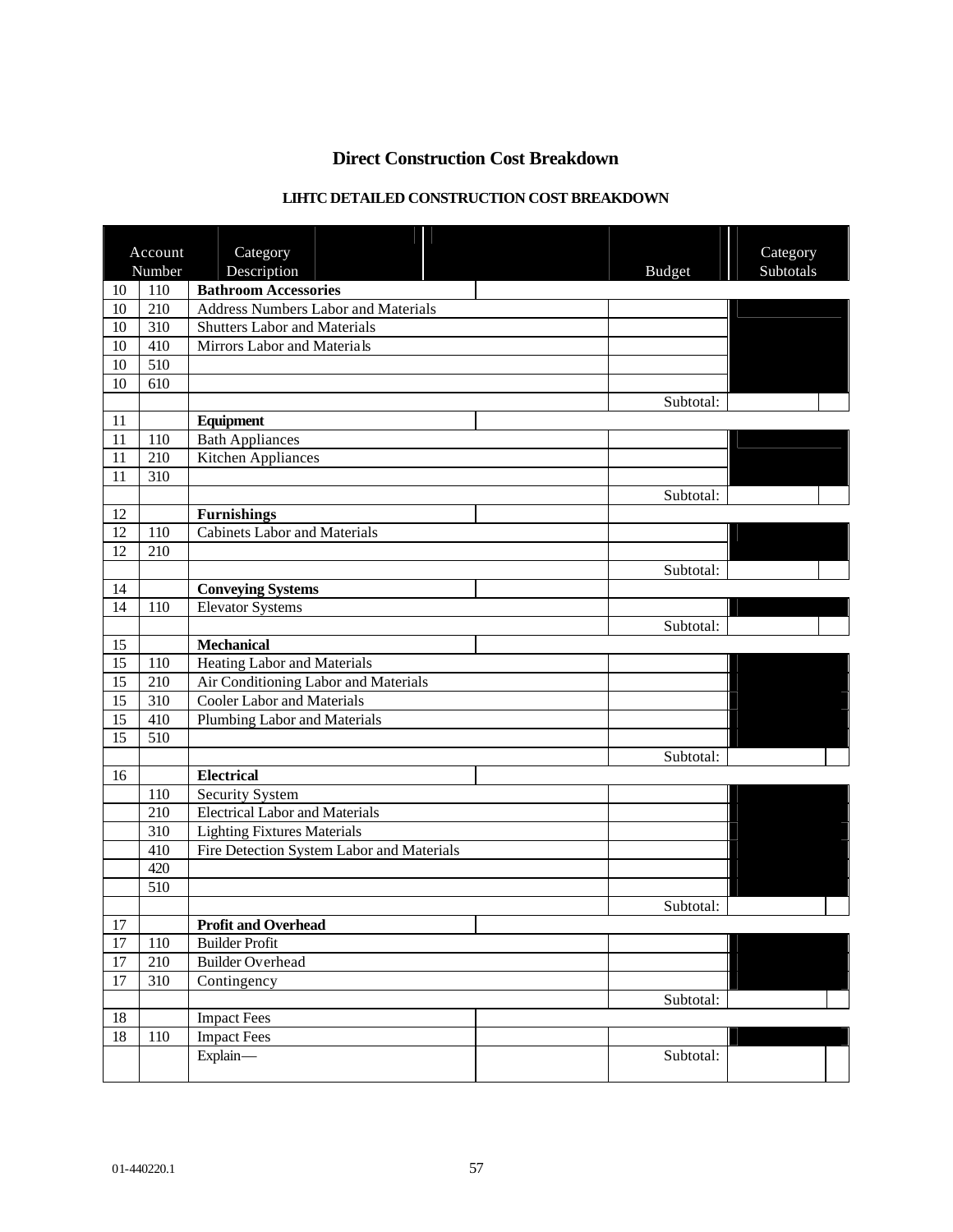#### **EXHIBIT 101A**

### **FAIR HOUSING ACT ACCESSIBILITY CHECKLIST**

The following is a checklist of design and construction requirements of the Fair Housing Act (the "Act"). This checklist represents many, but not all, of the requirements to the Act. This checklist is not intended to be exhaustive; rather, it is a helpful guide in determining if the major requirements of the Act have been met in designing and constructing a particular multifamily development.

#### GENERAL REQUIREMENTS

- $\square$  Development has buildings containing 4 or more units and was designed and constructed for first occupancy on or after March 13, 1991.
- $\Box$  If it is an elevator building, all units are "covered units."
- $\Box$  All units in buildings with elevators have features required by the Act.
- $\Box$  If it is a non-elevator building, all ground-floor units are "covered units."
- $\Box$  All ground-floor units in buildings without elevators have features required by the Act.

**NOTE**: There is a narrow exception which provides that a non-elevator building in a development need not meet all of the Act's requirements if it is impractical to have an accessible entrance to the non-elevator building because of hilly terrain or other unusual characteristics of the site.

### ACCESSIBLE BUILDING ENTRANCE ON AN ACCESSIBLE ROUTE

- $\square$  The accessible route is a continuous, unobstructed path (no stairs) through the development that connects all buildings containing covered units and all other amenities.
- $\square$  The accessible route also connects to parking lots, public streets, public sidewalks and public transportation stops.
- $\Box$  All slopes are no steeper than 8.33%.
- $\Box$  All slopes between 5% and 8.33% have handrails.
- $\Box$  Covered units have at least one entrance on an accessible route.
- $\square$  There are sufficient curb cuts for a person using a wheelchair to reach every building in the development.

### COMMON AND PUBLIC USE AREAS

 $\Box$  At least two percent of all parking spaces are designated as handicapped parking.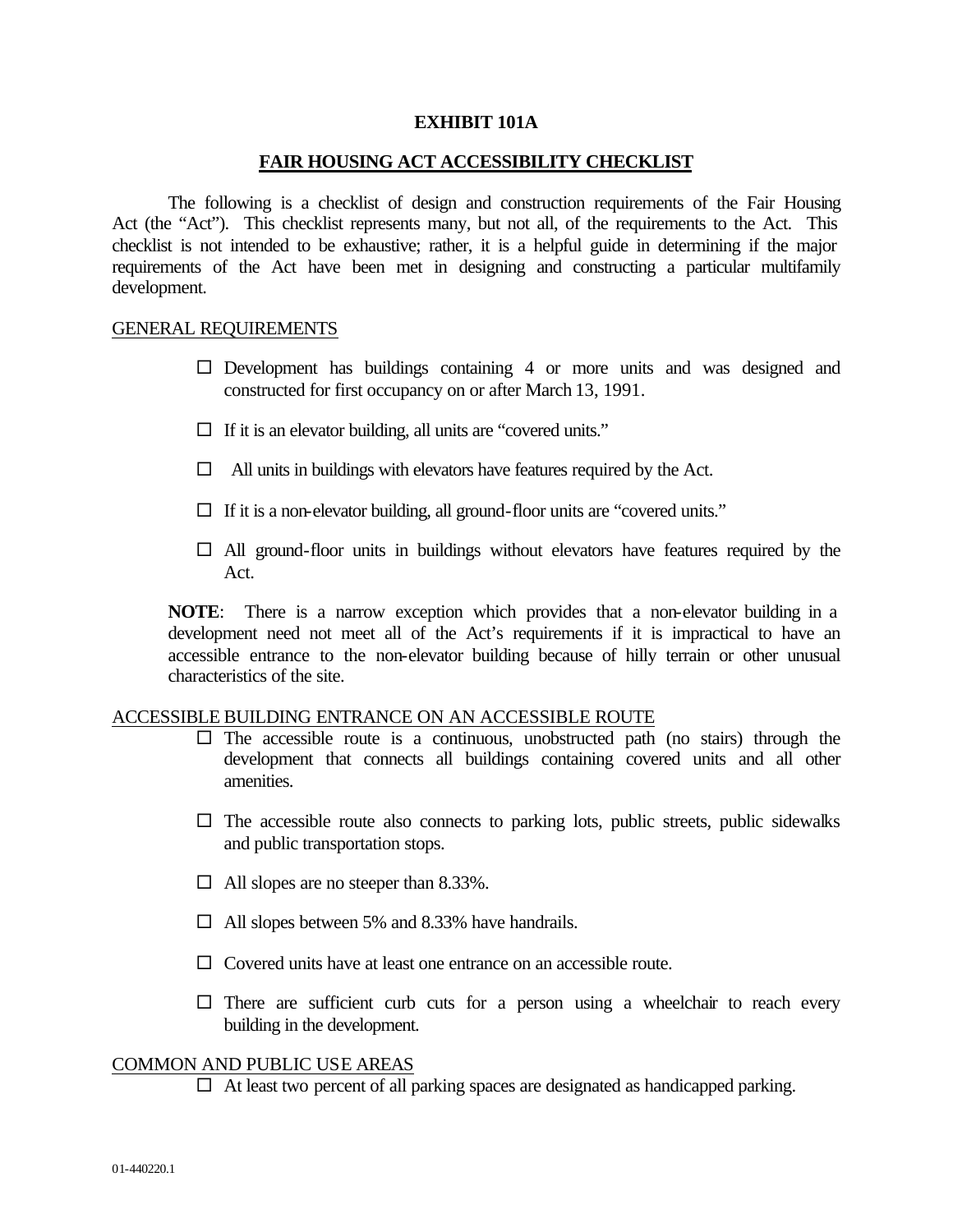- $\Box$  At least one parking space at each common and public use amenity is designated as handicapped parking.
- $\Box$  All handicapped parking spaces are properly marked.
- $\Box$  All handicapped parking spaces are at least 96" wide with a 60" wide access aisle which can be shared between two spaces.
- $\Box$  The accessible aisle connects to a curb ramp and the accessible route.
- $\square$  The rental or sales office is readily accessible and usable by persons with disabilities.
- $\Box$  All mailboxes, swimming pools, tennis courts, clubhouses, rest rooms, showers, laundry facilities, trash facilities, drinking fountains, public telephones and other common and public use amenities offered by the development are readily accessible and usable by persons with disabilities.

### USABLE DOORS

- $\Box$  All doors into and through covered units and common use facilities provide a clear opening of at least 32" nominal width.
- $\Box$  All doors leading into common use facilities have lever door handles that do not require grasping and twisting.
- $\Box$  Thresholds at doors to common use facilities are no greater than 1/2".
- $\Box$  All primary entrance doors to covered units have lever door handles that do not require grasping and twisting.
- $\Box$  Thresholds at primary entrance doors to covered units are no greater than 3/4" and beveled.

### ACCESSIBLE ROUTE INTO AND THROUGH THE COVERED UNIT

 $\Box$  All routes through the covered units are no less than 36" wide.

### ACCESSIBLE ENVIRONMENTAL CONTROLS

 $\Box$  All light switches, electrical outlets, thermostats and other environmental controls must be no less than 15" and no greater than 48" from the floor.

### REINFORCED BATHROOM WALLS FOR GRAB BARS

 $\square$  Reinforcements are built into the bathroom walls surrounding toilets, showers and bathtubs for the later installation of grab bars.

### USABLE KITCHENS AND BATHROOMS

- $\Box$  At least 30" x 48" of clear floor space at each kitchen fixture and appliance.
- $\Box$  At least 40" between opposing cabinets and appliances.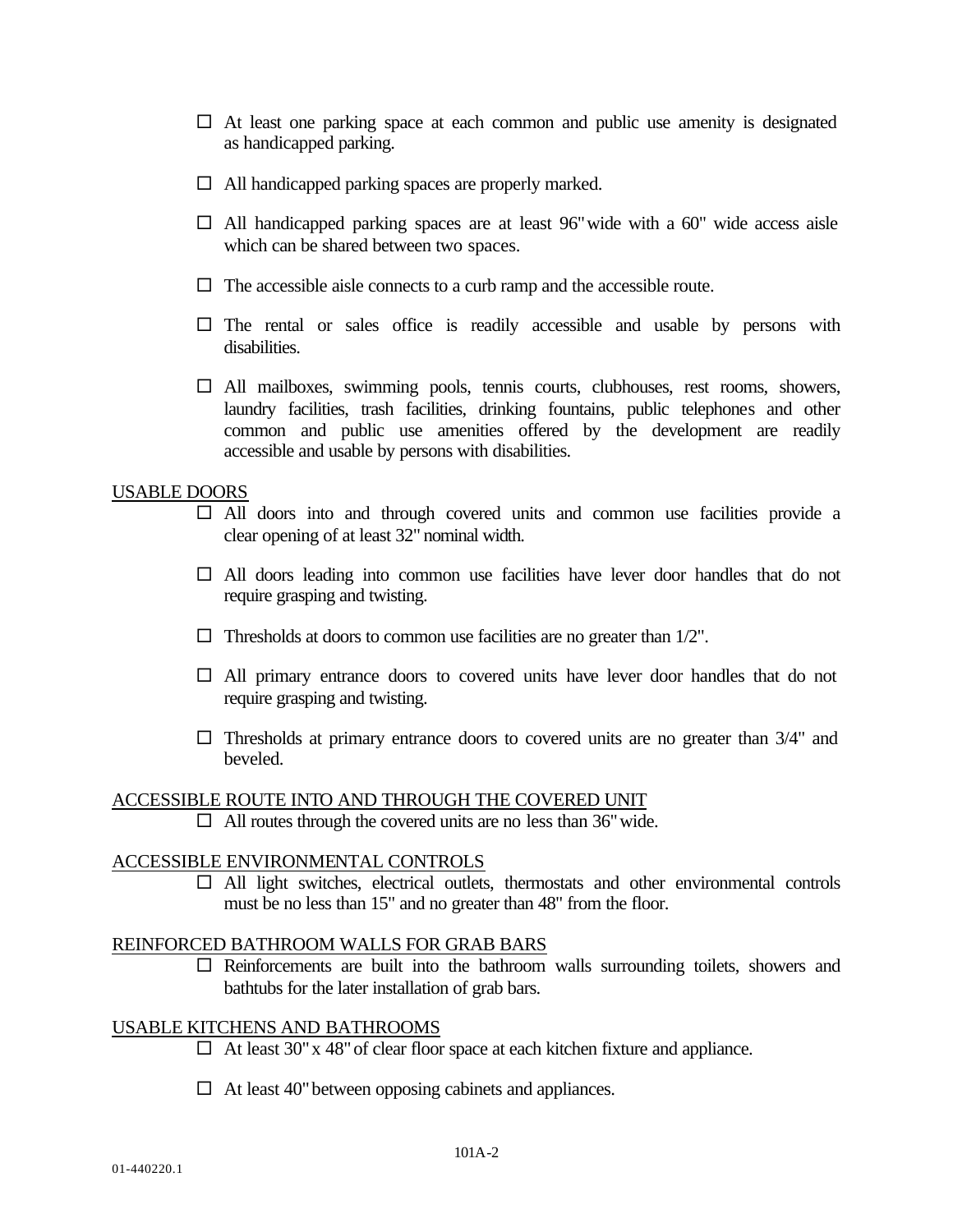- $\square$  At least a 60" diameter turning circle in U-shaped kitchens unless the cooktop or sink at end of U-shaped kitchen has removable cabinets beneath for knee space.
- $\square$  In bathroom, at least 30"x 48" of clear floor space outside swing of bathroom door.
- $\square$  Sufficient clear floor space in front of and around sink, toilet and bathtub for use by persons using wheelchairs.

Checklist Completed By the Development Architect

| By                  |  |
|---------------------|--|
| <b>Printed Name</b> |  |
| Title               |  |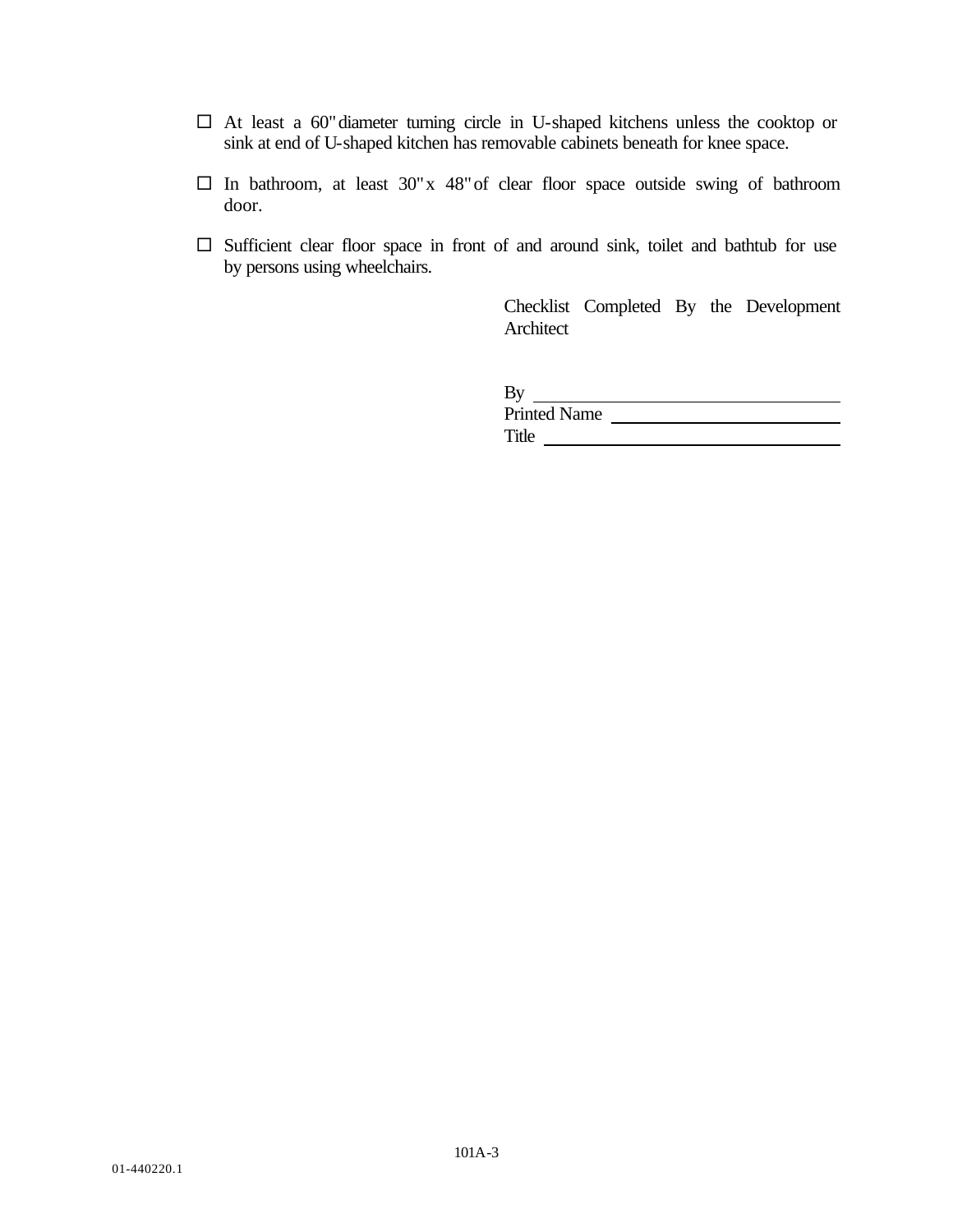### **EXHIBIT 103 VERIFICATION OF ZONING**

(Applicable Local Jurisdiction Letterhead)

Nebraska Investment Finance Authority Suite 200 1230 O Street Lincoln, NE 68508-1402

Development Name: Development Address/Site:

Development City: Proposed Number of Units: Housing Type:

The site for the above-described low-income housing tax credit development is zoned . The zone allows for residential development of (multifamily)/(single-family) housing. This zoning designation allows units per acre.

The proposed low-income tax credit housing development does/does not require a Conditional Use Permit/Variance/Density Bonus to be in compliance with local code.

If City Council or Board of Supervisors approvals are required prior to issuance of building permits, in addition to those listed above, please describe. Denote if the approvals are technical or discretionary in nature.

Zoning Ordinance No. allows the development of the affordable housing developments as described above. Attach a copy of the Ordinance to this letter.

Dated:

### STATEMENT COMPLETED BY:

| By                  |  |
|---------------------|--|
| <b>Printed Name</b> |  |
| Title               |  |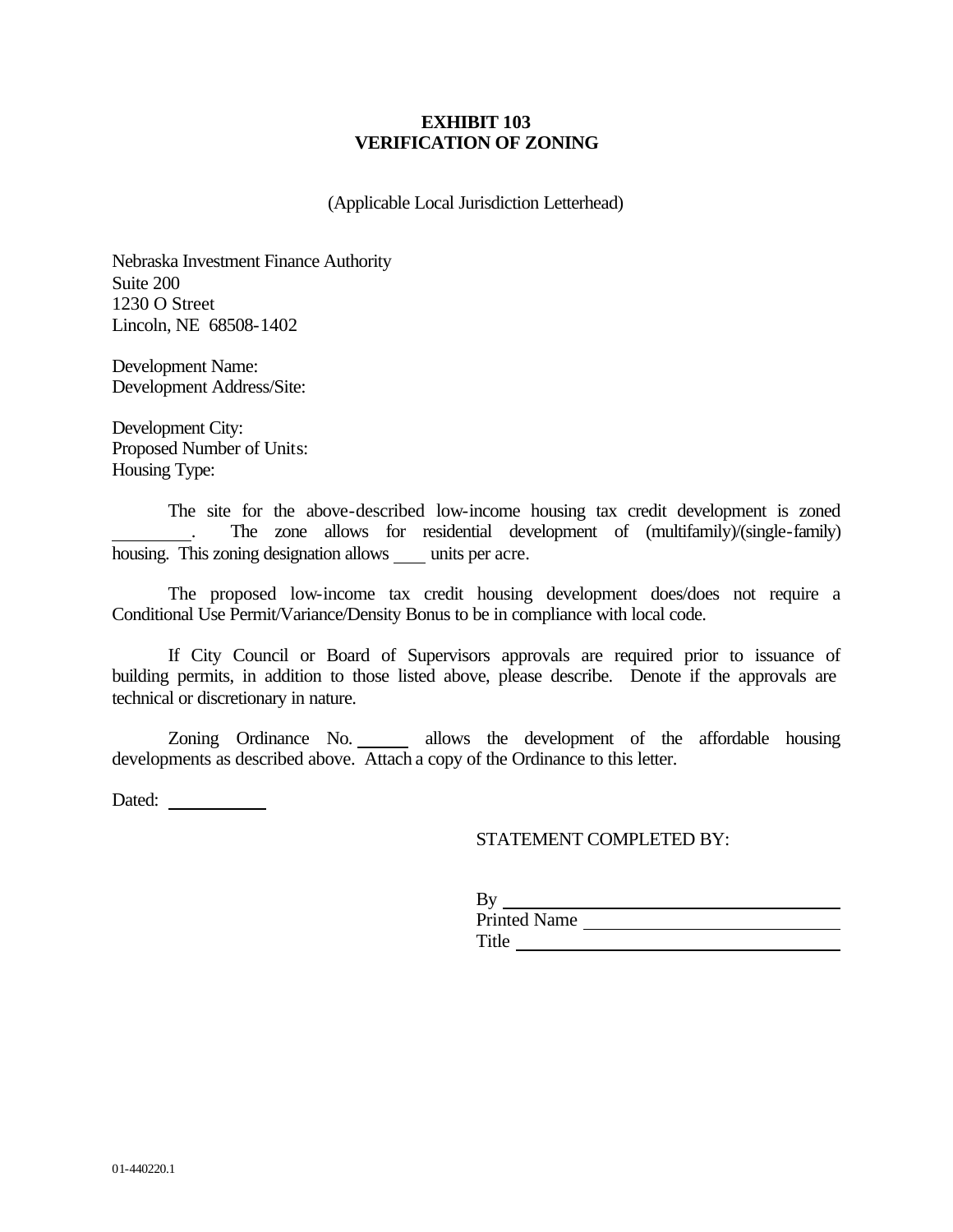#### **EXHIBIT 105**

#### **CERTIFICATION OF FINANCING COMMITMENT**

(Lender Letterhead)

Nebraska Investment Finance Authority Suite 200 1230 O Street Lincoln, NE 68508-1402

.

The undersigned ("Lender") hereby certifies as follows to the Nebraska Investment Finance Authority ("NIFA") to urge NIFA to award ("Applicant") low-income housing tax credits for the development located at or to be located at  $\frac{1}{\sqrt{1-\frac{1}{\sqrt{1-\frac{1}{\sqrt{1-\frac{1}{\sqrt{1-\frac{1}{\sqrt{1-\frac{1}{\sqrt{1-\frac{1}{\sqrt{1-\frac{1}{\sqrt{1-\frac{1}{\sqrt{1-\frac{1}{\sqrt{1-\frac{1}{\sqrt{1-\frac{1}{\sqrt{1-\frac{1}{\sqrt{1-\frac{1}{\sqrt{1-\frac{1}{\sqrt{1-\frac{1}{\sqrt{1-\frac{1}{\sqrt{1-\frac{1}{\sqrt{1-\frac{1}{\sqrt{1-\frac{1}{\sqrt{1-\frac{1}{\sqrt{1-\frac{1}{\sqrt{1-\frac{1}{\sqrt{1-\frac{1}{\sqrt{1-\frac{1$ consist of units (the "Development").

1. All conditions precedent to the issuance of a binding [construction] [permanent loan] commitment (including, but not limited to, payment of commitment fees, other fees or any good-faith deposits) by Lender to Applicant for the financing of the Development have been met and are deemed satisfied by Lender.

2. Lender and Applicant have entered into a binding [construction] [permanent loan] commitment for the financing of the Development. This loan commitment is valid through

4. The Lender reasonably expects to close on the loan referred in the loan commitment by \_\_\_\_\_\_\_\_\_\_\_\_\_\_\_\_\_\_\_\_\_\_\_, subject to the performance of the Applicant.

<sup>3.</sup> The loan commitment does not contain any conditions, in connection with the financing for the Development, which are not customary and reasonable for financing of this nature and amount and which are not reasonably expected by Lender to be met at the time of the loan closing.

<sup>5.</sup> The undersigned is an authorized officer of Lender who has direct and personal knowledge of the facts contained in the certification and who is authorized to execute this certification on behalf of Lender.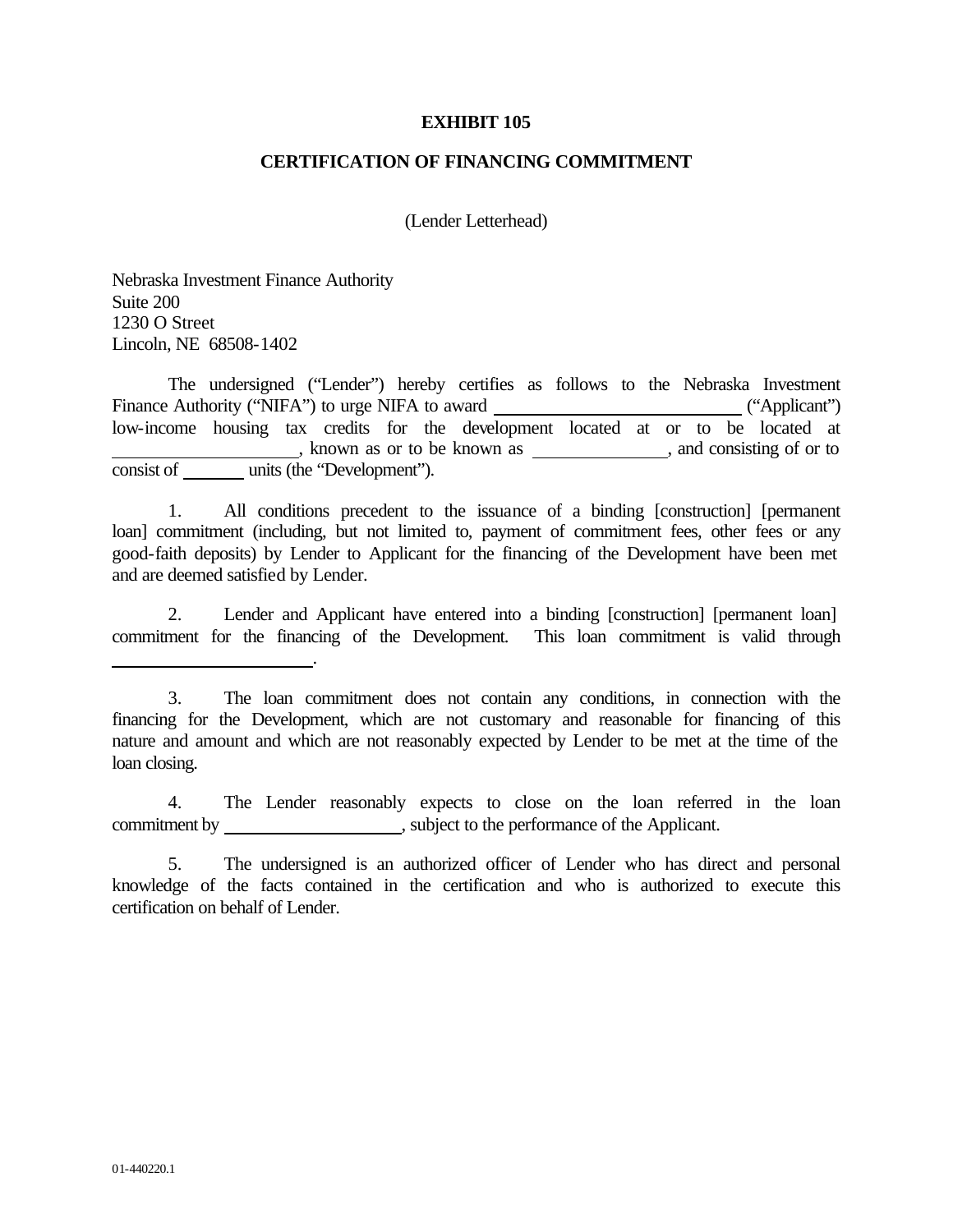6. Exhibit #105 is evidence of the existence of a loan commitment between Lender and Applicant and a summary of certain relevant terms. Reference must be made to the copy of the loan commitment which is attached for a complete description of all terms and conditions of the loan commitment.

Dated this  $\_\_\_\_$  day of  $\_\_\_\_\_\_$ , 20 $\_\_\_\_\$ .

LENDER

| Dν    |  |  |
|-------|--|--|
| Name  |  |  |
| Title |  |  |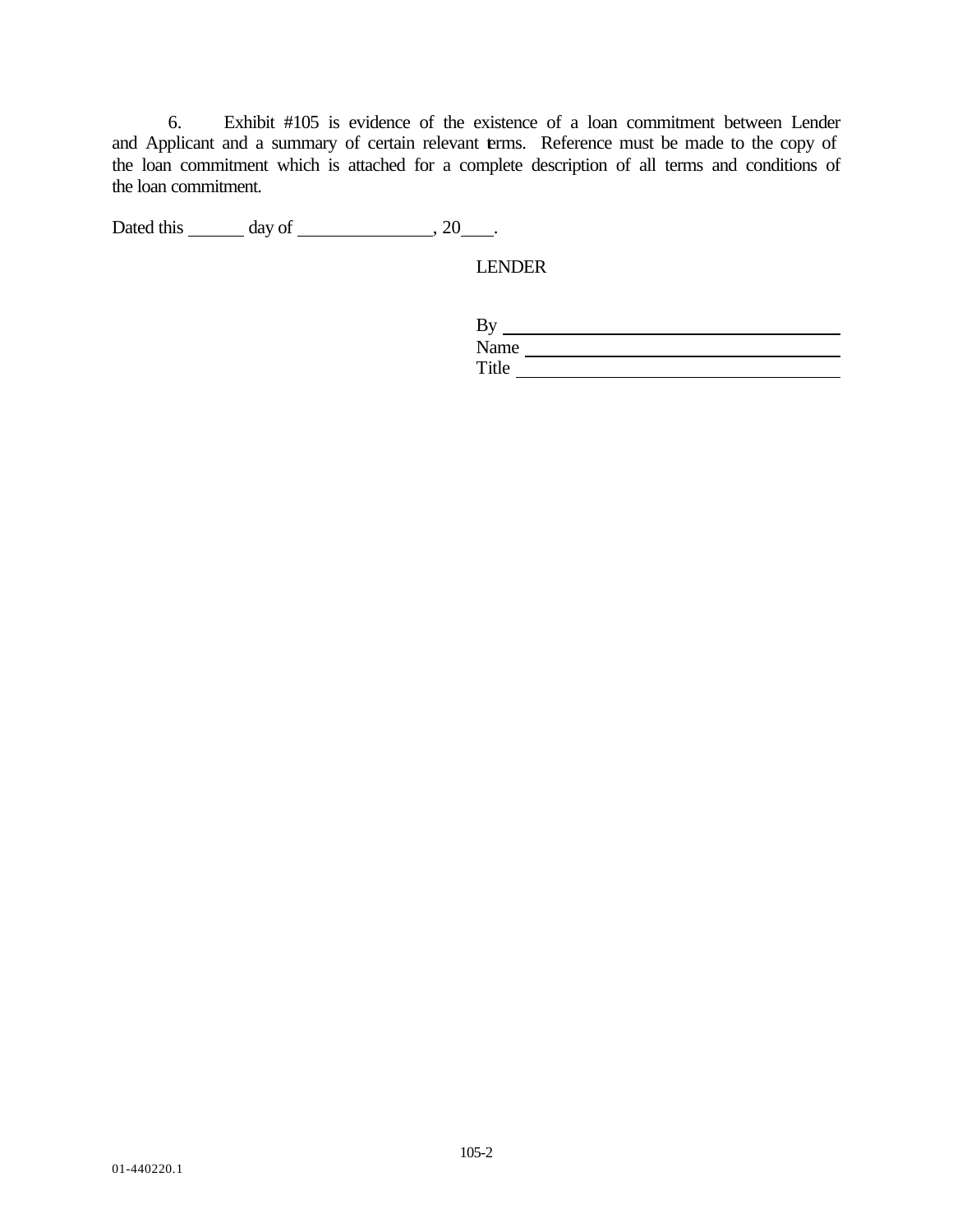#### **EXHIBIT #110A**

### **INITIAL NO OBJECTION LETTER**

(Tax-Exempt Bond Developments Only)

# [DATE]

Nebraska Investment Finance Authority Suite 200 Commerce Court 1230 O Street Lincoln, NE 68508

> Re: [DEVELOPMENT NAME] [ADDRESS]

Dear NIFA:

The City of (the "City") has no objections, at this time, to the application of [DEVELOPER] (the "Developer") for tax-exempt financing for the above-referenced development.

#### **Need and Demand**

The [DEVELOPMENT] (the "Proposed Development") involves the construction of residential units. The Developer has represented that at least % of the units will be occupied by low- and moderate-income individuals or families. Completion of the Proposed Development would assist in addressing the housing needs identified [by this Department] [by the City].

### **Zoning**

The parcel of land on which the Proposed Development will be located is zoned . This zoning designation permits (or will permit) multifamily residential use such as the Proposed Development.

#### **Satisfaction of Conditions**

As a prerequisite to delivery of this letter, the Developer may have made certain commitments and agreed to certain conditions required by the City. The Developer's obligations have been identified by the City and agreed to by the Developer and are not conditions or standards established by Nebraska Investment Finance Authority ("NIFA").

As evidenced by the Developer's acknowledgment below, the undersigned has advised the Developer and the Developer understands that: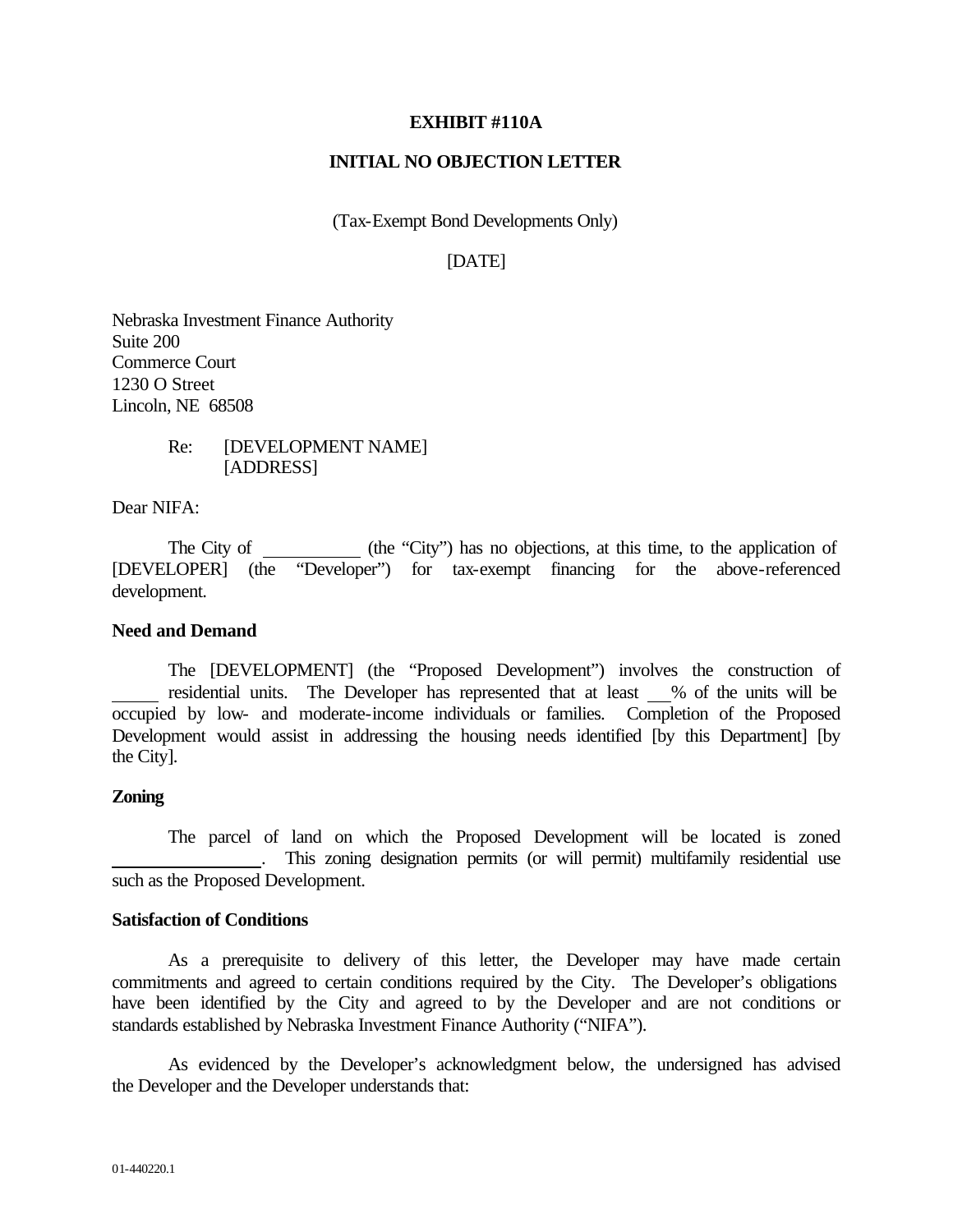(i) Delivery of this letter to NIFA is required by NIFA (in addition to such other requirements that may have been identified by NIFA to the Developer under separate cover) as a condition to receiving a NIFA Board of Directors' approved Intent Resolution;

(ii) Neither this letter nor adoption of the Intent Resolution by the NIFA Board constitutes a commitment by the City or NIFA to proceed with the proposed financing of the Proposed Development;

(iii) Prior to the allocation of volume cap by NIFA to the Developer with respect to the Proposed Development, a second "no objection" letter from the City will be required restating its acknowledgment of the Proposed Development; and

(iv) Delivery of that second letter by the City is conditioned on the Developer's performance of the obligations and agreements to take additional action, if any, requested by the City, to the satisfaction of the City.

Your favorable consideration in the context of an Intent Resolution with respect to the Proposed Development is appreciated.

Sincerely,

Planning Director

Acknowledged by:

[DEVELOPER]

Date: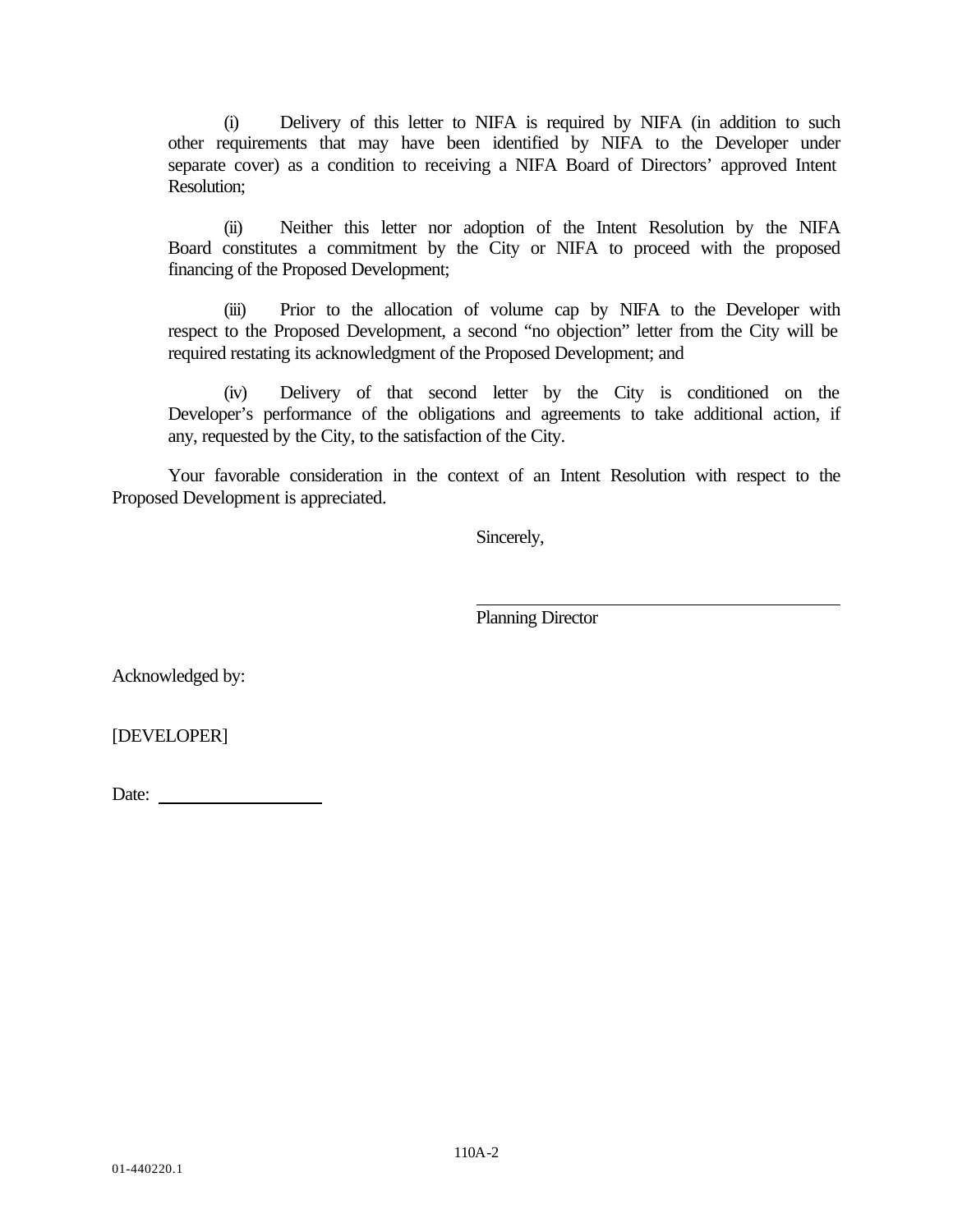#### **EXHIBIT #110B**

### **FINAL NO OBJECTION LETTER**

(Tax-Exempt Bond Developments Only)

## [DATE]

Nebraska Investment Finance Authority Suite 200 Commerce Court 1230 O Street Lincoln, NE 68508

> Re: Allocation of Nebraska Investment Finance Authority ("NIFA") Volume Cap [DEVELOPMENT NAME] [ADDRESS]

Dear NIFA:

The City of (the "City") previously delivered to you its "no objection" letter with respect to the application of [DEVELOPER] (the "Developer") for tax-exempt financing for the above-referenced development. A copy of that letter is attached.

#### **Need and Demand**

The [DEVELOPMENT] (the "Proposed Development") involves the construction of residential units. The Developer has represented that \_\_\_\_% of the units will be available to be occupied by low- and moderate-income individuals or families. It is the conclusion of the undersigned that completion of the Proposed Development would assist in addressing the housing needs identified [by this Department] [by the City].

#### **Zoning**

The parcel of land on which the Proposed Development will be located is zoned . This zoning designation permits multifamily residential use such as the Proposed Development.

#### **Satisfaction of Conditions**

All conditions imposed on this Development by the City have been met to date. It is understood that these conditions are between the City and the Developer and are not conditions or standards established by NIFA.

As evidenced by the Developer's acknowledgment below, the undersigned has represented and the Developer understands that: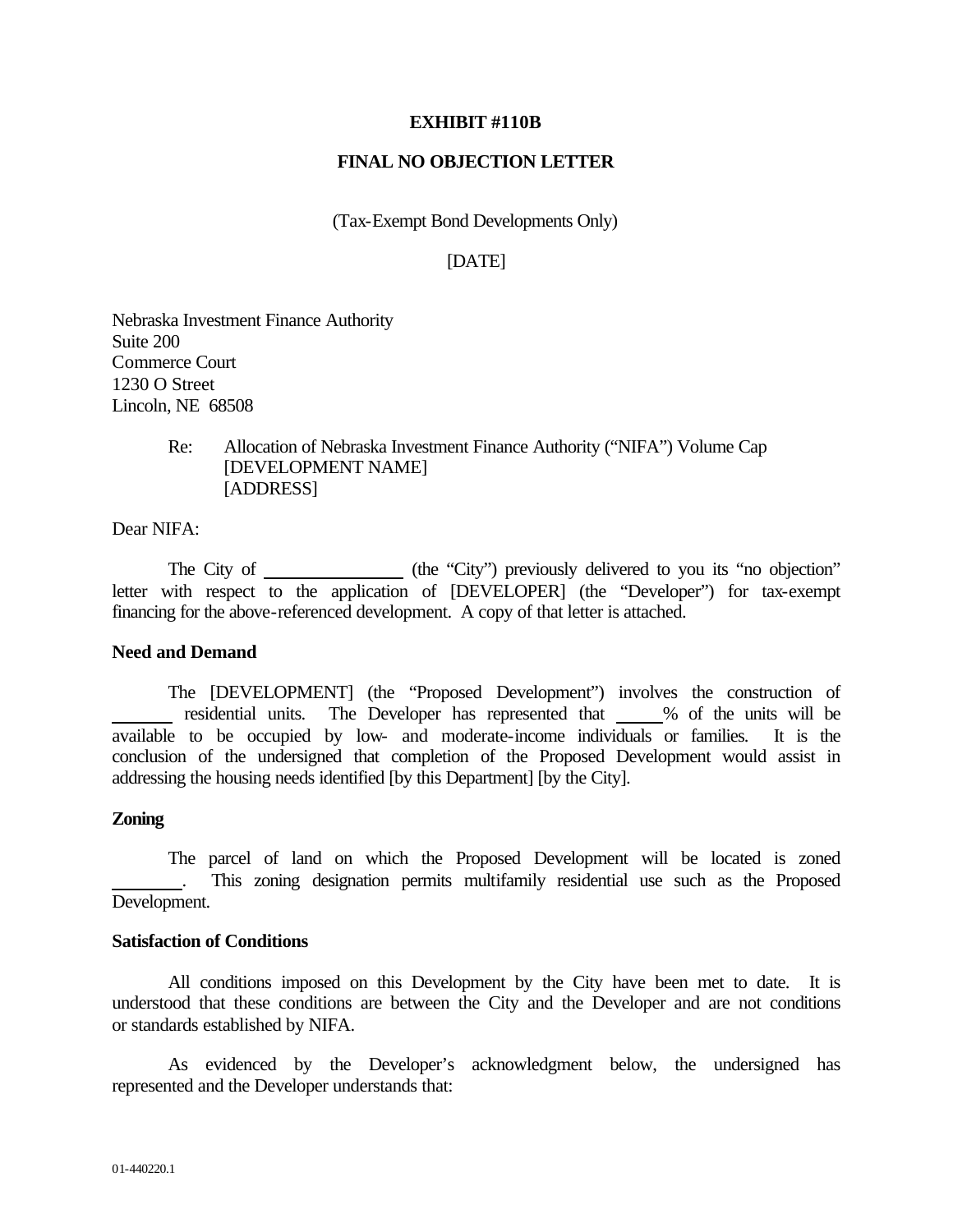(i) delivery of this letter to NIFA is required by NIFA (in addition to such other requirements that may have been identified by NIFA to the Developer under separate cover) as a condition to allocation of volume cap to the financing of the Development; and

(ii) in the event of changed circumstances or facts, neither this letter nor allocation of volume cap to the financing of the Proposed Development constitutes an irrevocable commitment by the City or NIFA to proceed with the proposed financing of the Proposed Development.

Your favorable consideration of allocation of volume cap to the financing of the Development is appreciated.

Sincerely,

Planning Director

Acknowledged by:

[DEVELOPER]

Date: \_\_\_\_\_\_\_\_\_\_\_\_\_\_\_\_\_\_\_\_\_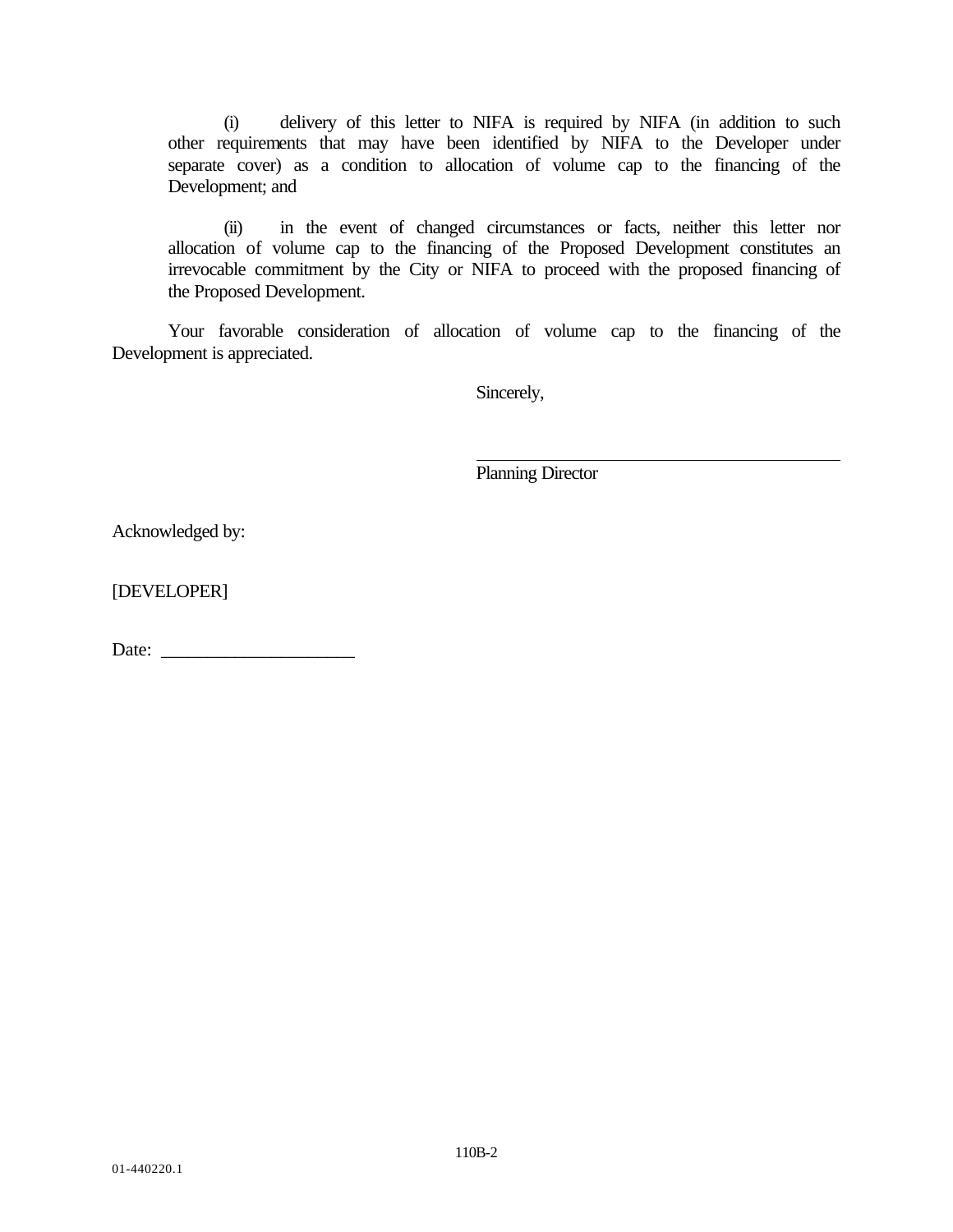#### **EXHIBIT 212(A)**

#### **HOUSING AUTHORITY REFERRAL ARRANGEMENT**

In connection with  $\frac{1}{s}$  is (the "Applicant") application for an allocation of low-income housing tax credits, Applicant hereby agrees upon the conditions that the Applicant receives an allocation of low-income housing tax credits ("LIHTC's") from the Nebraska Investment Finance Authority, and the development is constructed, as follows:

If the Local Housing Authority (the "Authority") in the jurisdiction in which the Applicant's development is located maintains a public housing waiting list, the Applicant agrees:

- 1. To notify the Authority when target units, designated in the Applicant's application for LIHTC's, become available for rent. Such notice shall be given by telephone, facsimile or other immediate method and confirmed in writing to the Authority. The notice shall include information describing the location, size, type and rent for the unit.
- 2. For a period of seven days from the time notice is received by the Authority, Applicant shall receive and process applications for the unit from persons on the public housing waiting list of the Authority, who submit an application to the Applicant, and shall not advertise or seek renters from other sources during such period. Applicant, however, shall be under no obligation to consider a rental application from other than a low-income tenant under the provisions of the LIHTC program and Section 42 of the Internal Revenue Code.
- 3. It is expressly understood:
	- (a) That the Applicant shall have the final authority to accept tenants into the development pursuant to the fair housing laws applicable to the development and the rules and regulations applied to all tenants,
	- (b) That Applicant is not required to lease units to unqualified tenants pursuant to the rules applicable to the development and under the provisions of Section 42 of the Internal Revenue Code.
- 4. Applicant acknowledges that this agreement shall be recorded as part of the restrictive covenants and Land Use Restriction Agreement binding the Applicant, and his successors in ownership, to perform under this agreement during the effective period of the restrictive covenants.

| For the Applicant: |    |                             |              | <b>Title:</b> |     |                  |    |
|--------------------|----|-----------------------------|--------------|---------------|-----|------------------|----|
| <b>Receipt</b>     | of | <b>Agreement</b><br>$200$ . | Acknowledged | by            | the | <b>Authority</b> | on |
| By:                |    |                             |              |               |     |                  |    |
| <b>Title:</b>      |    |                             |              |               |     |                  |    |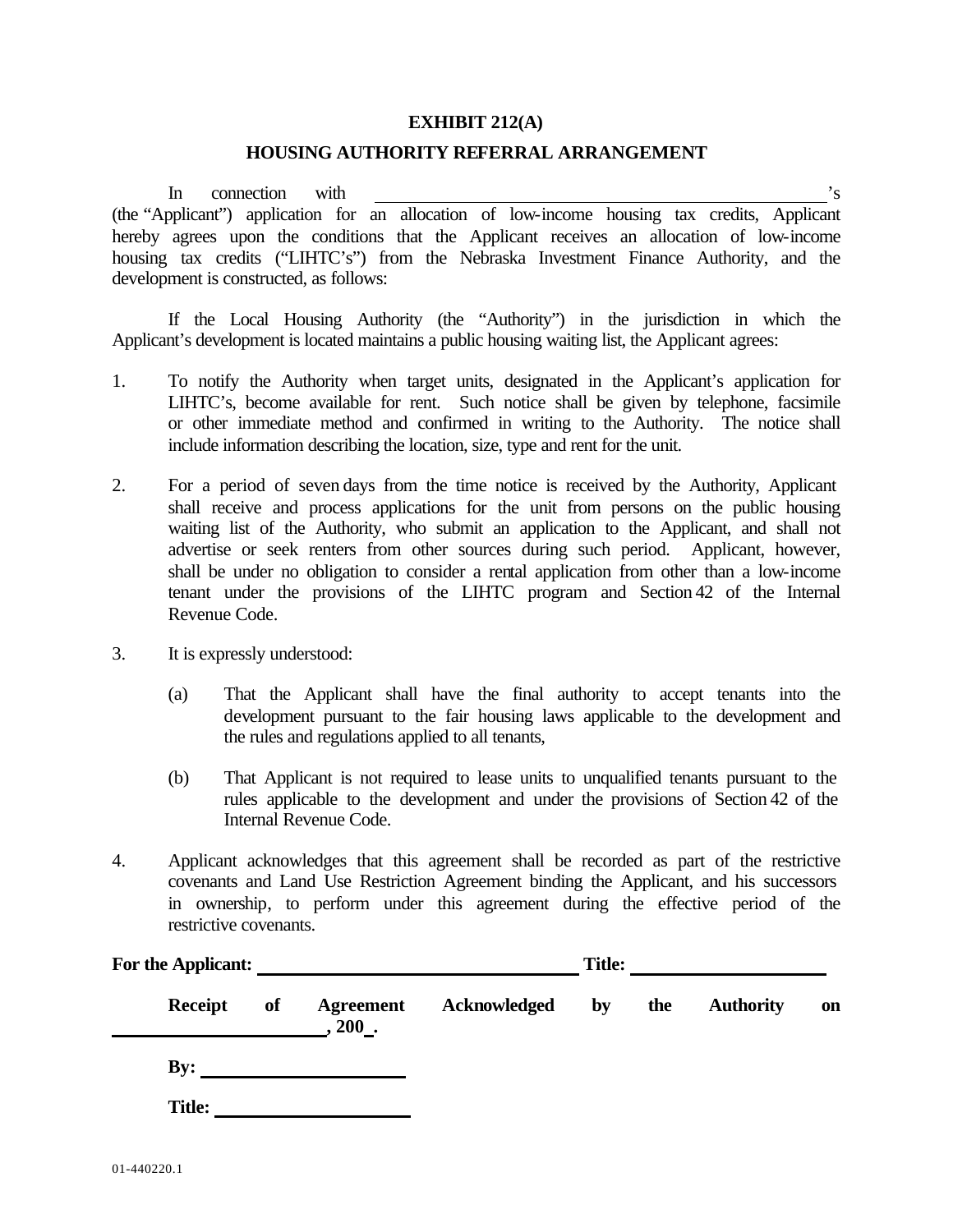#### **EXHIBIT 212(B)**

### **TENANT REFERRAL ARRANGEMENT**

In connection with  $\overline{\phantom{a}}$  is the set of  $\overline{\phantom{a}}$  is the set of  $\overline{\phantom{a}}$  is the set of  $\overline{\phantom{a}}$  is the set of  $\overline{\phantom{a}}$  is the set of  $\overline{\phantom{a}}$  is the set of  $\overline{\phantom{a}}$  is the set of  $\overline{\phantom{a}}$  is the se (the "Applicant") application for an allocation of low-income housing tax credits, Applicant hereby agrees upon the conditions that the Applicant receives an allocation of low-income housing tax credits ("LIHTC's") from the Nebraska Investment Finance Authority, and the development is constructed, as follows:

If the U.S. Military Installation Housing Office (the "Housing Office") in the jurisdiction in which the Applicant's development is located maintains a waiting list, the Applicant agrees:

- 1. To notify the Housing Office when target units, designated in the Applicant's application for LIHTC's, become available for rent. Such notice shall be given by telephone, facsimile or other immediate method and confirmed in writing to the Housing Office. The notice shall include information describing the location, size, type and rent for the unit.
- 2. For a period of seven days from the time notice is received by the Housing Office, Applicant shall receive and process applications for the unit from persons on the waiting list of the Housing Office, who submit an application to the Applicant, and shall not advertise or seek renters from other sources during such period. Applicant, however, shall be under no obligation to consider a rental application from other than a low-income tenant under the provisions of the LIHTC program and Section 42 of the Internal Revenue Code.
- 3. It is expressly understood:
	- (a) That the Applicant shall have the final authority to accept tenants into the development pursuant to the fair housing laws applicable to the development and the rules and regulations applied to all tenants,
	- (b) That Applicant is not required to lease units to unqualified tenants pursuant to the rules applicable to the development and under the provisions of Section 42 of the Internal Revenue Code.
- 4. Applicant acknowledges that this agreement shall be recorded as part of the restrictive covenants and Land Use Restriction Agreement binding the Applicant, and his successors in ownership, to perform under this agreement during the effective period of the restrictive covenants.

| For the Applicant: |    |          | <b>Title:</b>          |                        |     |                |               |           |
|--------------------|----|----------|------------------------|------------------------|-----|----------------|---------------|-----------|
| Receipt            | of | $.200$ . | Agreement Acknowledged | $\mathbf{b}\mathbf{v}$ | the | <b>Housing</b> | <b>Office</b> | <b>on</b> |

**By: Title:**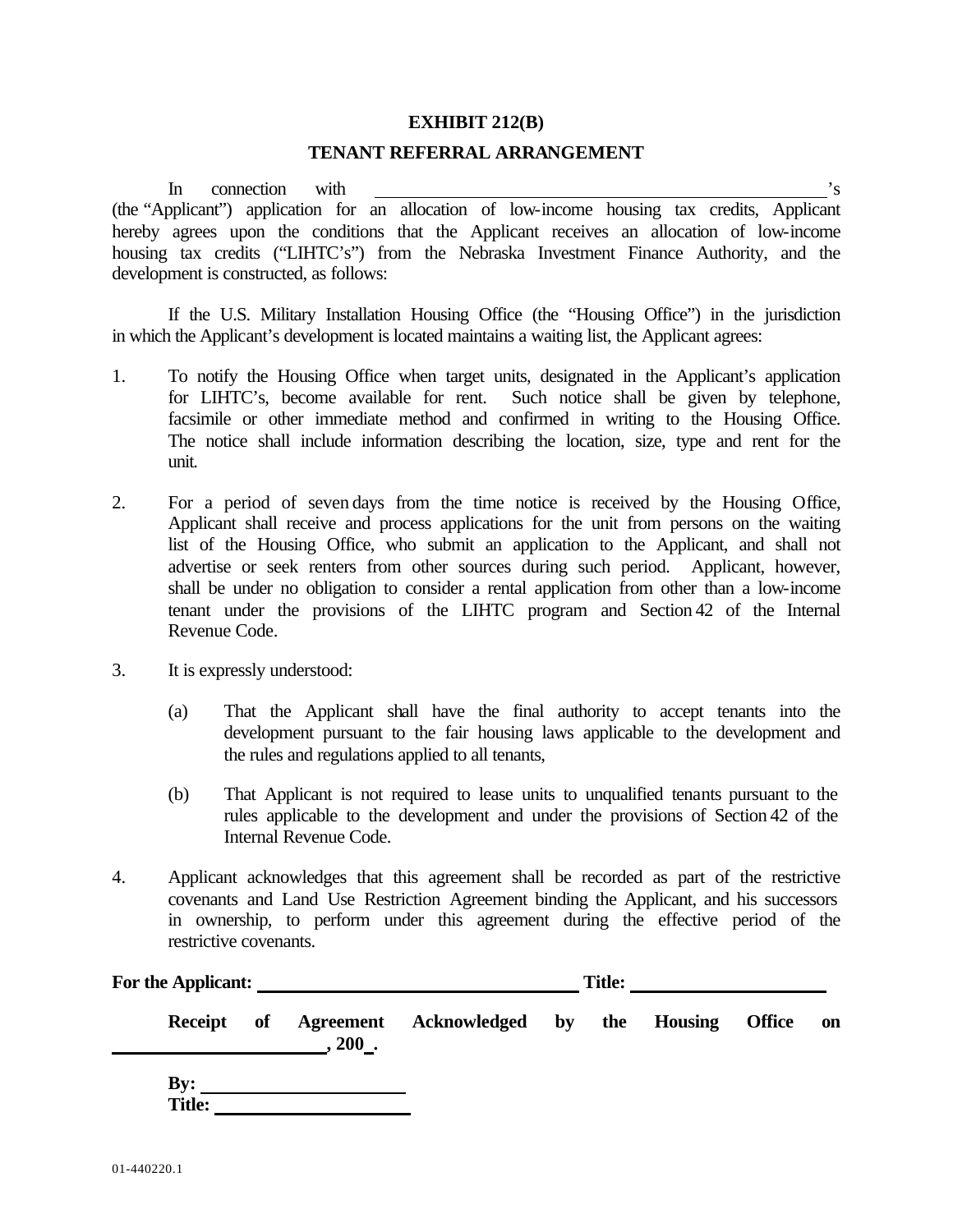### **EXHIBIT 300 MANAGEMENT PLAN**

|    | PLEASE TYPE OR PRINT LEGIBLY                                             |                                                                                |
|----|--------------------------------------------------------------------------|--------------------------------------------------------------------------------|
|    |                                                                          |                                                                                |
|    |                                                                          | Contact: Phone: ( )                                                            |
|    | <b>Proposed Management Agent's</b><br><b>Name, Address and Zip Code:</b> | <b>Name and Location of</b><br><b>Proposed Facility:</b>                       |
| A. | <b>Role and Responsibility of Proposed Managing Agent:</b>               |                                                                                |
| 1. | development staff? (Please attach an organizational chart.)              | What are the supervisory relationships between the sponsor, managing agent and |
| 2. | What qualities will you look for when hiring a management staff?         |                                                                                |
|    |                                                                          |                                                                                |

(All supervisory, bookkeeping/accounting and clerical expenses, along with all of the agent's overhead expenses that will be borne by the agent out of its own funds and will not be treated as an operating expense of the development.)

1. What is the planned staffing for the development? (Include a breakdown of jobs and salary schedules.)

<u> 1989 - Johann Stoff, amerikansk politiker (d. 1989)</u>

<u> 1989 - Johann Stoff, deutscher Stoffen und der Stoffen und der Stoffen und der Stoffen und der Stoffen und d</u>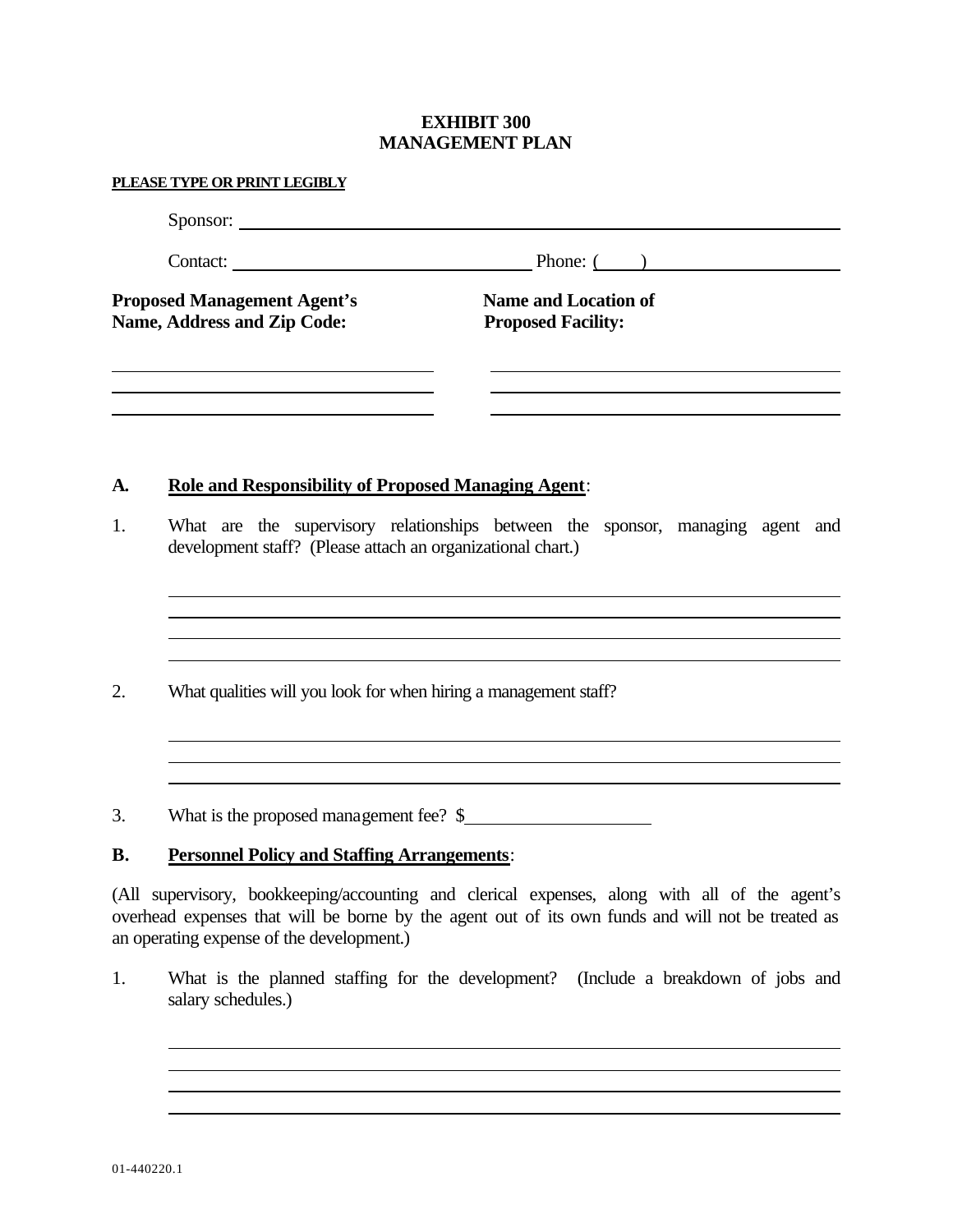- 2. Which position within the management entity is responsible for resolving personnel disputes and/or problems?
- 3. Who will be responsible for the NIFA's reporting requirements and compliance with program requirements?

### **C. Plans and Procedures for Marketing the Development**:

Development funded through the HOME Program must follow HOME Affirmative Marketing Procedures.

Submit a copy of your marketing plan.

- 1. In which cities/communities will you advertise the development?
- 2. What method of advertising media will be used?
- 3. When will the marketing activities begin?
- 4. What orientation will be provided to residents to familiarize them with the development and acceptable practices for care of their unit?

<u> 2008 - Jan Samuel Barbara, margaret eta biztanleria (h. 1878).</u>

5. What follow-up will you use to determine if residents are satisfied with their unit and the services provided?

### **D. Procedures for Selecting Residents**:

1. Who will be responsible for selecting residents?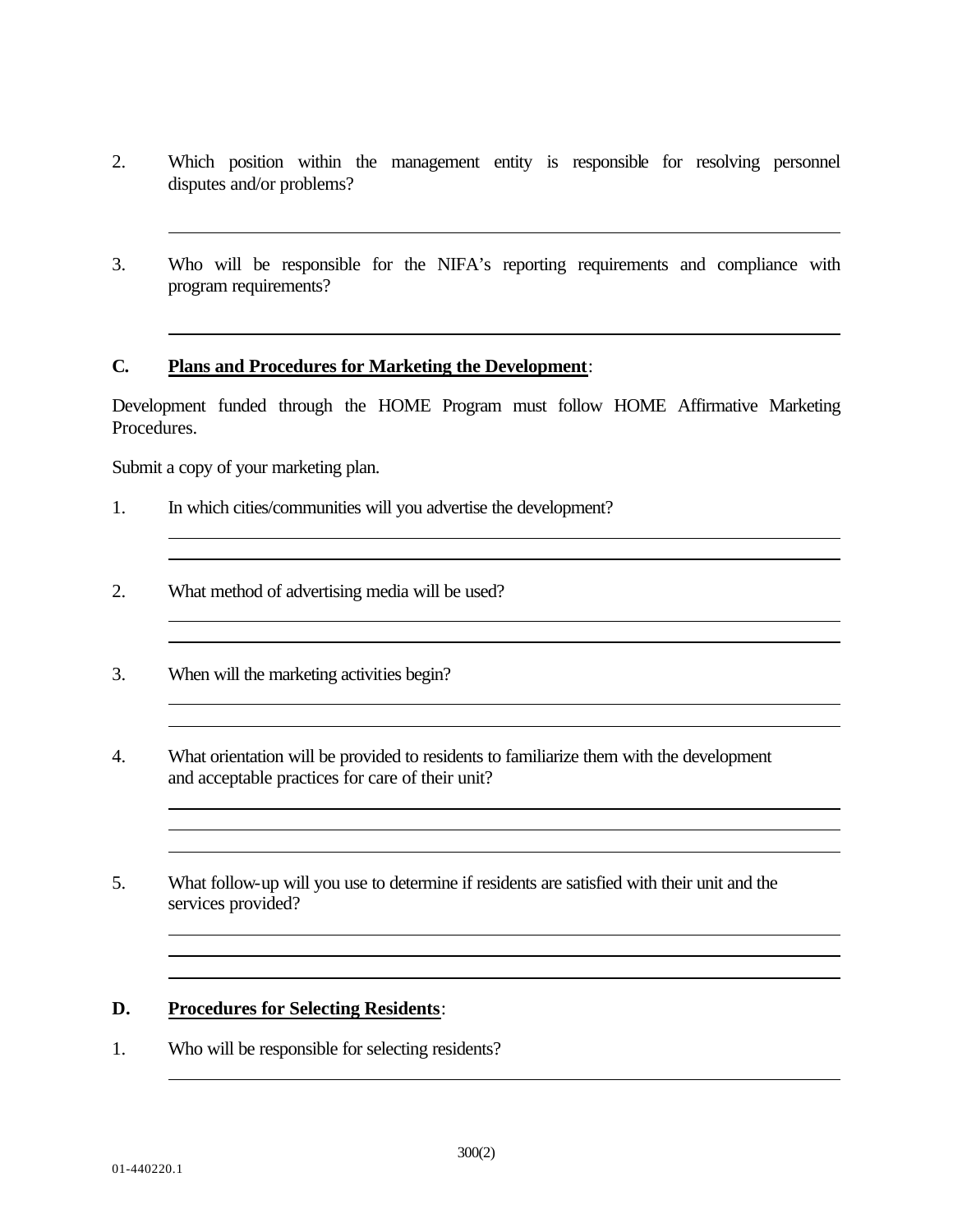2. What experience does this person have in selecting residents for this type of development? Provide a brief outline of such experience and state any provisions being made to train this person.

<u> 1989 - Johann Stoff, amerikansk politiker (d. 1989)</u>

- 3. List the criteria to be used in selecting residents. (Indicate the income screening procedures, and include the requirements of the requested funding program.)
- 4. What efforts will be made to insure compliance with the Fair Housing Act with respect to resident selection?

the control of the control of the control of the control of the control of the control of the control of the control of the control of the control of the control of the control of the control of the control of the control

<u> 1989 - Johann Stoff, deutscher Stoffen und der Stoffen und der Stoffen und der Stoffen und der Stoffen und d</u> 

<u> 1980 - Johann Stoff, deutscher Stoffen und der Stoffen und der Stoffen und der Stoffen und der Stoffen und d</u>

# **E. Maintenance and Repair Program**:

- 1. What move-out inspection and repair procedures will you employ?
- 2. What is your procedure for residents to report any and all maintenance needs?
- 3. What is your procedure to have major repairs completed?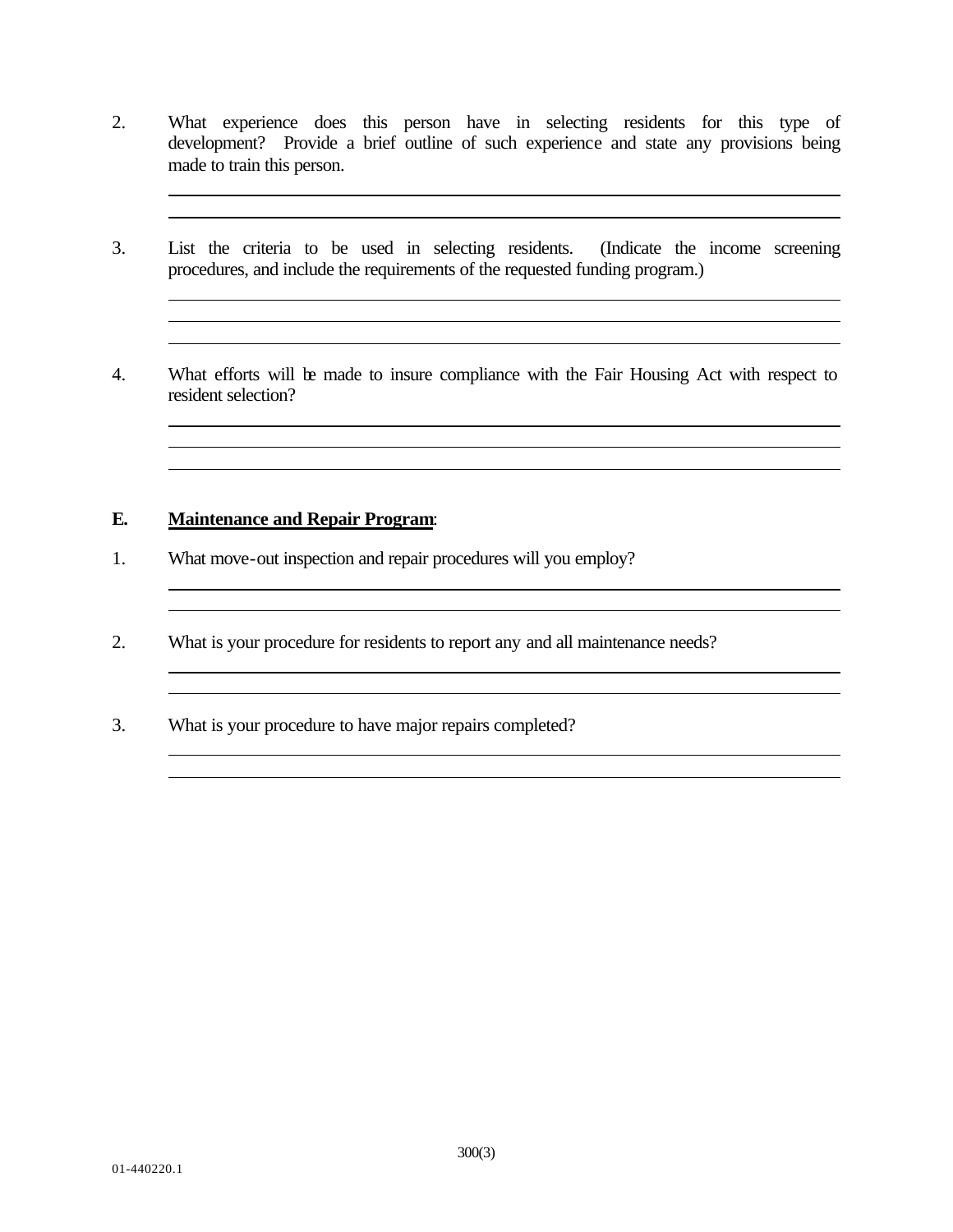#### **MANAGEMENT AGENT'S QUALIFICATIONS**

## **PLEASE TYPE OR PRINT LEGIBLY**

| Proposed Management Agent's<br>Name, Address and Zip Code: |                                                                                                                                                                                                                            | Name and Location of<br>Proposed Development: |  |
|------------------------------------------------------------|----------------------------------------------------------------------------------------------------------------------------------------------------------------------------------------------------------------------------|-----------------------------------------------|--|
|                                                            |                                                                                                                                                                                                                            |                                               |  |
|                                                            | Management Agent's Phone Number ()                                                                                                                                                                                         |                                               |  |
| 1.                                                         | Distance in miles from firm's office to proposed development:                                                                                                                                                              |                                               |  |
| 2.                                                         | Number of developments currently managed: Number of units:                                                                                                                                                                 |                                               |  |
| 3.                                                         | Has this firm managed developments under different name? If yes, please list name,<br>developments managed and date managed.                                                                                               |                                               |  |
|                                                            |                                                                                                                                                                                                                            |                                               |  |
| 4.                                                         | Please attach recent photos of currently managed building(s), exteriors, grounds, parking<br>lot and common areas (including, but not limited to, garbage areas, laundry rooms and<br>play areas). Please identify photos. |                                               |  |

- 5. What year did management activities begin?
- 6. Attach a narrative explaining what experience your firm has, or specific employees of the firm have, that qualifies it to manage this particular type of development. Please include all property management experience or other comparable experience which you consider provide the skills necessary to manage this development. Attach resumes if available.
- 7. Have any of the developments that the firm managed/manages ever experienced a default? If yes, please explain circumstances surrounding each default.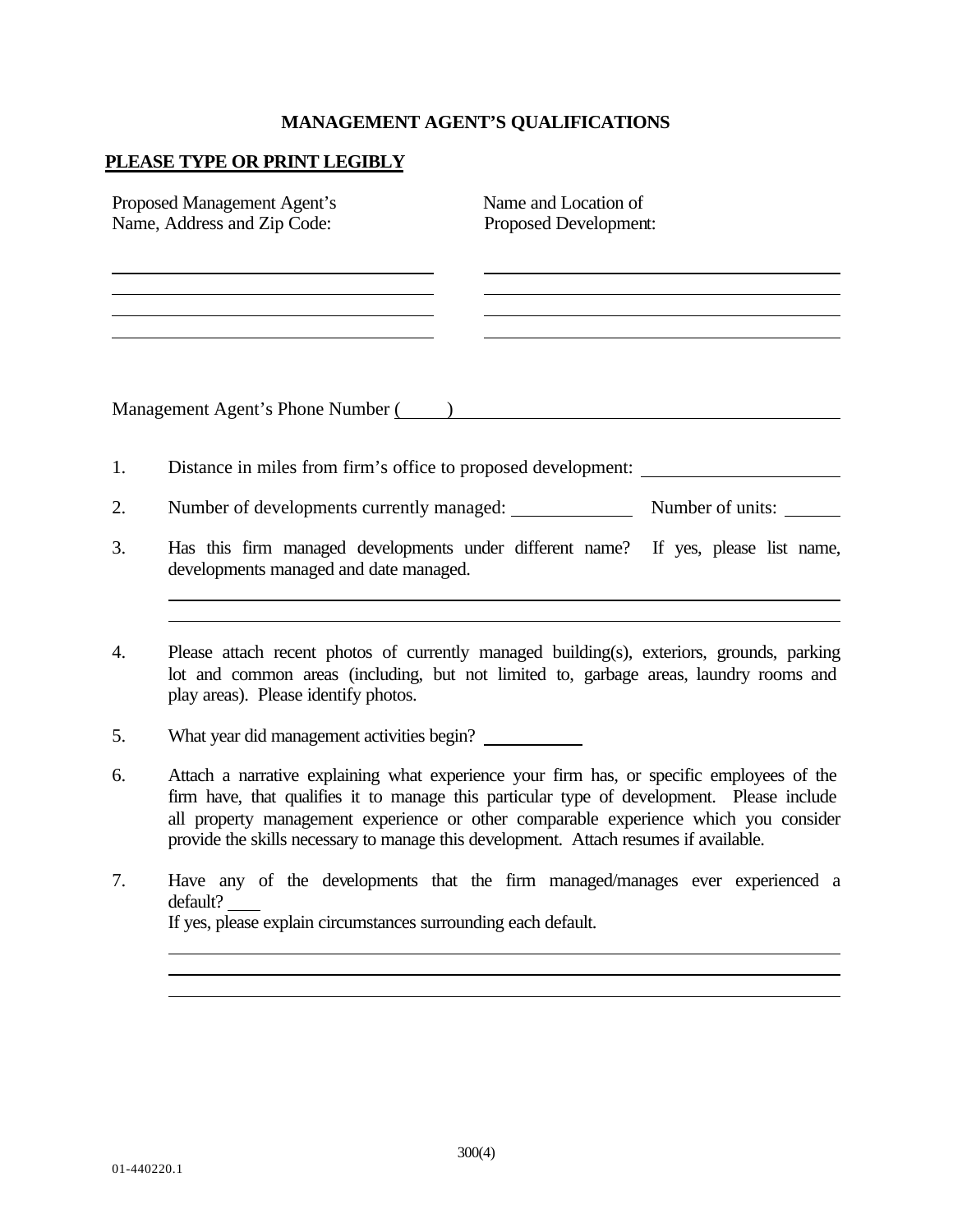8. Describe frequency and type of direct supervision to be given to the resident manager and by whom:

## **F. Rent Collection Policies and Procedures**:

1. Describe the method by which monthly rents will be collected, receipted and deposited.

and the control of the control of the control of the control of the control of the control of the control of the

- 2. What is the procedure when a resident misses a rent payment?
- 3. Describe your proposed eviction policies and procedures.

## **G. Plans for Resident-Management Relations**:

- 1. How will resident grievances be handled?
- 2. Do you have published house rules? If yes, please attach a copy.

3. Do you have a published guest policy? If yes, please attach a copy.

#### **H. Security Measures**:

1. What steps will be taken for the resident's security?

# **I. Food Service Program**:

1. If there is a food service program, please indicate who will be responsible for that program and their experience in that area.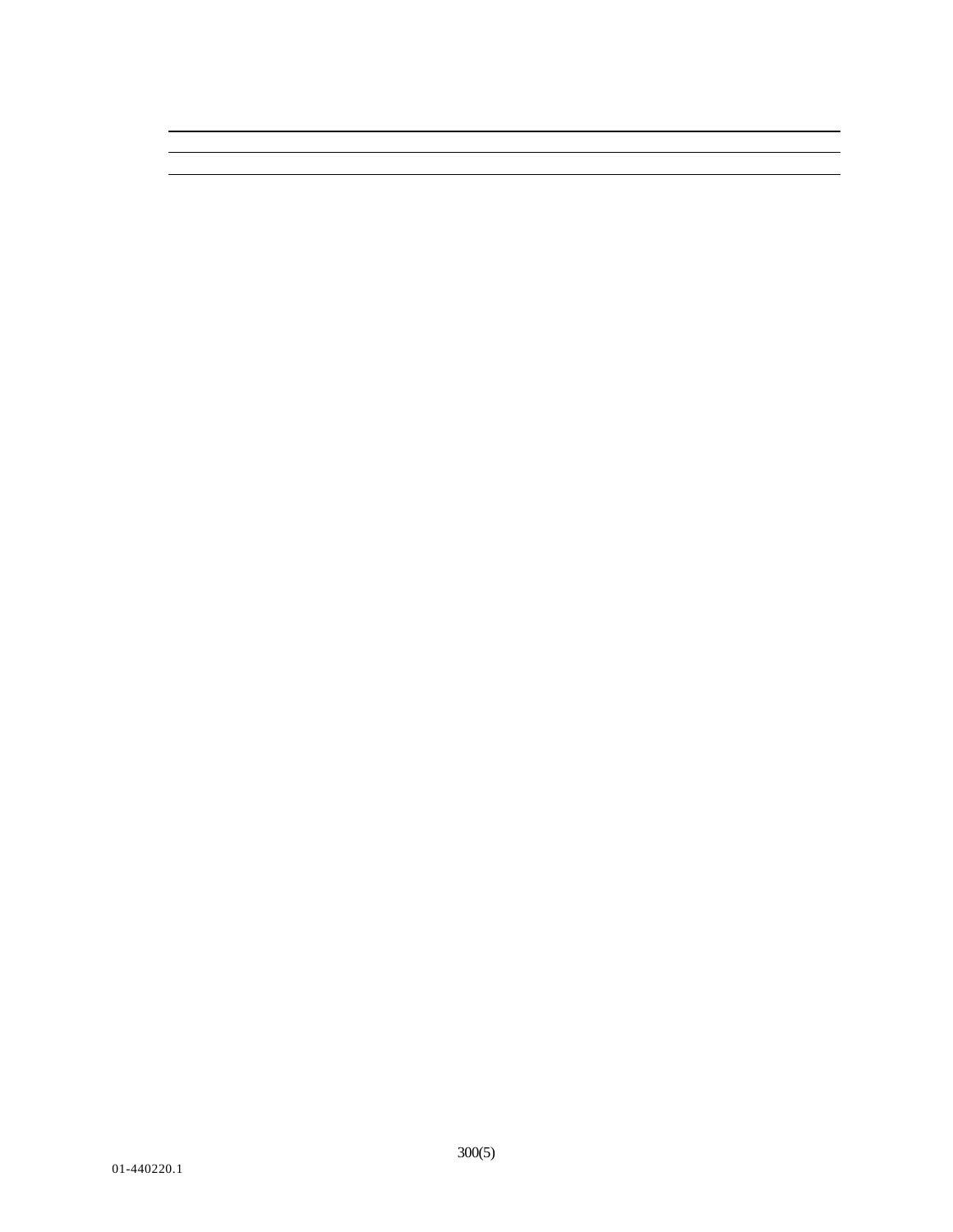| 9.  |                                                                              | Does the firm have a Nebraska Broker's or Property Management license?<br>If yes, indicate in whose name and the type of license. |                                                                                                                                                                                                                                                                                                                                                                                                                             |  |
|-----|------------------------------------------------------------------------------|-----------------------------------------------------------------------------------------------------------------------------------|-----------------------------------------------------------------------------------------------------------------------------------------------------------------------------------------------------------------------------------------------------------------------------------------------------------------------------------------------------------------------------------------------------------------------------|--|
| 10. |                                                                              | Does the firm have surety bond? If yes, state:                                                                                    |                                                                                                                                                                                                                                                                                                                                                                                                                             |  |
|     | (a)<br>(b)                                                                   | Amount of bonds: \$<br>Name of bonding company:                                                                                   |                                                                                                                                                                                                                                                                                                                                                                                                                             |  |
|     |                                                                              | If no, is the firm eligible for a surety bond?                                                                                    |                                                                                                                                                                                                                                                                                                                                                                                                                             |  |
| 11. | References: List references for whom management services have been provided: |                                                                                                                                   |                                                                                                                                                                                                                                                                                                                                                                                                                             |  |
|     | Name                                                                         | Address                                                                                                                           | <b>Phone Number</b>                                                                                                                                                                                                                                                                                                                                                                                                         |  |
| (c) |                                                                              | $\qquad \qquad \textbf{(a)} \qquad \qquad$<br>$\qquad \qquad \bullet$                                                             | $\begin{array}{ c c c c c }\hline \rule{0pt}{12pt} & & & \\\hline \rule{0pt}{12pt} & & & \\\hline \rule{0pt}{12pt} & & & \\\hline \rule{0pt}{12pt} & & & \\\hline \rule{0pt}{12pt} & & & \\\hline \rule{0pt}{12pt} & & & \\\hline \rule{0pt}{12pt} & & & \\\hline \rule{0pt}{12pt} & & & \\\hline \rule{0pt}{12pt} & & & \\\hline \rule{0pt}{12pt} & & & \\\hline \rule{0pt}{12pt} & & & \\\hline \rule{0pt}{12pt} & & & \$ |  |

# **CERTIFICATION**:

THE UNDERSIGNED HEREBY CERTIFIES UNDER PENALTY OF PERJURY THAT THE INFORMATION SET FORTH IN THIS DOCUMENT, AND IN ANY ATTACHMENT IN SUPPORT THEREOF, IS TRUE, CORRECT AND COMPLETE.

Name of Firm

By:

Title:

| Date: |  |
|-------|--|
|       |  |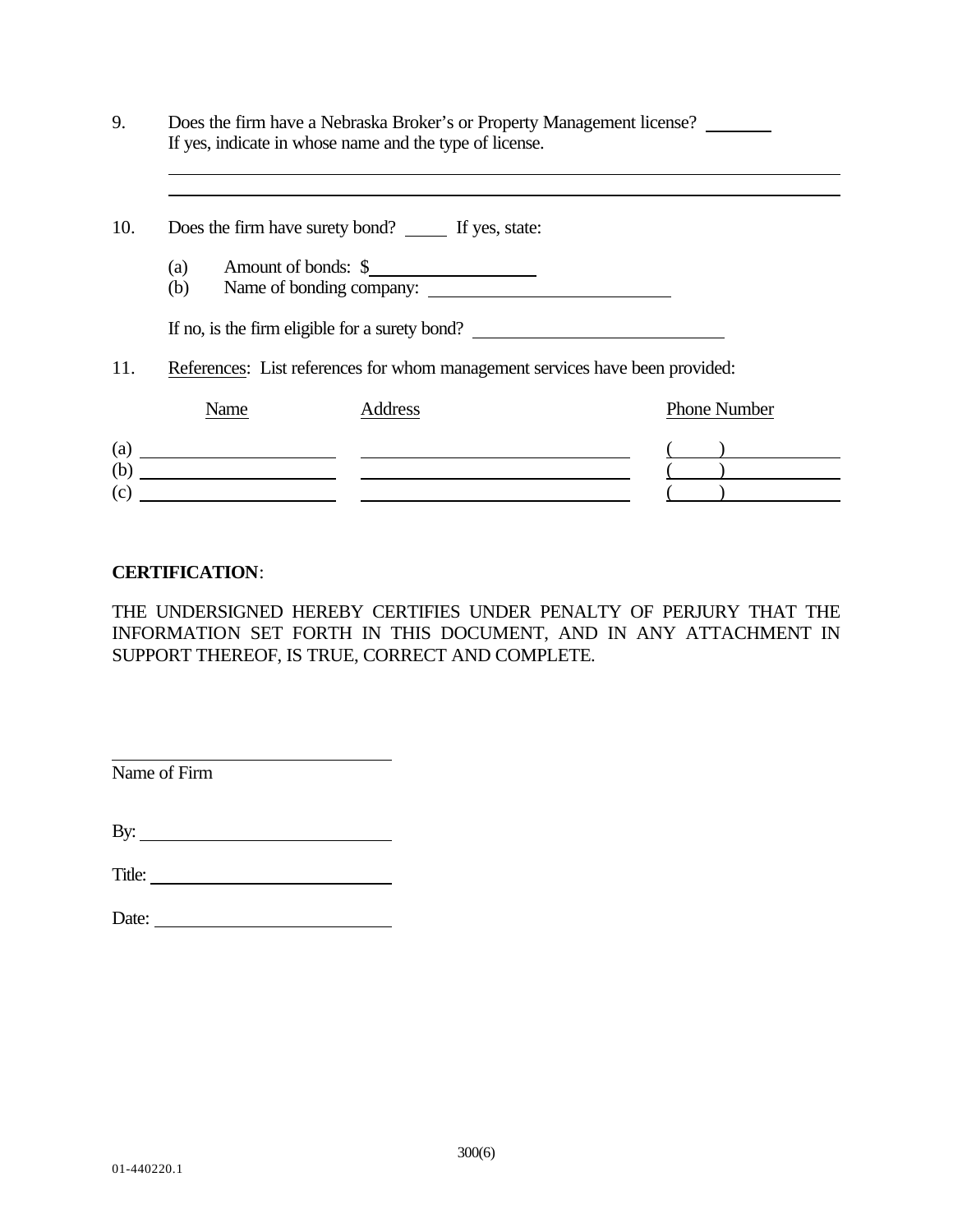# NEBRASKA INVESTMENT FINANCE AUTHORITY LOW INCOME HOUSING TAX CREDIT PROGRAM

# **Table of Contents**

# **Application Form**

|                                                      | <b>B.</b> Development Overview |  |  |
|------------------------------------------------------|--------------------------------|--|--|
| (1)<br>(2)<br>(3)<br>(4)<br>(5)                      |                                |  |  |
|                                                      | C. Owner/Developer Information |  |  |
| (1)<br>(2)<br>(3)                                    |                                |  |  |
| D. Development Characteristics                       |                                |  |  |
| (1)<br>(2)<br>(3)<br>(4)<br>(5)<br>(6)<br>(7)<br>(8) |                                |  |  |
| (9)<br>(10)<br>(11)                                  | Financing Information          |  |  |
| (12)<br>(13)<br>(14)<br>(15)<br>(16)<br>(17)<br>(18) |                                |  |  |